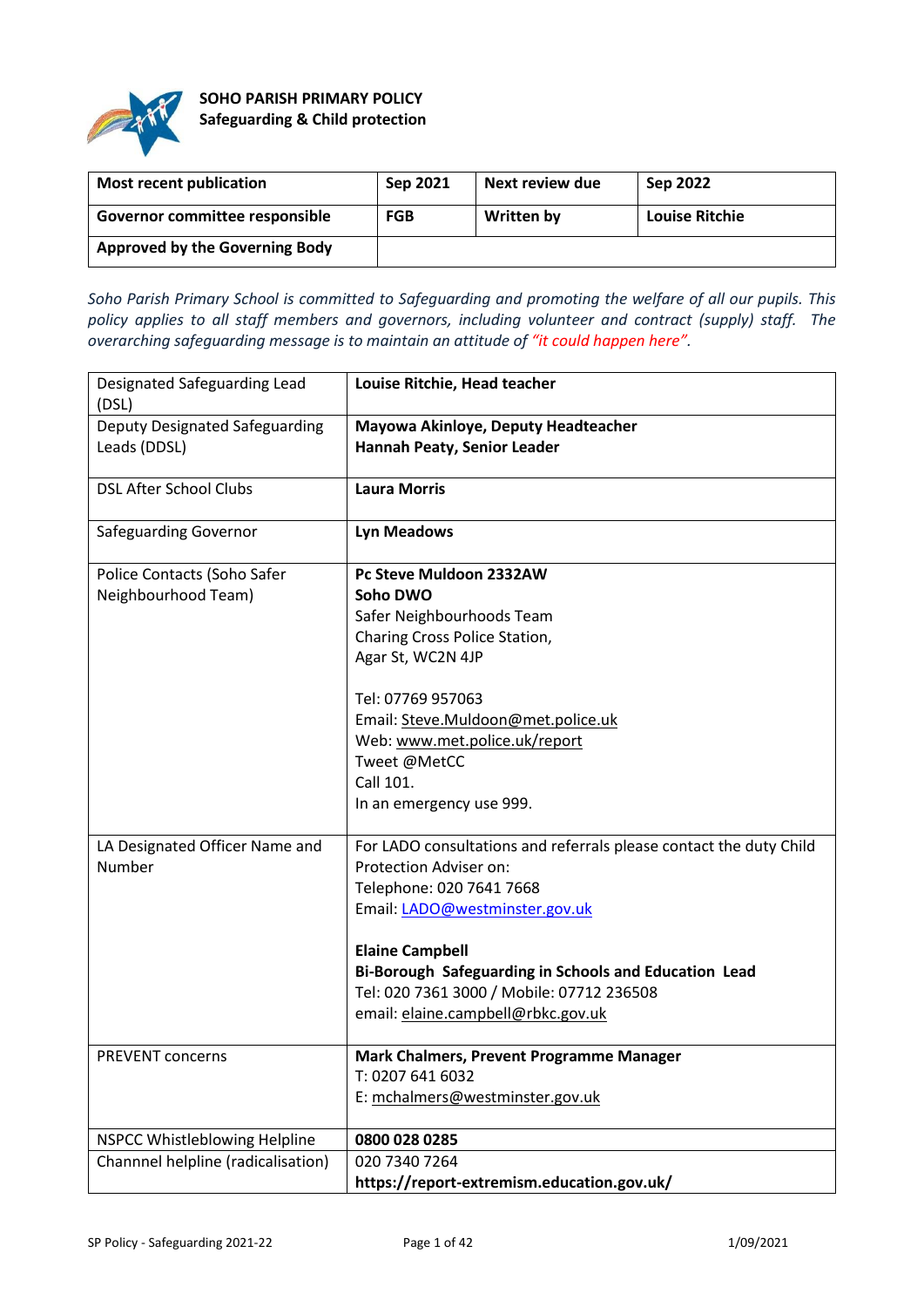## **INTRODUCTION**

The following policy incorporates Child Protection; Allegations of Abuse against staff; Safer recruitment and Prevention of Radicalisation and Extremism. It should be read in conjunction with the following related policies:

- Attendance policy
- Anti-bullying
- Behaviour policy
- Complaints policy
- Disqualification by Association form
- Equal Opportunities policy
- Equality Information and objectives statement
- Emergency procedures, including Fire Safety, Evacuation, Lockdown and Missing Child
- Health & Safety policy
- IT and Internet acceptable use policy
- Part 1 Keeping Children Safe in Education 2021
- Part 5 Keeping Children Safe in Education 2021
- Positive Handling Policy
- Safeguarding policy
- Safer working practice agreement
- Sex & Relationship Education policy
- Staff Code of Conduct
- What to do if you are worried a child is being abused (DfE)
- Whistleblowing Policy

In cases of changes to normal operation related to the pandemic, the following policies must also be read:

- Acceptable use for live lessons policy
- Covid Addendum to behaviour policy
- Covid Addendum to safeguarding policy
- Remote learning policy

**Contents** 

In line with School Governance (Roles, Procedures and Allowances) (England) Regulations 2013, this policy shall be reviewed annually.

# **If a child is in immediate danger or is at risk of harm, call social services or the police immediately.**

**In an emergency, dial 999**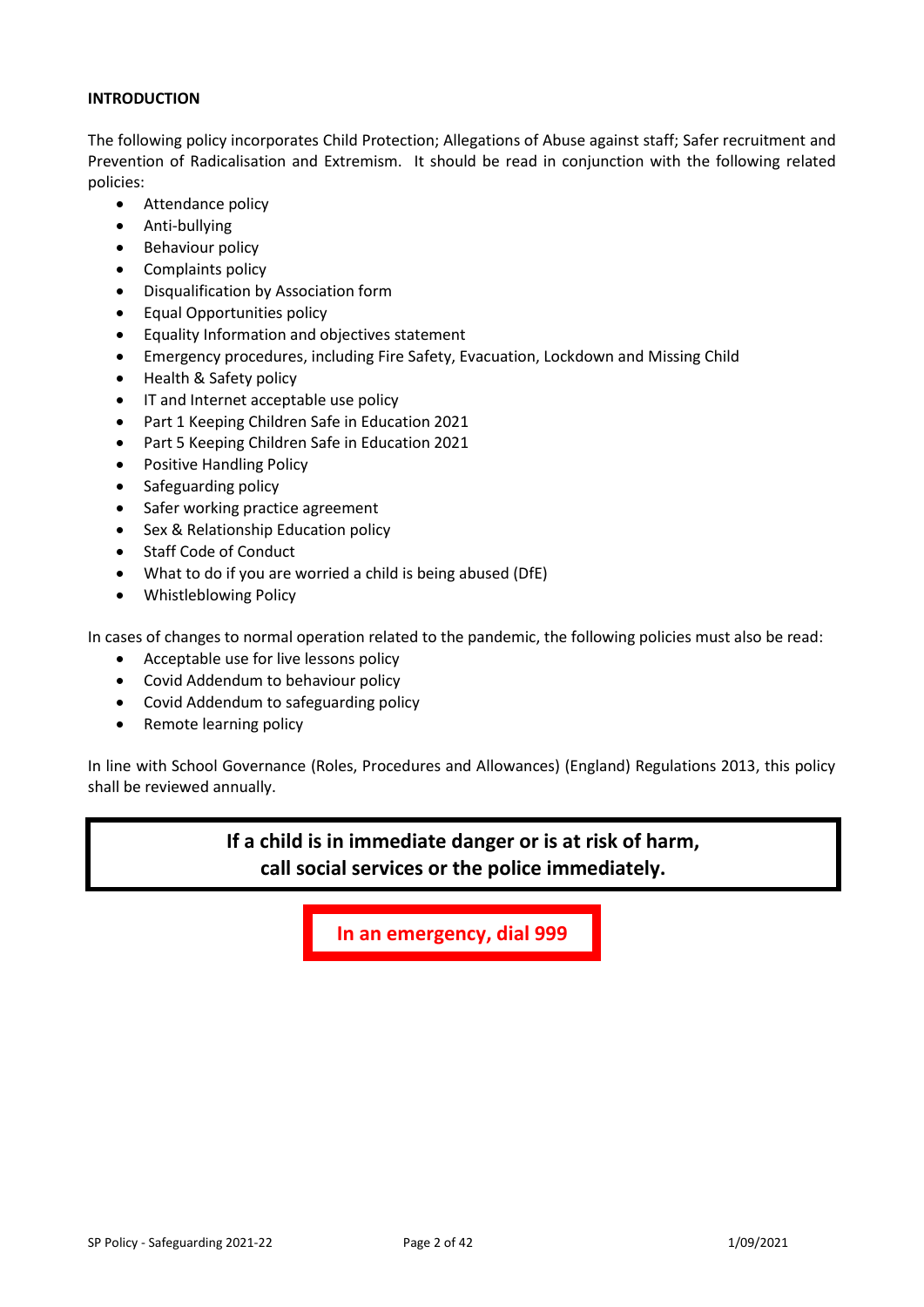## **1. Aims**

<span id="page-2-0"></span>The school aims to ensure that:

Appropriate action is taken in a timely manner to safeguard and promote children's welfare All staff are aware of their statutory responsibilities with respect to safeguarding Staff are properly training in recognising and reporting safeguarding issues

## **2. Legislation and statutory guidance**

<span id="page-2-1"></span>This policy is based on the Department for Education's statutory guidance [Keeping Children Safe in](https://www.gov.uk/government/publications/keeping-children-safe-in-education--2)  [Education \(2021\)](https://www.gov.uk/government/publications/keeping-children-safe-in-education--2) an[d Working Together to Safeguard Children \(2018\),](https://www.gov.uk/government/publications/working-together-to-safeguard-children--2) and th[e Governance Handbook.](https://www.gov.uk/government/publications/governance-handbook) We comply with this guidance and the arrangements agreed and published by our 3 local safeguarding partners.

This policy is also based on the following legislation:

Section 175 of the **Education Act 2002**, which places a duty on schools and local authorities to safeguard and promote the welfare of pupils

[The School Staffing \(England\) Regulations 2009,](http://www.legislation.gov.uk/uksi/2009/2680/contents/made) which set out what must be recorded on the single central record and the requirement for at least one person conducting an interview to be trained in safer recruitment techniques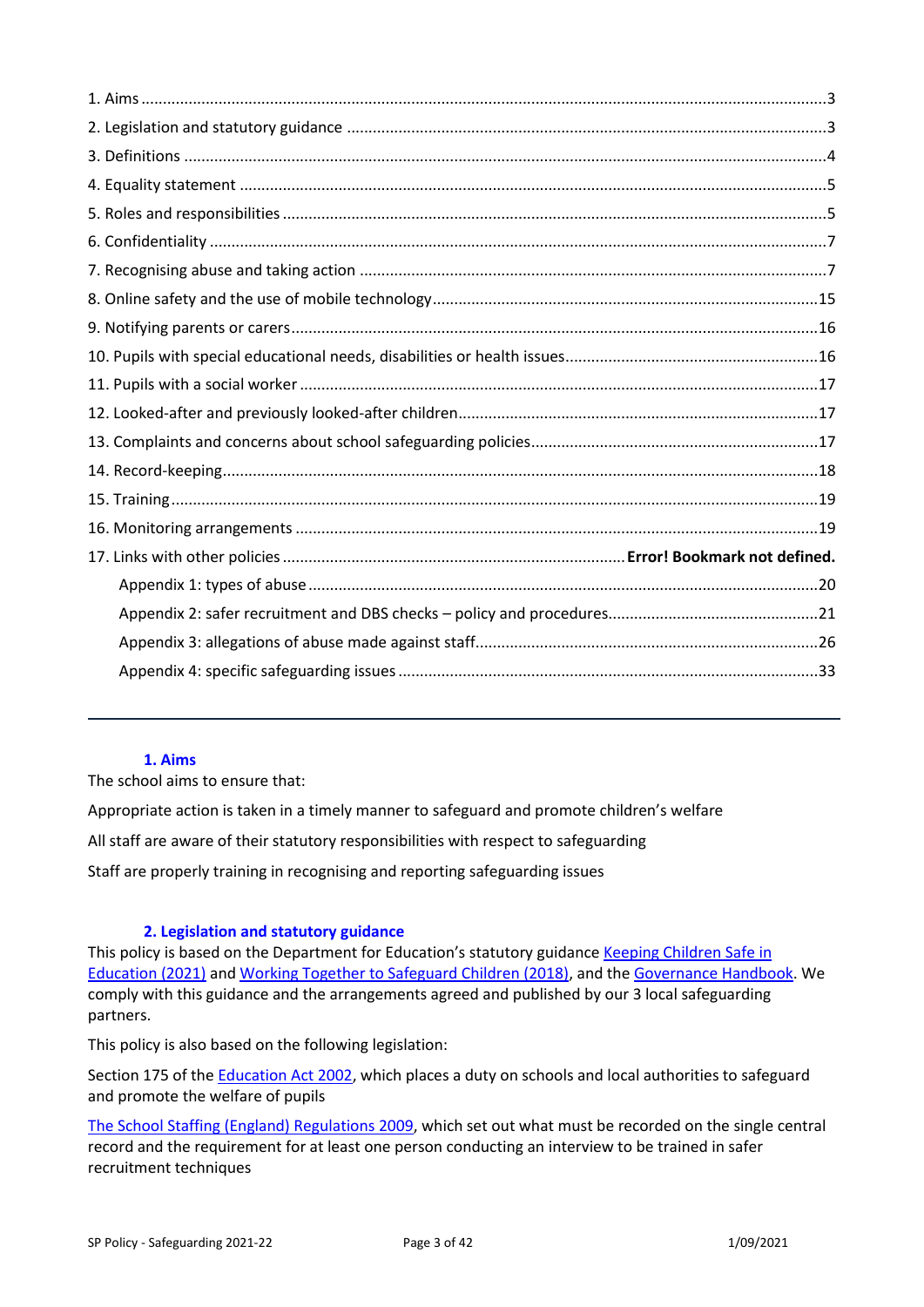[The Children Act 1989 \(](http://www.legislation.gov.uk/ukpga/1989/41)an[d 2004 amendment\)](http://www.legislation.gov.uk/ukpga/2004/31/contents), which provides a framework for the care and protection of children

Section 5B(11) of the Female Genital Mutilation Act 2003, as inserted by section 74 of the [Serious Crime Act](http://www.legislation.gov.uk/ukpga/2015/9/part/5/crossheading/female-genital-mutilation)  [2015,](http://www.legislation.gov.uk/ukpga/2015/9/part/5/crossheading/female-genital-mutilation) which places a statutory duty on teachers to report to the police where they discover that female genital mutilation (FGM) appears to have been carried out on a girl under 18

[Statutory guidance on FGM,](https://www.gov.uk/government/publications/multi-agency-statutory-guidance-on-female-genital-mutilation) which sets out responsibilities with regards to safeguarding and supporting girls affected by FGM

[The Rehabilitation of Offenders Act 1974,](http://www.legislation.gov.uk/ukpga/1974/53) which outlines when people with criminal convictions can work with children

Schedule 4 of the [Safeguarding Vulnerable Groups Act 2006](http://www.legislation.gov.uk/ukpga/2006/47/schedule/4), which defines what 'regulated activity' is in relation to children

[Statutory guidance on the Prevent duty](https://www.gov.uk/government/publications/prevent-duty-guidance), which explains schools' duties under the Counter-Terrorism and Security Act 2015 with respect to protecting people from the risk of radicalisation and extremism

The [Childcare \(Disqualification\) and Childcare \(Early Years Provision Free of Charge\) \(Extended Entitlement\)](http://www.legislation.gov.uk/uksi/2018/794/contents/made)  [\(Amendment\) Regulations 2018](http://www.legislation.gov.uk/uksi/2018/794/contents/made) (referred to in this policy as the "2018 Childcare Disqualification Regulations") and [Childcare Act 2006,](http://www.legislation.gov.uk/ukpga/2006/21/contents) which set out who is disqualified from working with children

This policy also meets requirements relating to safeguarding and welfare in th[e statutory framework for the](https://www.gov.uk/government/publications/early-years-foundation-stage-framework--2)  [Early Years Foundation Stage](https://www.gov.uk/government/publications/early-years-foundation-stage-framework--2)

#### **3. Definitions**

#### <span id="page-3-0"></span>**Safeguarding and promoting the welfare of children** means:

Protecting children from maltreatment

Preventing impairment of children's mental and physical health or development

Ensuring that children grow up in circumstances consistent with the provision of safe and effective care

Taking action to enable all children to have the best outcomes

**Child protection** is part of this definition and refers to activities undertaken to prevent children suffering, or being likely to suffer, significant harm.

**Abuse** is a form of maltreatment of a child, and may involve inflicting harm or failing to act to prevent harm. Appendix 1 explains the different types of abuse.

**Neglect** is a form of abuse and is the persistent failure to meet a child's basic physical and/or psychological needs, likely to result in the serious impairment of the child's health or development. Appendix 1 defines neglect in more detail.

**Sharing of nudes and semi-nudes** (also known as sexting or youth produced sexual imagery) is where children share nude or semi-nude images, videos or live streams.

**Children** includes everyone under the age of 18.

The following 3 **safeguarding partners** are identified in Keeping Children Safe in Education (and defined in the Children Act 2004, as amended by chapter 2 of the Children and Social Work Act 2017). They will make arrangements to work together to safeguard and promote the welfare of local children, including identifying and responding to their needs:

The local authority (LA)

A clinical commissioning group for an area within the LA

The chief officer of police for a police area in the LA area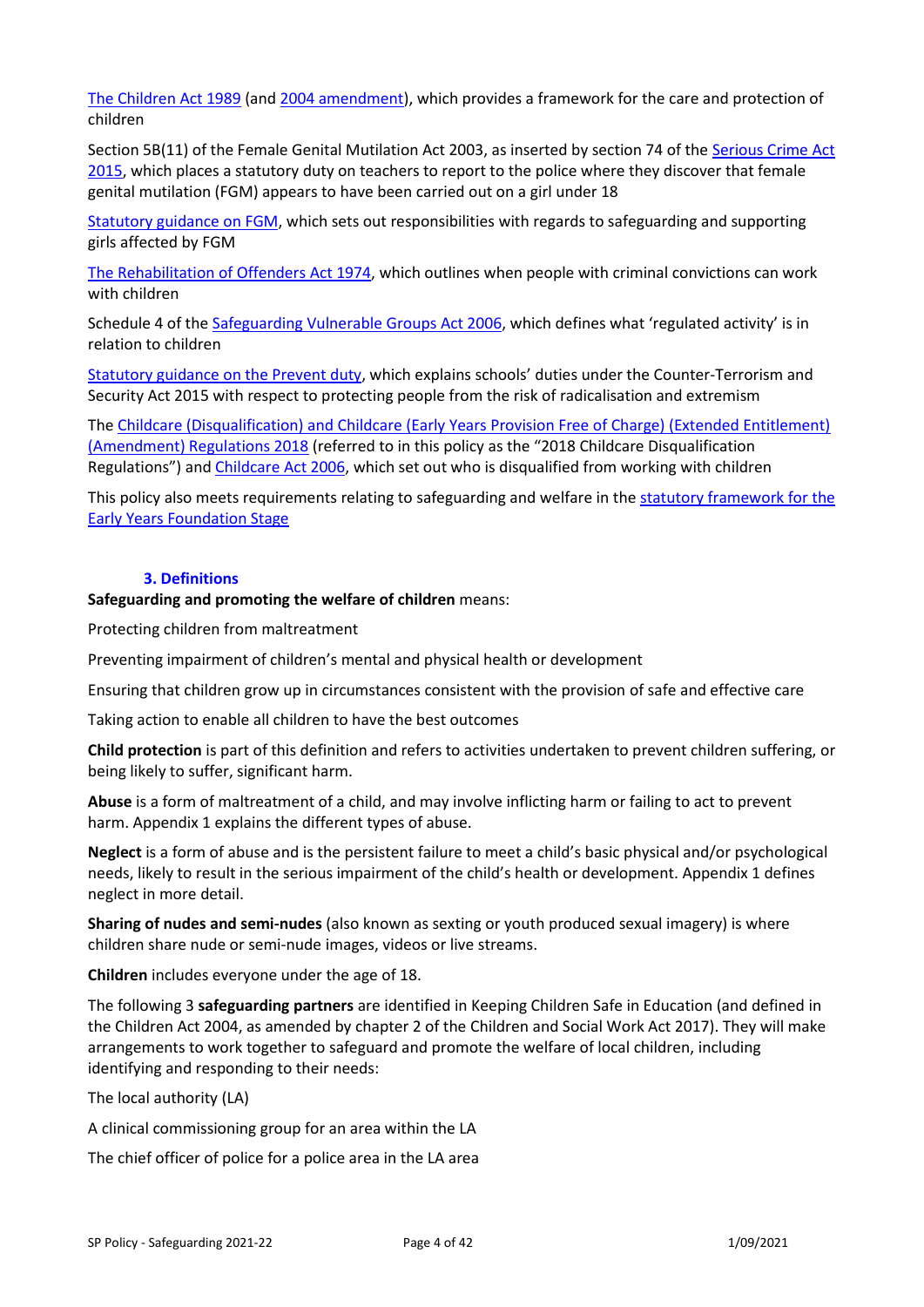#### **4. Equality statement**

<span id="page-4-0"></span>Some children have an increased risk of abuse, and additional barriers can exist for some children with respect to recognising or disclosing it. We are committed to anti-discriminatory practice and recognise children's diverse circumstances. We ensure that all children have the same protection, regardless of any barriers they may face.

We give special consideration to children who:

Have special educational needs (SEN) or disabilities or health conditions (see section 10)

Are young carers

May experience discrimination due to their race, ethnicity, religion, gender identification or sexuality

Have English as an additional language

Are known to be living in difficult situations – for example, temporary accommodation or where there are issues such as substance abuse or domestic violence

Are at risk of FGM, sexual exploitation, forced marriage, or radicalisation

Are asylum seekers

Are at risk due to either their own or a family member's mental health needs

Are looked after or previously looked after (see section 12)

Are missing from education

Whose parent/carer has expressed an intention to remove them from school to be home educated

#### **5. Roles and responsibilities**

<span id="page-4-1"></span>Safeguarding and child protection is **everyone's** responsibility. This policy applies to all staff, volunteers and governors in the school and is consistent with the procedures of the 3 safeguarding partners. Our policy and procedures also apply to extended school and off-site activities.

#### **5.1 All staff**

All staff who are expected to read at least part 1 of Keeping Children Safe in Education (KCSIE). All staff will read and understand part 1 and annex B of the Department for Education's statutory safeguarding guidance, [Keeping Children Safe in Education,](https://www.gov.uk/government/publications/keeping-children-safe-in-education--2) and review this guidance at least annually.

All staff will sign a declaration at the beginning of each academic year to say that they have reviewed the guidance.

All staff will be aware of:

- Our systems which support safeguarding, including this child protection and safeguarding policy, the staff code of conduct, the role and identity of the designated safeguarding lead (DSL) and deputies, the behaviour policy, IT and Internet acceptable use policy and the safeguarding response to children who go missing from education
- The early help process (sometimes known as the common assessment framework) and their role in it, including identifying emerging problems, liaising with the DSL, and sharing information with other professionals to support early identification and assessment
- The process for making referrals to local authority children's social care and for statutory assessments that may follow a referral, including the role they might be expected to play

What to do if they identify a safeguarding issue or a child tells them they are being abused or neglected, including specific issues such as FGM, and how to maintain an appropriate level of confidentiality while liaising with relevant professionals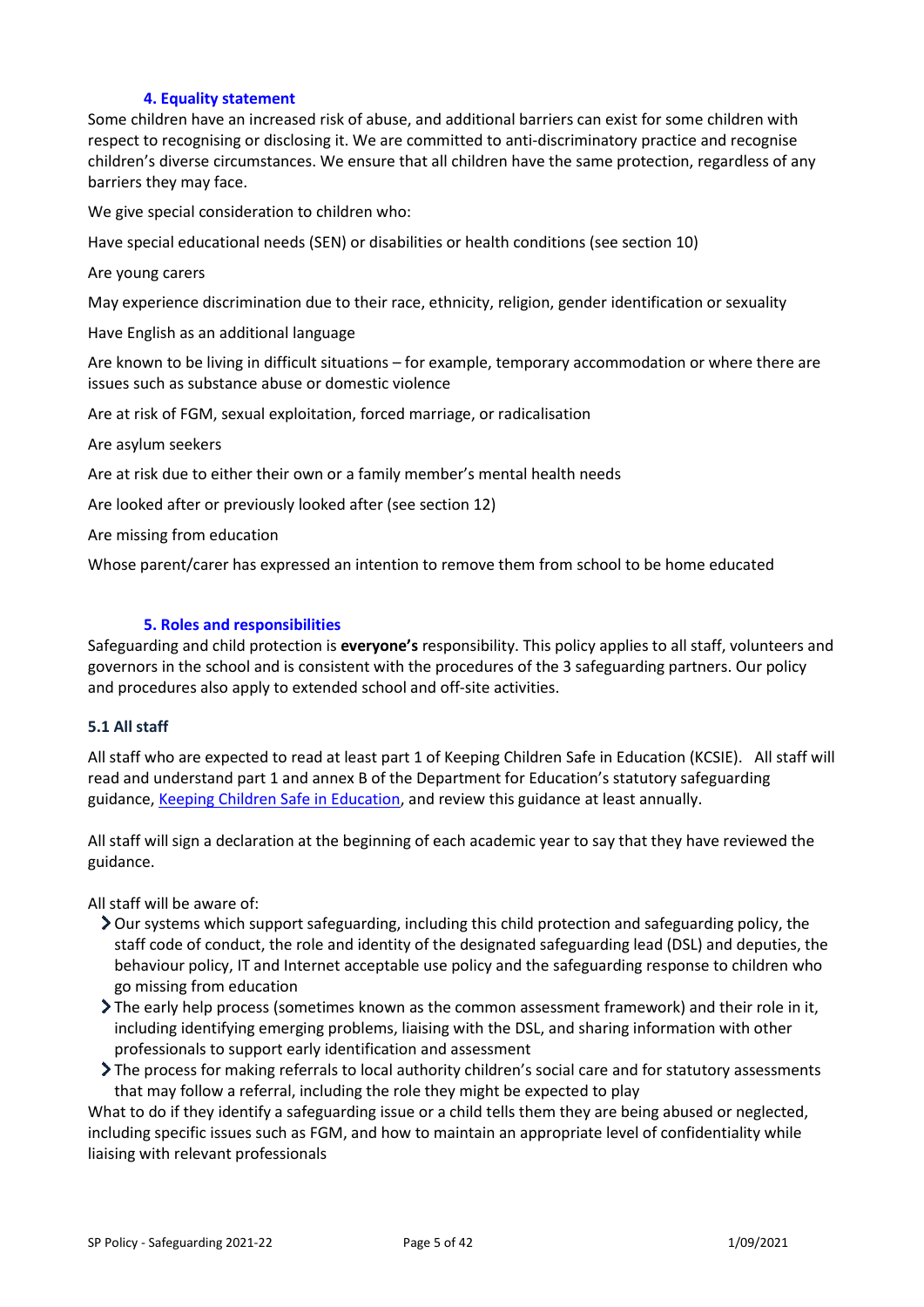The signs of different types of abuse and neglect, as well as specific safeguarding issues, such as peer-onpeer abuse, child sexual exploitation (CSE), child criminal exploitation (CCE), indicators of being at risk from or involved with serious violent crime, FGM and radicalisation

The importance of reassuring victims that they are being taken seriously and that they will be supported and kept safe

Section 15 and appendix 4 of this policy outline in more detail how staff are supported to do this.

## **5.2 The designated safeguarding lead (DSL)**

The DSL is a member of the senior leadership team. Our DSL is Louise Ritchie, headteacher. The DSL takes lead responsibility for child protection and wider safeguarding in the school.

During term time, the DSL will be available during school hours for staff to discuss any safeguarding concerns. The DSL can also be contacted out of school hours if necessary via phone 07815775848.

When the DSL is absent, the deputies – Mayowa Akinloye, Deputy Headteacher or Hannah Peaty, Senior Leader– will act as cover.

If the DSL and deputies are not available, Rosie Malton or Robyn Chiswell, will act as cover. Staff will be notified on the day who is the DSL, if it is not the headteacher.

Laura Morris is DSL for play club.

The DSL will be given the time, funding, training, resources and support to: Provide advice and support to other staff on child welfare and child protection matters

Take part in strategy discussions and inter-agency meetings and/or support other staff to do so

Contribute to the assessment of children

Refer suspected cases, as appropriate, to the relevant body (local authority children's social care, Channel programme, Disclosure and Barring Service, and/or police), and support staff who make such referrals directly

The DSL will also liaise with local authority case managers and designated officers for child protection regarding concerns as appropriate.

The full responsibilities of the DSL and deputies are set out in their job description.

#### **5.3 The governing board**

The governing board will:

Facilitate a whole-school approach to safeguarding, ensuring that safeguarding and child protection are at the forefront and underpin all relevant aspects of process and policy development

Evaluate and approve this policy at each review, ensuring it complies with the law, and hold the headteacher to account for its implementation

Appoint a named governor for safeguarding to monitor the effectiveness of this policy in conjunction with the full governing board. This is always a different person from the DSL

The chair of governors will act as the 'case manager' in the event that an allegation of abuse is made against the headteacher, where appropriate (see appendix 3).

All governors will read Keeping Children Safe in Education in its entirety.

Section 15 of this policy has information on how governors are supported to fulfil their role.

## **5.4 The headteacher**

The headteacher is responsible for the implementation of this policy, including: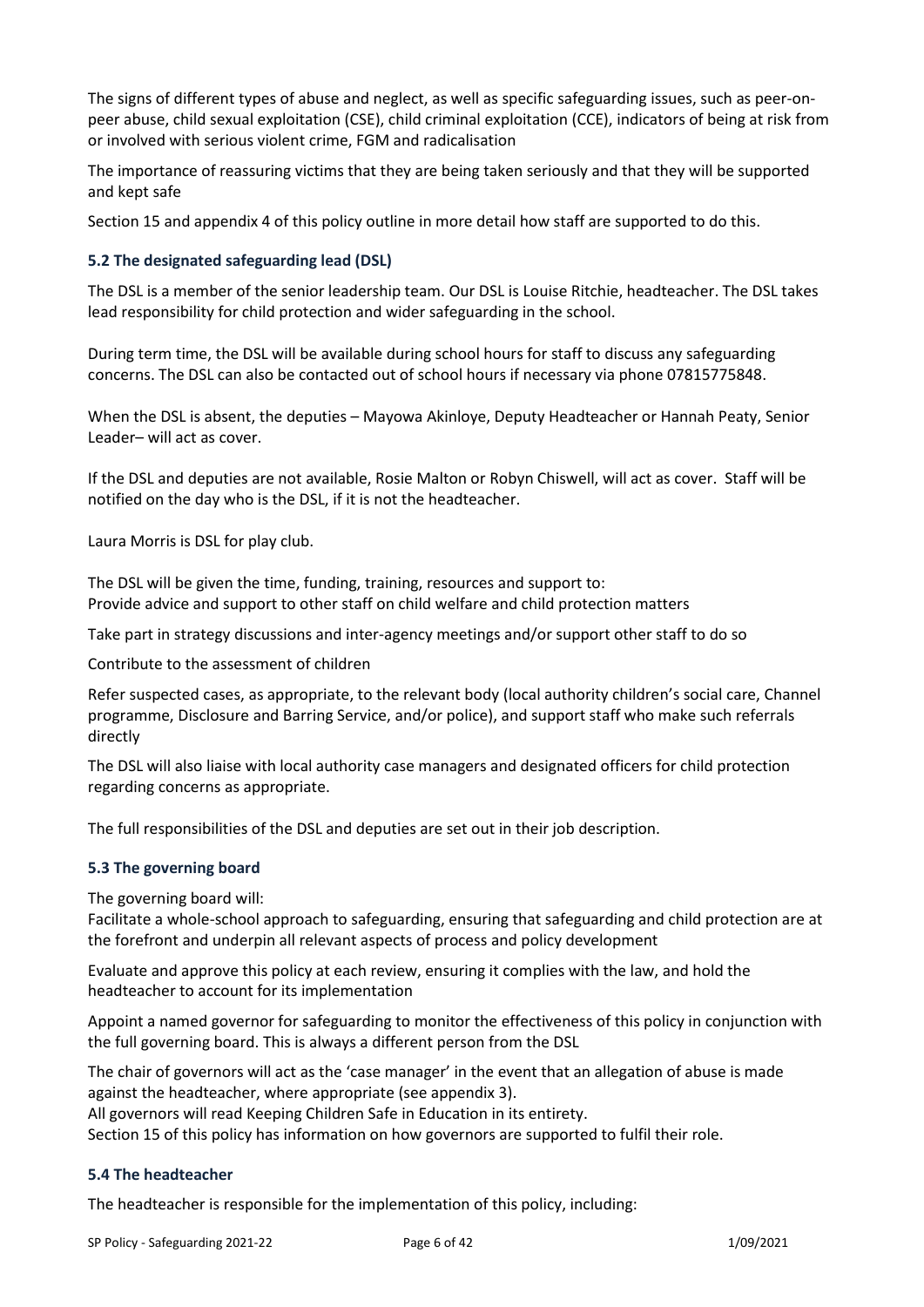Ensuring that staff (including temporary staff) and volunteers:

- $\circ$  Are informed of our systems which support safeguarding, including this policy, as part of their induction
- $\circ$  Understand and follow the procedures included in this policy, particularly those concerning referrals of cases of suspected abuse and neglect

Communicating this policy to parents/carers when their child joins the school and via the school website

Ensuring that the DSL has appropriate time, funding, training and resources, and that there is always adequate cover if the DSL is absent

Ensuring that all staff undertake appropriate safeguarding and child protection training, and updating the content of the training regularly

Acting as the 'case manager' in the event of an allegation of abuse made against another member of staff or volunteer, where appropriate (see appendix 3)

Ensuring the relevant staffing ratios are met in early years, where applicable

Making sure each child in the Early Years Foundation Stage is assigned a key person

#### **6. Confidentiality**

<span id="page-6-0"></span>Safeguarding matters are managed on a 'need to know' basis. Staff should always report concerns directly to the DSL or in her absence the deputy DSL, who will decide which staff should be informed in order to best safeguard the child. Staff should only share safeguarding concerns with the DSL (or deputy) and not share them with other staff without the permission of the DSL / deputy DSL.

Staff are advised that:

- Timely information sharing is essential to effective safeguarding. Concerns must be reported immediately.
- Fears about sharing information must not to stand in the way of the need to promote the welfare, and protect the safety, of children.
- The Data Protection Act (DPA) 2018 and UK GDPR do not prevent, or limit, the sharing of information for the purposes of keeping children safe
- If staff need to share 'special category personal data', the DPA 2018 contains 'safeguarding of children and individuals at risk' as a processing condition that allows practitioners to share information without consent if it is not possible to gain consent, it cannot be reasonably expected that a practitioner gains consent, or if to gain consent would place a child at risk
- Staff should never promise a child that they will not tell anyone about a report of abuse, as this may not be in the child's best interests
- Staff should refer to the government's [information sharing advice for safeguarding practitioners](https://www.gov.uk/government/publications/safeguarding-practitioners-information-sharing-advice) which includes 7 'golden rules' for sharing information, and will support staff who have to make decisions about sharing information
- If staff are in any doubt about sharing information, they should speak to the designated safeguarding lead (or deputy)

Confidentiality is also addressed in this policy with respect to record-keeping in section 14, and allegations of abuse against staff in appendix 3

#### **7. Recognising abuse and taking action**

<span id="page-6-1"></span>Staff, volunteers and governors must follow the procedures set out below in the event of a safeguarding issue.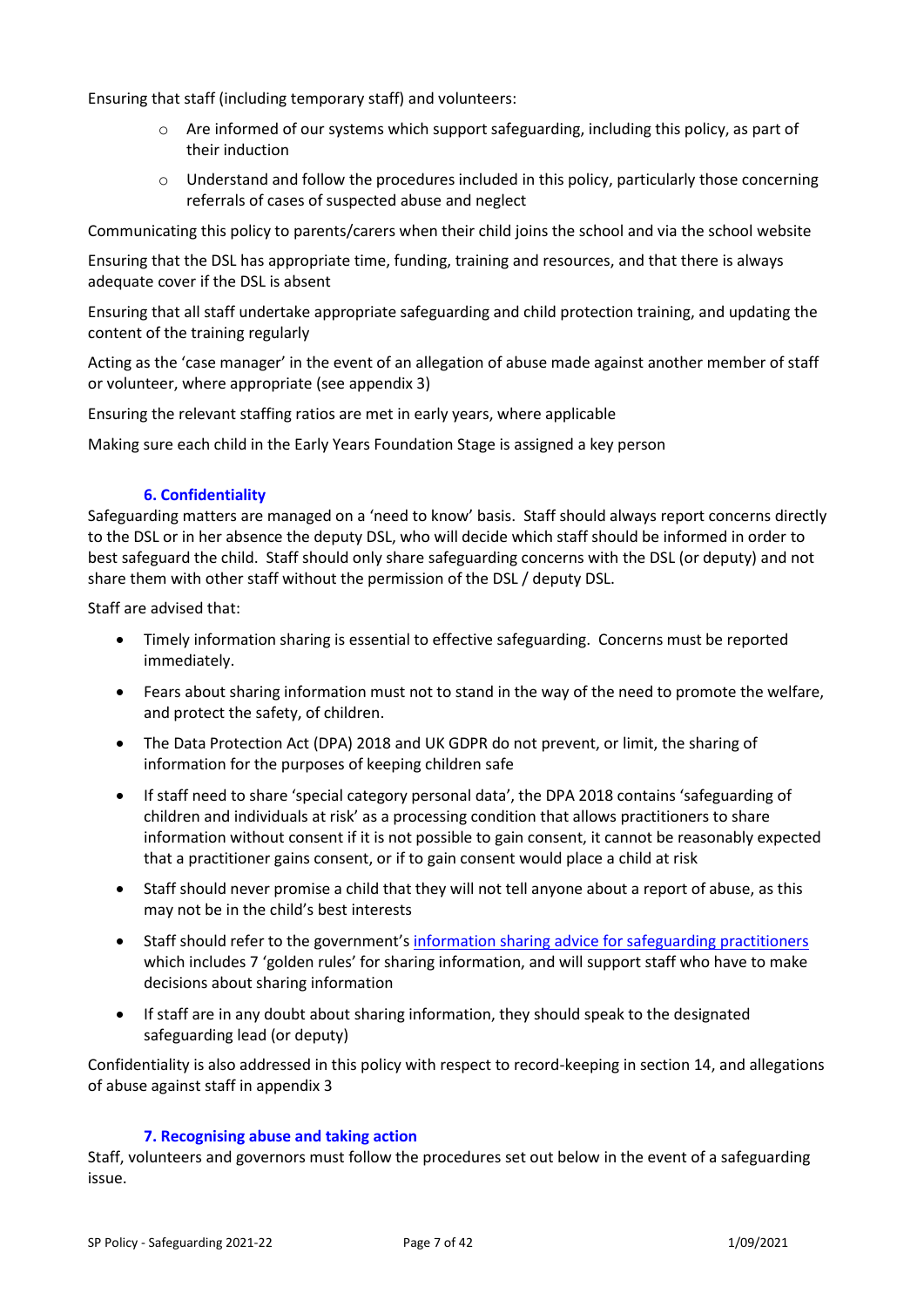Please note – in this and subsequent sections, you should take any references to the DSL to mean "the DSL (or deputy DSL)".

## **7.1 If a child is suffering or likely to suffer harm, or in immediate danger**

Make a referral to children's social care and/or the police **immediately** if you believe a child is suffering or likely to suffer from harm, or is in immediate danger. **Anyone can make a referral.**

Tell the DSL (see section 5.2) as soon as possible if you make a referral directly.

To report a concern to the LA, you should follow this link: [https://www.gov.uk/report-child-abuse-to-local](https://www.gov.uk/report-child-abuse-to-local-council)[council](https://www.gov.uk/report-child-abuse-to-local-council)

## **7.2 If a child makes a disclosure to you**

If a child discloses a safeguarding issue to you, you should: Listen to and believe them. Allow them time to talk freely and do not ask leading questions

Stay calm and do not show that you are shocked or upset

Tell the child they have done the right thing in telling you. Do not tell them they should have told you sooner

Explain what will happen next and that you will have to pass this information on. Do not promise to keep it a secret

Write up your conversation as soon as possible in the child's own words. Stick to the facts, and do not put your own judgement on it.

Report in CPOMS and also report verbally to the DSL. Do not simply write up in CPOMS without notifying the DSL.

Alternatively, if appropriate, make a referral to children's social care and/or the police directly (see 7.1), and tell the DSL as soon as possible that you have done so. Aside from these people, do not disclose the information to anyone else unless told to do so by a relevant authority involved in the safeguarding process

## **7.3 If you discover that FGM has taken place or a pupil is at risk of FGM**

Keeping Children Safe in Education explains that FGM comprises "all procedures involving partial or total removal of the external female genitalia, or other injury to the female genital organs".

FGM is illegal in the UK and a form of child abuse with long-lasting, harmful consequences. It is also known as 'female genital cutting', 'circumcision' or 'initiation'.

Possible indicators that a pupil has already been subjected to FGM, and factors that suggest a pupil may be at risk, are set out in appendix 4 of this policy.

## **Any teacher** who either:

- Is informed by a girl under 18 that an act of FGM has been carried out on her; or
- Observes physical signs which appear to show that an act of FGM has been carried out on a girl under 18 and they have no reason to believe that the act was necessary for the girl's physical or mental health or for purposes connected with labour or birth

Must immediately report this to the police, personally. This is a mandatory statutory duty, and teachers will face disciplinary sanctions for failing to meet it.

Unless they have been specifically told not to disclose, they should also discuss the case with the DSL and involve children's social care as appropriate.

**Any other member of staff** who discovers that an act of FGM appears to have been carried out on a **pupil under 18** must speak to the DSL and follow our local safeguarding procedures.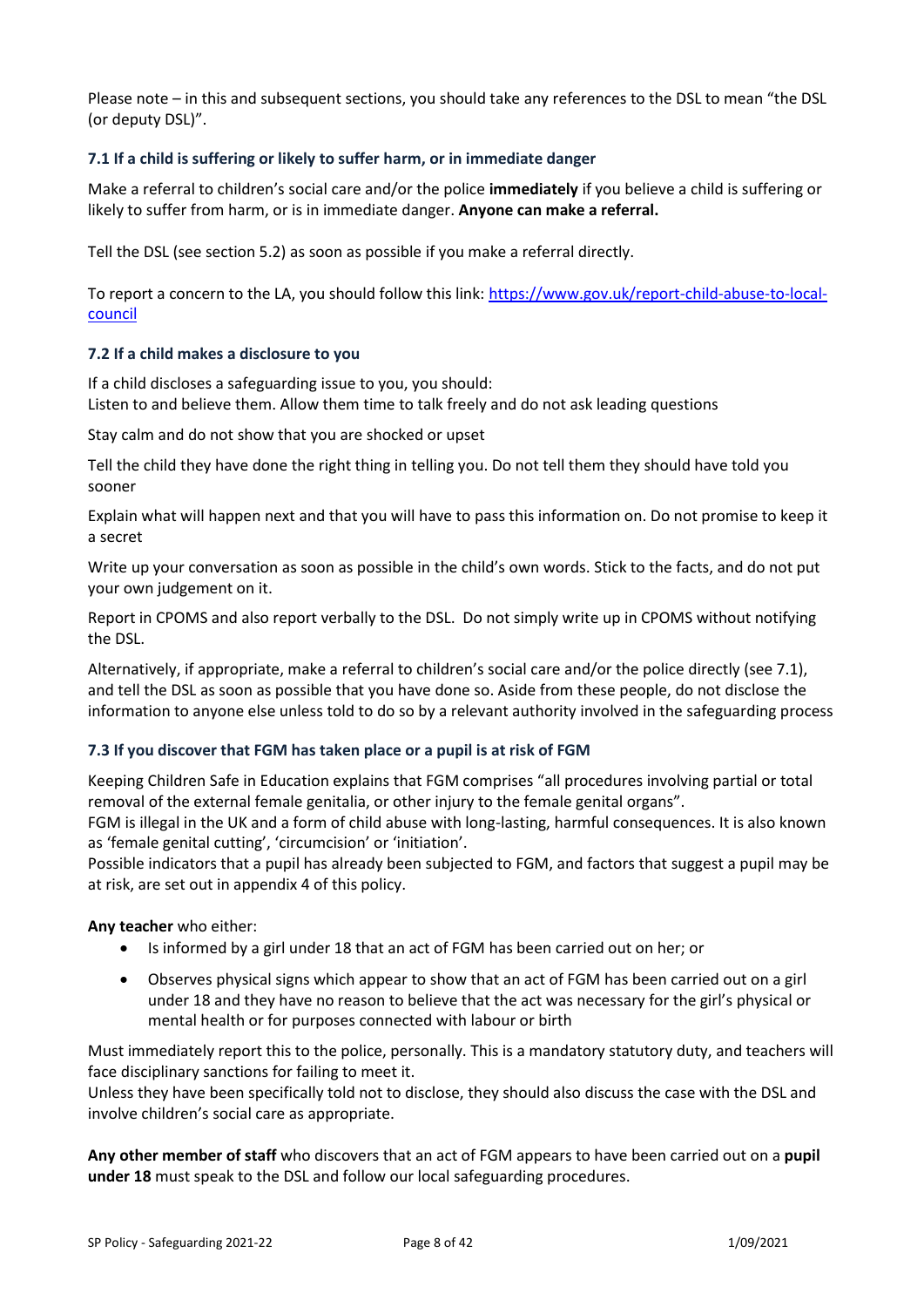The duty for teachers mentioned above does not apply in cases where a pupil is *at risk* of FGM or FGM is suspected but is not known to have been carried out. Staff should not examine pupils.

**Any member of staff** who suspects a pupil is *at risk* of FGM or suspects that FGM has been carried out must speak to the DSL and follow our local safeguarding procedures.

## **7.4 If you have concerns about a child (as opposed to believing a child is suffering or likely to suffer from harm, or is in immediate danger)**

Figure 1 below, before section 7.7, illustrates the procedure to follow if you have any concerns about a child's welfare.

Where possible, speak to the DSL first to agree a course of action.

If in exceptional circumstances the DSL is not available, this should not delay appropriate action being taken. Speak to a member of the senior leadership team and/or take advice from local authority children's social care. You can also seek advice at any time from the NSPCC helpline on 0808 800 5000. Share details of any actions you take with the DSL as soon as practically possible.

Make a referral to local authority children's social care directly, if appropriate (see 'Referral' below). Share any action taken with the DSL as soon as possible.

## **Early help**

If early help is appropriate, the DSL will generally lead on liaising with other agencies and setting up an inter-agency assessment as appropriate. Staff may be required to support other agencies and professionals in an early help assessment, in some cases acting as the lead practitioner.

The DSL will keep the case under constant review and the school will consider a referral to local authority children's social care if the situation does not seem to be improving. Timelines of interventions will be monitored and reviewed.

## **Referral**

If it is appropriate to refer the case to local authority children's social care or the police, the DSL will make the referral or support you to do so. This involves completing a 'Multi-Agency referral form (MARF). If you make a referral directly (see section 7.1), you must tell the DSL as soon as possible.

The local authority will make a decision within 1 working day of a referral about what course of action to take and will let the person who made the referral know the outcome. The DSL or person who made the referral must follow up with the local authority if this information is not made available, and ensure outcomes are properly recorded.

If the child's situation does not seem to be improving after the referral, the DSL or person who made the referral must follow local escalation procedures to ensure their concerns have been addressed and that the child's situation improves.

## **7.5 If you have concerns about extremism**

If a child is not suffering or likely to suffer from harm, or in immediate danger, where possible speak to the DSL first to agree a course of action.

If in exceptional circumstances the DSL is not available, this should not delay appropriate action being taken. Speak to a member of the senior leadership team and/or seek advice from local authority children's social care. Make a referral to local authority children's social care directly, if appropriate (see 'Referral' above). Inform the DSL or deputy as soon as practically possible after the referral.

Where there is a concern, the DSL will consider the level of risk and decide which agency to make a referral to. This could include [Channel](https://www.gov.uk/government/publications/channel-guidance), the government's programme for identifying and supporting individuals at risk of being drawn into terrorism, or the local authority children's social care team.

The Department for Education also has a dedicated telephone helpline, 020 7340 7264, which school staff and governors can call to raise concerns about extremism with respect to a pupil. You can also email [counter.extremism@education.gov.uk.](mailto:counter.extremism@education.gov.uk) Note that this is not for use in emergency situations. In an emergency, call 999 or the confidential anti-terrorist hotline on 0800 789 321 if you:

Think someone is in immediate danger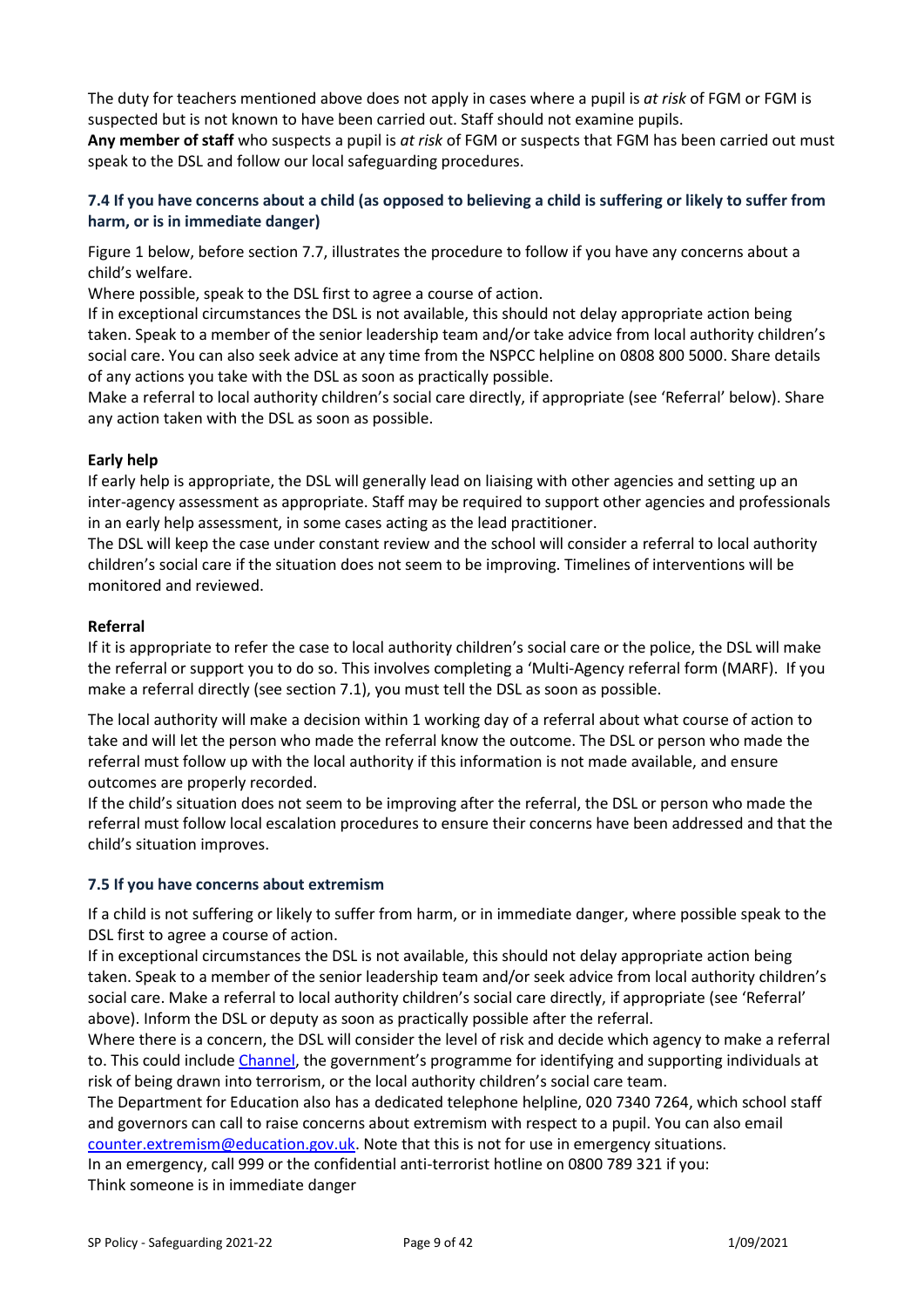Think someone may be planning to travel to join an extremist group

See or hear something that may be terrorist-related

## **7.6 If you have a mental health concern**

Mental health problems can, in some cases, be an indicator that a child has suffered or is at risk of suffering abuse, neglect or exploitation.

Staff will be alert to behavioural signs that suggest a child may be experiencing a mental health problem or be at risk of developing one.

If you have a mental health concern about a child that is also a safeguarding concern, take immediate action by following the steps in section 7.4.

If you have a mental health concern that is **not** also a safeguarding concern, speak to the DSL to agree a course of action.

In school, we are supported to manage pupils' mental health needs by a range of professionals including a family therapist, a MH practitioner and our learning mentor, Sharon Burns. Mayowa Akinloye and Rosie Malton are our mental health leads. While immediate concerns about pupils' safety should be referred to the DSL, it may be more appropriate to take advice from the mental health leads for non-immediate concerns.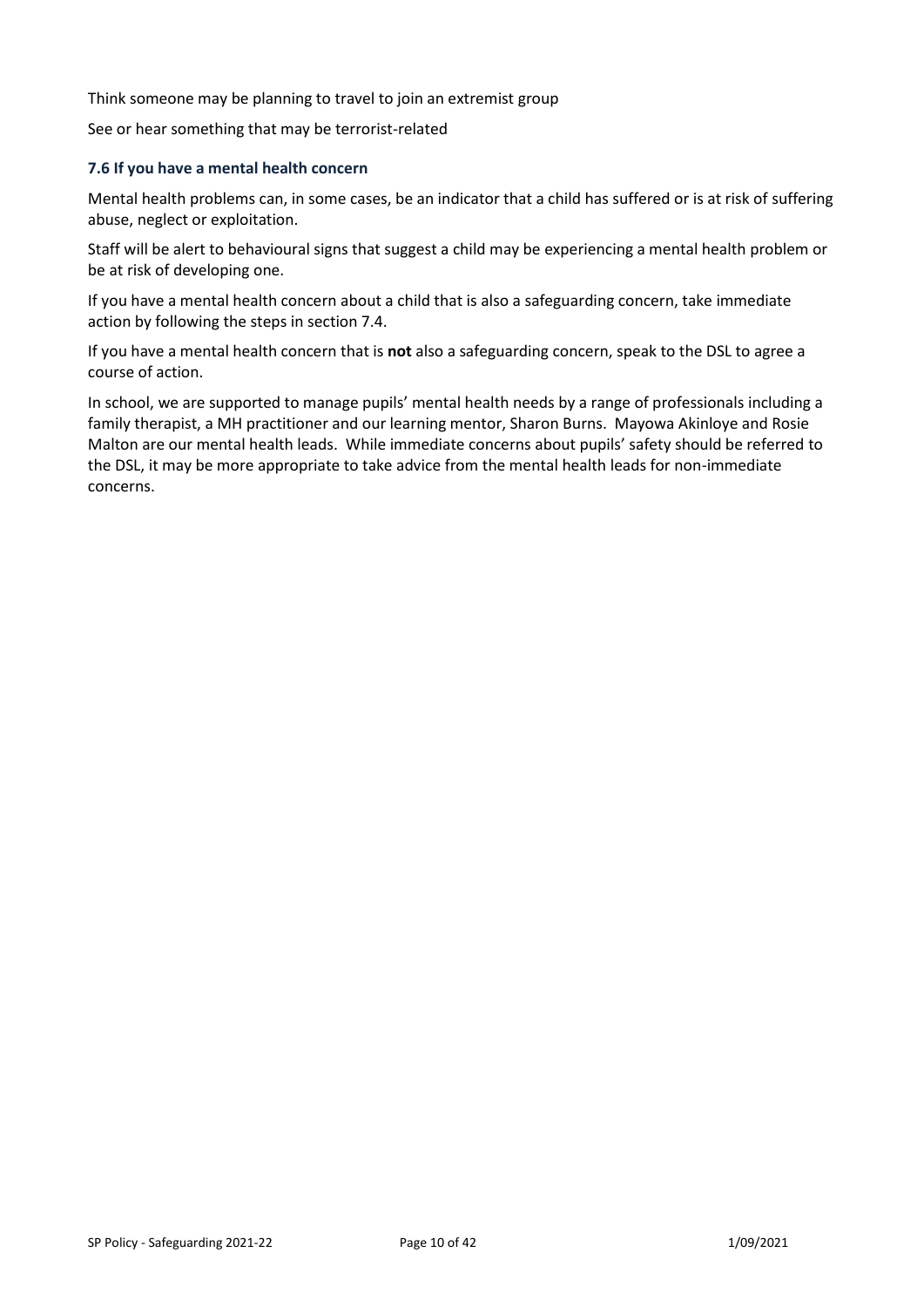## **Figure 1: procedure if you have concerns about a child's welfare (as opposed to believing a child is suffering or likely to suffer from harm, or in immediate danger)**



(Note – if the DSL is unavailable, this should not delay action. See section 7.4 for what to do.)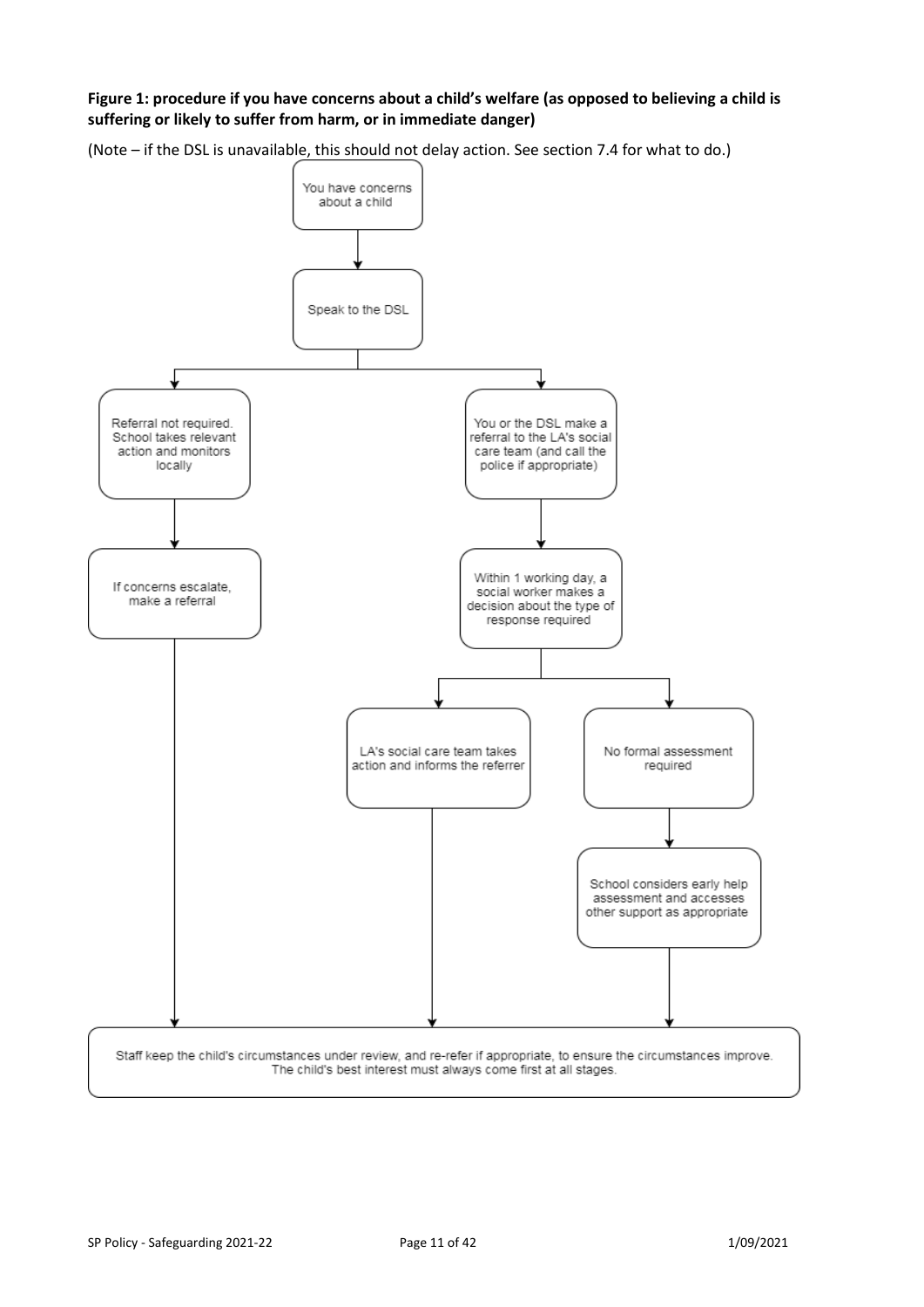## **7.7 Concerns about a staff member, supply teacher, volunteer or contractor**

If you have concerns about a member of staff (including a supply teacher, volunteer or contractor), or an allegation is made about a member of staff (including a supply teacher, volunteer or contractor) posing a risk of harm to children, speak to the headteacher as soon as possible. If the concerns/allegations are about the headteacher, speak to the chair of governors.

The headteacher/chair of governors will then follow the procedures set out in appendix 3, if appropriate. Please see the school's Whistleblowing policy for more information.

Where you believe there is a conflict of interest in reporting a concern or allegation about a member of staff (including a supply teacher, volunteer or contractor) to the headteacher, report it directly to the local authority designated officer (LADO).

Where appropriate, the school will inform Ofsted of the allegation and actions taken, within the necessary timescale (see appendix 3 for more detail).

## **7.8 Allegations of abuse made against other pupils**

We recognise that children are capable of abusing their peers. Abuse will never be tolerated or passed off as "banter", "just having a laugh" or "part of growing up", as this can lead to a culture of unacceptable behaviours and an unsafe environment for pupils.

We also recognise the gendered nature of peer-on-peer abuse. However, all peer-on-peer abuse is unacceptable and will be taken seriously.

Most cases of pupils hurting other pupils will be dealt with under our school's behaviour policy, but this child protection and safeguarding policy will apply to any allegations that raise safeguarding concerns. This might include where the alleged behaviour:

Is serious, and potentially a criminal offence

Could put pupils in the school at risk

Is violent

Involves pupils being forced to use drugs or alcohol

Involves sexual exploitation, sexual abuse or sexual harassment, such as indecent exposure, sexual assault, upskirting or sexually inappropriate pictures or videos (including the sharing of nudes and semi-nudes)

See appendix 4 for more information about peer-on-peer abuse.

## **Procedures for dealing with allegations of peer-on-peer abuse**

If a pupil makes an allegation of abuse against another pupil:

You must record the allegation in CPOMs and tell the DSL, but do not investigate it

The DSL will contact the local authority children's social care team and follow its advice, as well as the police if the allegation involves a potential criminal offence

The DSL will put a risk assessment and support plan into place for all children involved (including the victim(s), the child(ren) against whom the allegation has been made and any others affected) with a named person they can talk to if needed

The DSL will contact the children and adolescent mental health services (CAMHS), if appropriate

#### **Creating a supportive environment in school and minimising the risk of peer-on-peer abuse**

We recognise the importance of taking proactive action to minimise the risk of peer-on-peer abuse, and of creating a supportive environment where victims feel confident in reporting incidents.

To achieve this, we will:

Challenge any form of derogatory or sexualised language or inappropriate behaviour between peers, including requesting or sending sexual images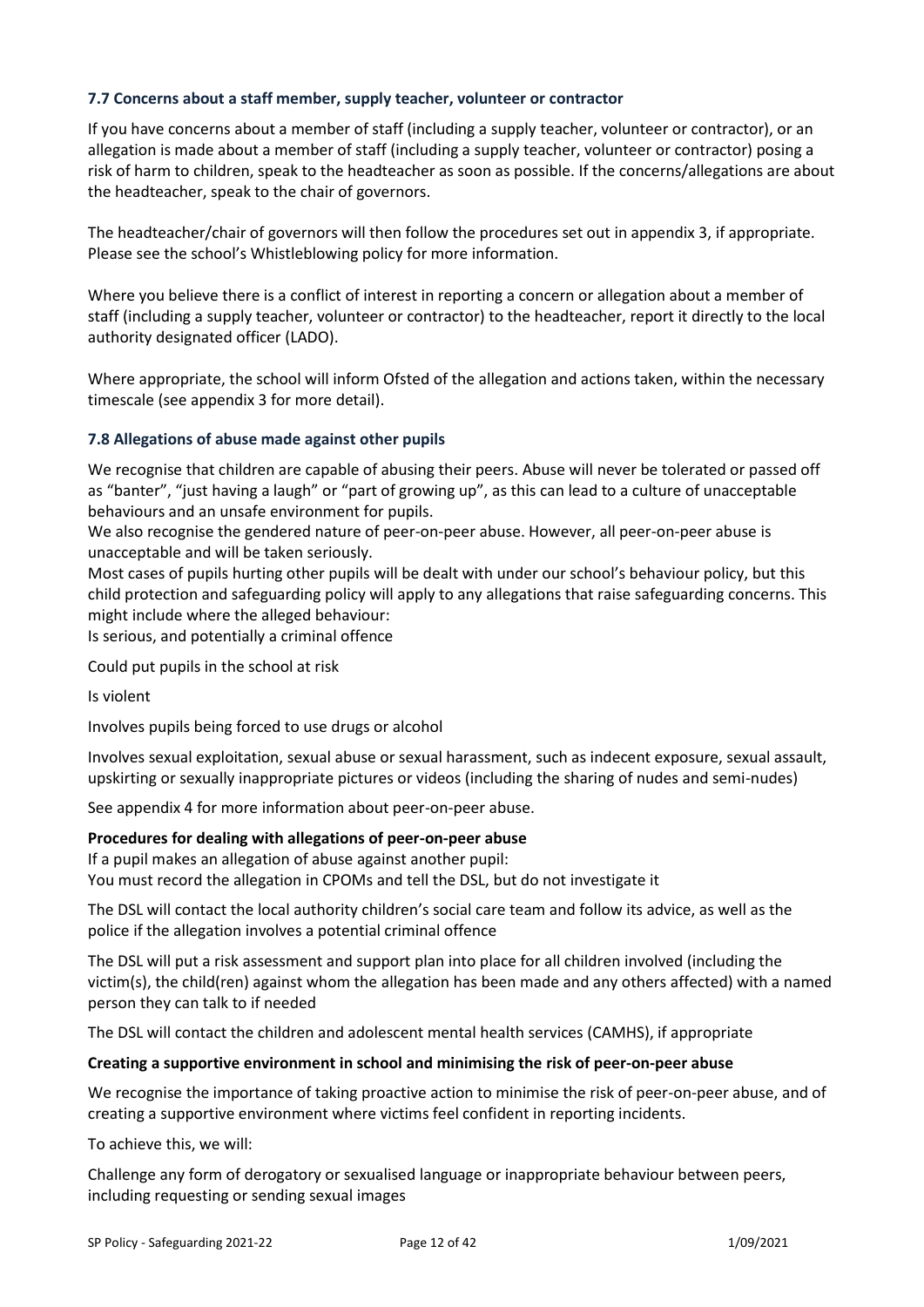Be vigilant to issues that particularly affect different genders – for example, sexualised or aggressive touching or grabbing towards female pupils, and initiation or hazing type violence with respect to boys

Ensure our curriculum helps to educate pupils about appropriate behaviour and consent

Ensure pupils are able to easily and confidently report abuse using our reporting systems (as described in section 7.10 below)

Ensure staff reassure victims that they are being taken seriously

Ensure staff are trained to understand:

- $\circ$  How to recognise the indicators and signs of peer-on-peer abuse, and know how to identify it and respond to reports
- o That even if there are no reports of peer-on-peer abuse in school, it does not mean it is not happening – staff should maintain an attitude of "it could happen here"
- $\circ$  That if they have any concerns about a child's welfare, they should act on them immediately rather than wait to be told, and that victims may not always make a direct report. For example:
	- Children can show signs or act in ways they hope adults will notice and react to
	- A friend may make a report
	- A member of staff may overhear a conversation
	- A child's behaviour might indicate that something is wrong
- o That certain children may face additional barriers to telling someone because of their vulnerability, disability, gender, ethnicity and/or sexual orientation
- $\circ$  That a pupil harming a peer could be a sign that the child is being abused themselves, and that this would fall under the scope of this policy
- $\circ$  The important role they have to play in preventing peer-on-peer abuse and responding where they believe a child may be at risk from it
- o That they should speak to the DSL if they have any concerns

#### **7.9 Sharing of nudes and semi-nudes ('sexting')**

While we do not anticipate the sharing of nudes online to be a likely occurrence at primary school, should it happen it would be a serious safeguarding concern. Staff must be aware of how to respond if such a concern is raised.

#### **Your responsibilities when responding to an incident**

If you are made aware of an incident involving the consensual or non-consensual sharing of nude or seminude images/videos (also known as 'sexting' or 'youth produced sexual imagery'), you must report it to the DSL immediately.

#### You must **not**:

View, copy, print, share, store or save the imagery yourself, or ask a pupil to share or download it (if you have already viewed the imagery by accident, you must report this to the DSL)

Delete the imagery or ask the pupil to delete it

Ask the pupil(s) who are involved in the incident to disclose information regarding the imagery (this is the DSL's responsibility)

Share information about the incident with other members of staff, the pupil(s) it involves or their, or other, parents and/or carers

Say or do anything to blame or shame any young people involved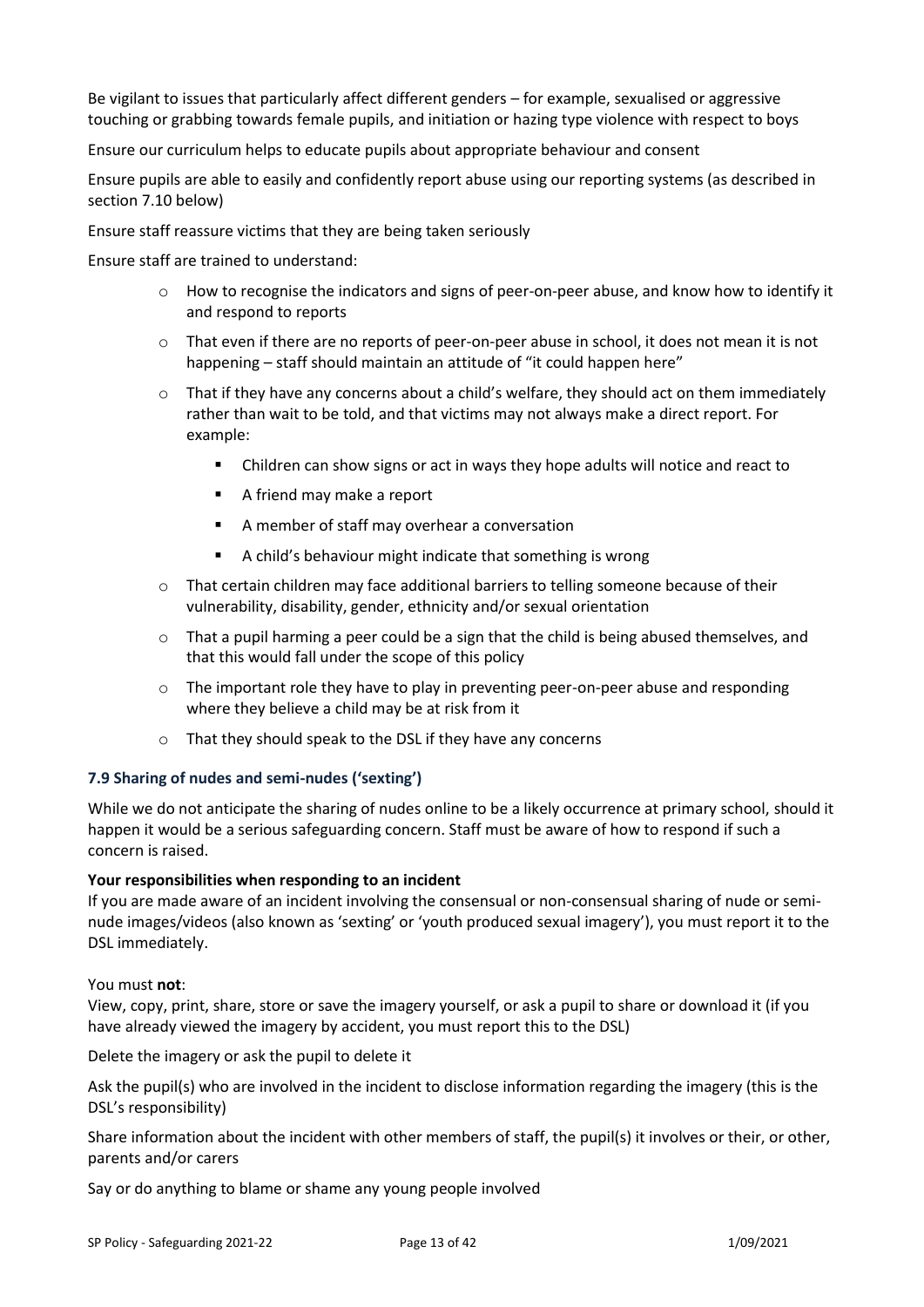You should explain that you need to report the incident, and reassure the pupil(s) that they will receive support and help from the DSL.

## **Initial review meeting**

Following a report of an incident, the DSL will hold an initial review meeting with appropriate school staff – this may include the staff member who reported the incident and the safeguarding or leadership team that deals with safeguarding concerns. This meeting will consider the initial evidence and aim to determine: Whether there is an immediate risk to pupil(s)

If a referral needs to be made to the police and/or children's social care

If it is necessary to view the image(s) in order to safeguard the young person (in most cases, images or videos should not be viewed)

What further information is required to decide on the best response

Whether the image(s) has been shared widely and via what services and/or platforms (this may be unknown)

Whether immediate action should be taken to delete or remove images or videos from devices or online services

Any relevant facts about the pupils involved which would influence risk assessment

If there is a need to contact another school, college, setting or individual

Whether to contact parents or carers of the pupils involved (in most cases parents/carers should be involved)

The DSL will make an immediate referral to police and/or children's social care if: The incident involves an adult

There is reason to believe that a young person has been coerced, blackmailed or groomed, or if there are concerns about their capacity to consent (for example owing to special educational needs)

What the DSL knows about the images or videos suggests the content depicts sexual acts which are unusual for the young person's developmental stage, or are violent

The imagery involves sexual acts and any pupil in the images or videos is under 13

The DSL has reason to believe a pupil is at immediate risk of harm owing to the sharing of nudes and seminudes (for example, the young person is presenting as suicidal or self-harming)

If none of the above apply then the DSL, in consultation with the headteacher and other members of staff as appropriate, may decide to respond to the incident without involving the police or children's social care. The decision will be made and recorded in line with the procedures set out in this policy.

#### **Further review by the DSL**

If at the initial review stage a decision has been made not to refer to police and/or children's social care, the DSL will conduct a further review to establish the facts and assess the risks.

They will hold interviews with the pupils involved (if appropriate).

If at any point in the process there is a concern that a pupil has been harmed or is at risk of harm, a referral will be made to children's social care and/or the police immediately.

#### **Informing parents/carers**

The DSL will inform parents/carers at an early stage and keep them involved in the process, unless there is a good reason to believe that involving them would put the pupil at risk of harm.

#### **Referring to the police**

If it is necessary to refer an incident to the police, this will be done through the contacts on the first page.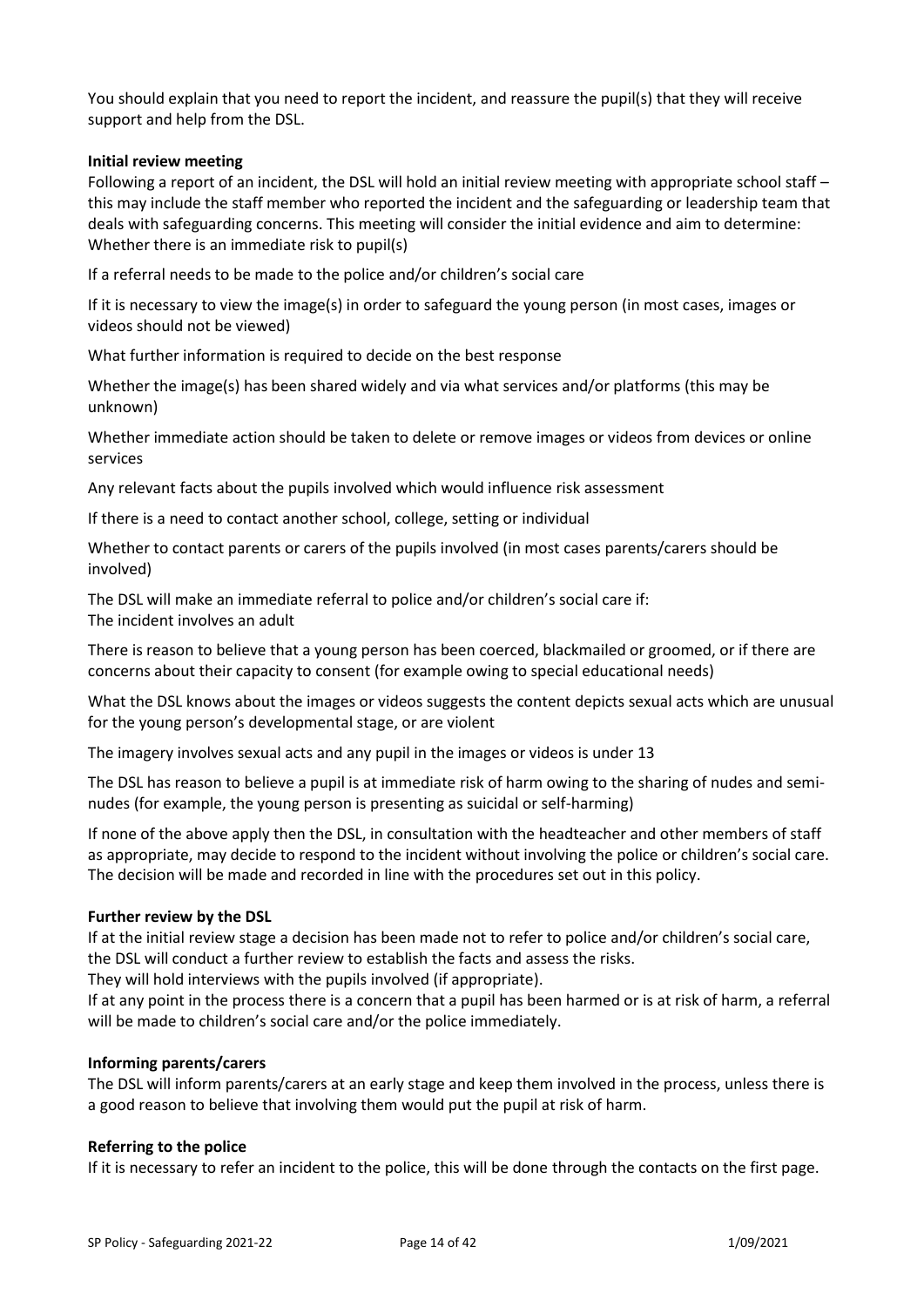## **Recording incidents**

All incidents of sharing of nudes and semi-nudes, and the decisions made in responding to them, will be recorded. The record-keeping arrangements set out in section 14 of this policy also apply to recording these incidents.

## **Curriculum coverage**

Pupils are taught about the issues surrounding the sharing of personal information and pictures as part of our PSHE and Computing curriculum. This should act as a precursor for more specific teaching on the sharing of nudes and semi-nudes as part of their secondary school curriculum.

## **7.10 Reporting systems for our pupils**

Where there is a safeguarding concern, we will take the child's wishes and feelings into account when determining what action to take and what services to provide.

We recognise the importance of ensuring pupils feel safe and comfortable to come forward and report any concerns and/or allegations.

To achieve this, we will:

- Ensure pupils can identify a key adult they would speak to if they had a concern.
- Help pupils to understand what behaviour they can expect from others and what is unacceptable (and should be reported) through PSHE, SRE and computing lessons.
- Make it clear to pupils that their concerns will be taken seriously, and that they can safely express their views and give feedback

## **8. Online safety and the use of mobile technology**

<span id="page-14-0"></span>Staff should refer to the IT and Internet acceptable use policy

We recognise the importance of safeguarding children from potentially harmful and inappropriate online material, and we understand that technology is a significant component in many safeguarding and wellbeing issues.

To address this, our school aims to:

Have robust processes in place to ensure the online safety of pupils, staff, volunteers and governors

Protect and educate the whole school community in its safe and responsible use of technology, including mobile and smart technology (which we refer to as 'mobile phones')

Set clear guidelines for the use of mobile phones for the whole school community

Establish clear mechanisms to identify, intervene in and escalate any incidents or concerns, where appropriate

## **The 4 key categories of risk**

Our approach to online safety is based on addressing the following categories of risk:

**Content** – being exposed to illegal, inappropriate or harmful content, such as pornography, fake news, racism, misogyny, self-harm, suicide, anti-Semitism, radicalisation and extremism

**Contact** – being subjected to harmful online interaction with other users, such as peer-to-peer pressure, commercial advertising and adults posing as children or young adults with the intention to groom or exploit them for sexual, criminal, financial or other purposes

**Conduct** – personal online behaviour that increases the likelihood of, or causes, harm, such as making, sending and receiving explicit images (e.g. consensual and non-consensual sharing of nudes and semi-nudes and/or pornography), sharing other explicit images and online bullying; and

**Commerce** – risks such as online gambling, inappropriate advertising, phishing and/or financial scams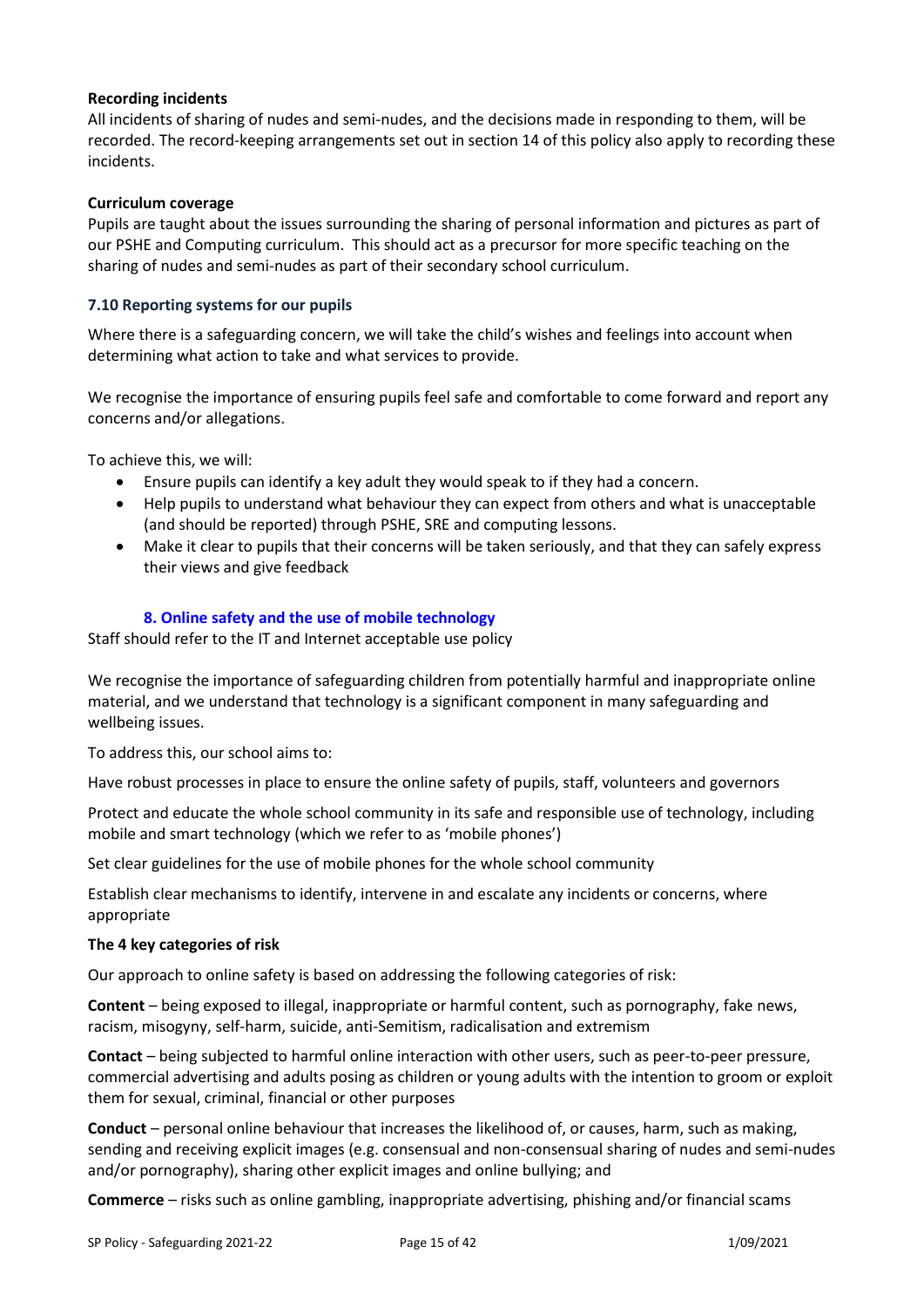#### **To meet our aims and address the risks above we will:**

Educate pupils about online safety as part of our curriculum. For example:

- o The safe use of social media, the internet and technology
- o Keeping personal information private
- o How to recognise unacceptable behaviour online
- o How to report any incidents of cyber-bullying, ensuring pupils are encouraged to do so, including where they are a witness rather than a victim

Train staff, as part of their induction, on safe internet use and online safeguarding issues including cyberbullying and the risks of online radicalisation. All staff members will receive refresher training at least once each academic year

Educate parents/carers about online safety via our website, communications sent directly to them and during parents' evenings. We will also share clear procedures with them so they know how to raise concerns about online safety

Make sure staff are aware of any restrictions placed on them with regards to the use of their mobile phone and cameras, for example that:

- $\circ$  Staff are allowed to bring their personal phones to school for their own use, but will limit such use to non-contact time when pupils are not present
- o Staff will not take pictures or recordings of pupils on their personal phones or cameras

Make all pupils, parents/carers, staff, volunteers and governors aware that they are expected to sign an agreement regarding the acceptable use of the internet in school, use of the school's ICT systems and use of their mobile and smart technology

Explain the sanctions we will use if a pupil is in breach of our policies on the acceptable use of the internet and mobile phones

Make sure all staff, pupils and parents/carers are aware that staff have the power to search pupils' phones, as set out in the [DfE's guidance on searching, screening and confiscation](https://www.gov.uk/government/publications/searching-screening-and-confiscation)

Put in place robust filtering and monitoring systems to limit children's exposure to the 4 key categories of risk (described above) from the school's IT systems

Carry out an annual review of our approach to online safety, supported by an annual risk assessment that considers and reflects the risks faced by our school community

This section summarises our approach to online safety and mobile phone use. For comprehensive details about our school's policy on online safety and the use of mobile phones, please refer to our online safety policy and mobile phone policy, which you can find on our website **[insert hyperlink]**.

## **9. Notifying parents or carers**

<span id="page-15-0"></span>Where appropriate, we will discuss any concerns about a child with the child's parents or carers. The DSL will normally do this in the event of a suspicion or disclosure.

Other staff will only talk to parents or carers about any such concerns following consultation with the DSL. If we believe that notifying the parents or carers would increase the risk to the child, we will discuss this with the local authority children's social care team before doing so.

In the case of allegations of abuse made against other children, we will normally notify the parents or carers of all the children involved.

## **10. Pupils with special educational needs, disabilities or health issues**

<span id="page-15-1"></span>We recognise that pupils with special educational needs (SEN) or disabilities or certain health conditions can face additional safeguarding challenges. Additional barriers can exist when recognising abuse and neglect in this group, including: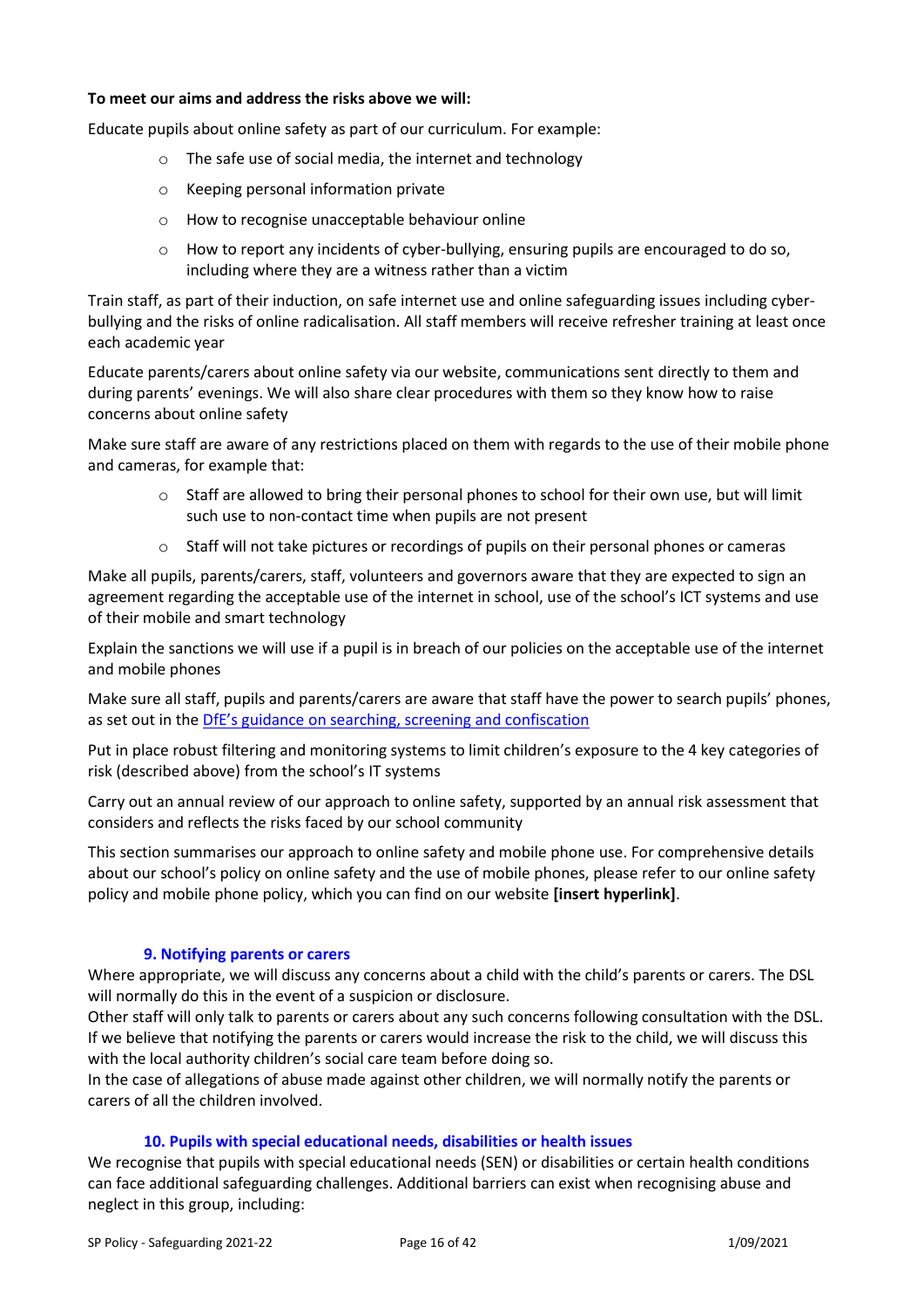Assumptions that indicators of possible abuse such as behaviour, mood and injury relate to the child's condition without further exploration

Pupils being more prone to peer group isolation or bullying (including prejudice-based bullying) than other pupils

The potential for pupils with SEN, disabilities or certain health conditions being disproportionally impacted by behaviours such as bullying, without outwardly showing any signs

Communication barriers and difficulties in managing or reporting these challenges

We offer extra pastoral support for these pupils. This includes dedicated time with our learning mentor, play therapist, mental health and well-being practitioner or family therapist (for them and their parent/s/carers). Our SENDCO and Headteacher also work closely with these families and hold regular meetings.

#### **11. Pupils with a social worker**

<span id="page-16-0"></span>Pupils may need a social worker due to safeguarding or welfare needs. We recognise that a child's experiences of adversity and trauma can leave them vulnerable to further harm as well as potentially creating barriers to attendance, learning, behaviour and mental health.

The DSL and all members of staff will work with and support social workers to help protect vulnerable children.

Where we are aware that a pupil has a social worker, the DSL will always consider this fact to ensure any decisions are made in the best interests of the pupil's safety, welfare and educational outcomes. For example, it will inform decisions about:

Responding to unauthorised absence or missing education where there are known safeguarding risks

The provision of pastoral and/or academic support

## **12. Looked-after and previously looked-after children**

<span id="page-16-1"></span>We will ensure that staff have the skills, knowledge and understanding to keep looked-after children and previously looked-after children safe. In particular, we will ensure that:

Appropriate staff have relevant information about children's looked after legal status, contact arrangements with birth parents or those with parental responsibility, and care arrangements

The DSL has details of children's social workers and relevant virtual school heads

We have appointed a designated teacher, Louise Ritchie, Headteacher, who is responsible for promoting the educational achievement of looked-after children and previously looked-after children in line with [statutory guidance.](https://www.gov.uk/government/publications/designated-teacher-for-looked-after-children)

The designated teacher is appropriately trained and has the relevant qualifications and experience to perform the role.

As part of their role, the designated teacher will:

Work closely with the DSL to ensure that any safeguarding concerns regarding looked-after and previously looked-after children are quickly and effectively responded to

Work with virtual school heads to promote the educational achievement of looked-after and previously looked-after children, including discussing how pupil premium plus funding can be best used to support looked-after children and meet the needs identified in their personal education plans

## **13. Complaints and concerns about school safeguarding policies**

#### <span id="page-16-2"></span>**13.1 Complaints against staff**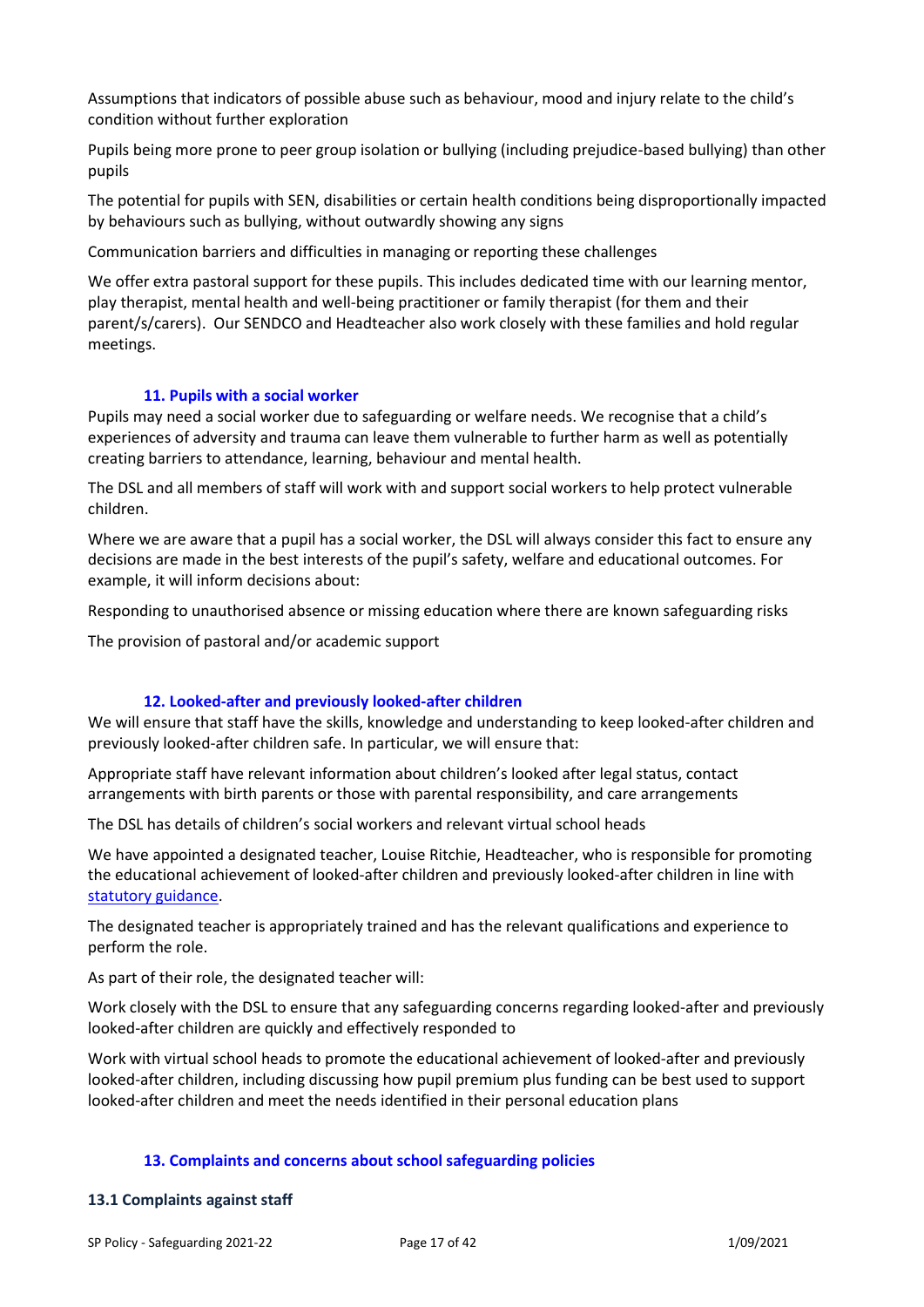Complaints against staff that are likely to require a child protection investigation will be handled in accordance with our procedures for dealing with allegations of abuse made against staff (see appendix 3). Please also see complaints policy.

## **13.2 Other complaints**

Other complaints are handled in line with our complaints policy and full investigations completed where these indicate safeguarding concerns. These are reported to the safeguarding governor and, where a concern has been verified, to the LADO and social services as appropriate.

## **13.3 Whistle-blowing**

If a staff member has concerns regarding the way the school safeguards pupils – including poor or unsafe practice, or potential failures – they should refer to the Whistleblowing policy, which is available on the T drive.

#### <span id="page-17-0"></span>**14. Record-keeping**

We will hold records in line with our records retention schedule.

All safeguarding concerns, discussions, decisions made and the reasons for those decisions, must be recorded in writing. If you are in any doubt about whether to record something, discuss it with the DSL.

Records will include: A clear and comprehensive summary of the concern

Details of how the concern was followed up and resolved

A note of any action taken, decisions reached and the outcome

Concerns and referrals will be kept in a separate child protection file for each child.

Any non-confidential records will be readily accessible and available. Confidential information and records will be held securely and only available to those who have a right or professional need to see them. Safeguarding records relating to individual children will be retained for a reasonable period of time after they have left the school.

Safeguarding records which contain information about allegations of sexual abuse will be retained for the Independent Inquiry into Child Sexual Abuse (IICSA), for the term of the inquiry.

If a child for whom the school has, or has had, safeguarding concerns moves to another school, the DSL will ensure that their child protection file is forwarded promptly and securely, and separately from the main pupil file. In addition, if the concerns are significant or complex, and/or social services are involved, the DSL will speak to the DSL of the receiving school and provide information to enable them to have time to make any necessary preparations to ensure the safety of the child.

Records are mostly electronic. These are held in the system CPOMS and in the Confidential area of the Inclusion Drive (accessible to only SLT/DSLs).

Other records are held in a locked filing cabinet in the headteacher's office. Only HT and Deputy have the key. We retain information in accordance with our document retention policy.

The school shares information with other agencies when appropriate, in line with our local safeguarding procedures, using encrypted emails or signed for mail.

In addition:

Appendix 2 sets out our policy on record-keeping specifically with respect to recruitment and preappointment checks

Appendix 3 sets out our policy on record-keeping with respect to allegations of abuse made against staff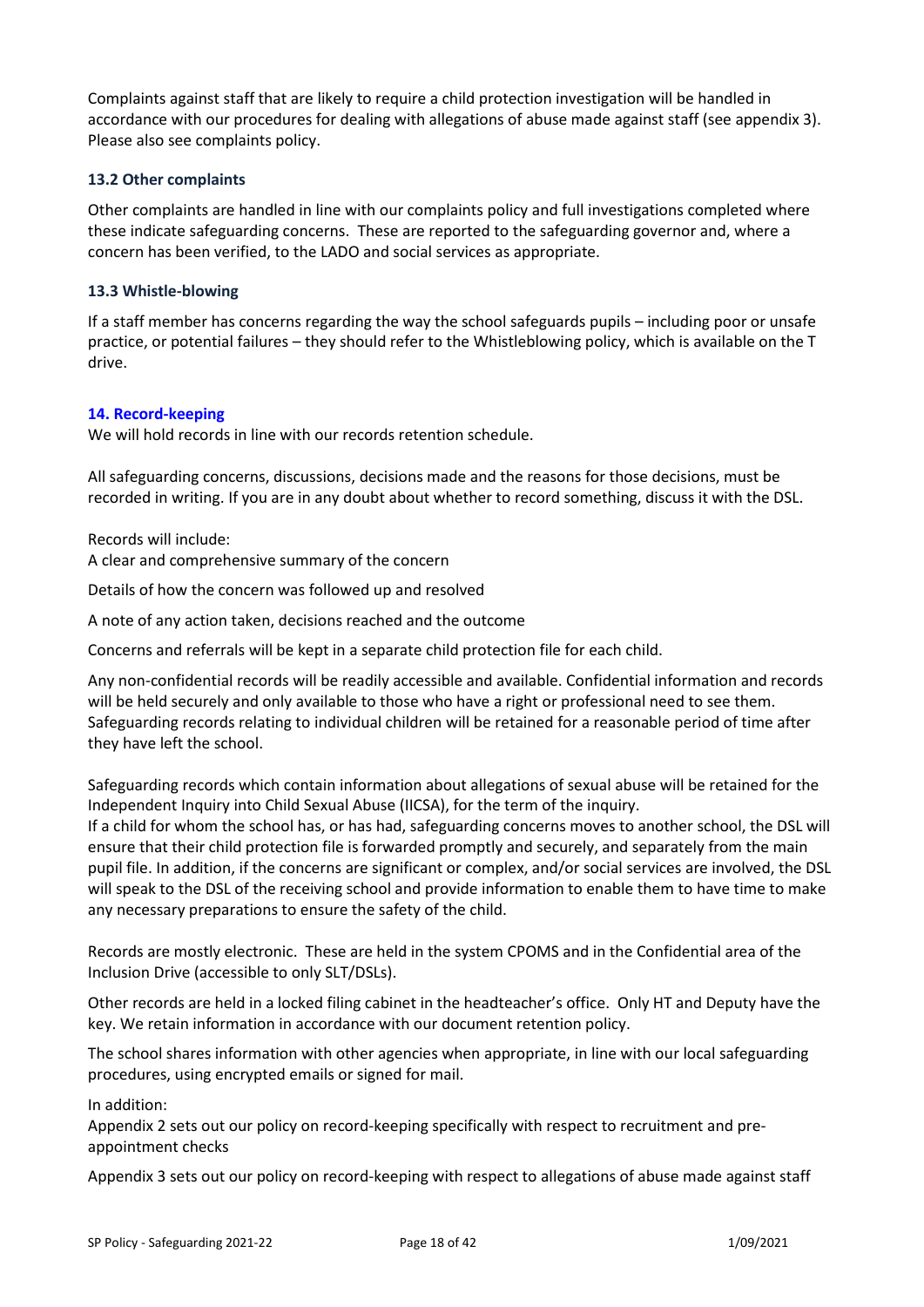## **15. Training**

## <span id="page-18-0"></span>**15.1 All staff**

All staff members will undertake safeguarding and child protection training at induction, including on whistle-blowing procedures and online safety, to ensure they understand the school's safeguarding systems and their responsibilities, and can identify signs of possible abuse or neglect.

This training will be regularly updated and will:

Be integrated, aligned and considered as part of the whole-school safeguarding approach and wider staff training, and curriculum planning

Be in line with advice from the 3 safeguarding partners

Have regard to the Teachers' Standards to support the expectation that all teachers:

- o Manage behaviour effectively to ensure a good and safe environment
- o Have a clear understanding of the needs of all pupils

All staff will have training on the government's anti-radicalisation strategy, Prevent, to enable them to identify children at risk of being drawn into terrorism and to challenge extremist ideas. Staff will also receive regular safeguarding and child protection updates, including on online safety, as required but at least annually (for example, through emails, e-bulletins and staff meetings).

Contractors who are provided through a private finance initiative (PFI) or similar contract will also receive safeguarding training.

Volunteers will receive appropriate training, if applicable.

## **15.2 The DSL and deputies**

The DSL and deputies will undertake child protection and safeguarding training at least every 2 years. In addition, they will update their knowledge and skills at regular intervals and at least annually (for example, through e-bulletins, meeting other DSLs, or taking time to read and digest safeguarding developments).

They will also undertake Prevent awareness training.

## **15.3 Governors**

All governors receive training about safeguarding, to make sure they have the knowledge and information needed to perform their functions and understand their responsibilities.

As the chair of governors may be required to act as the 'case manager' in the event that an allegation of abuse is made against the headteacher, they receive training in managing allegations for this purpose.

#### **15.4 Recruitment – interview panels**

At least one person conducting any interview for any post at the school will have undertaken safer recruitment training. This will cover, as a minimum, the contents of Keeping Children Safe in Education, and will be in line with local safeguarding procedures.

See appendix 2 of this policy for more information about our safer recruitment procedures.

## **15.5 Staff who have contact with pupils and families**

All staff who have contact with children and families will have supervisions which will provide them with support, coaching and training, promote the interests of children and allow for confidential discussions of sensitive issues.

## **16. Monitoring arrangements**

<span id="page-18-1"></span>This policy will be reviewed **annually** by Louise Ritchie (Headteacher). At every review, it will be approved by the full governing board.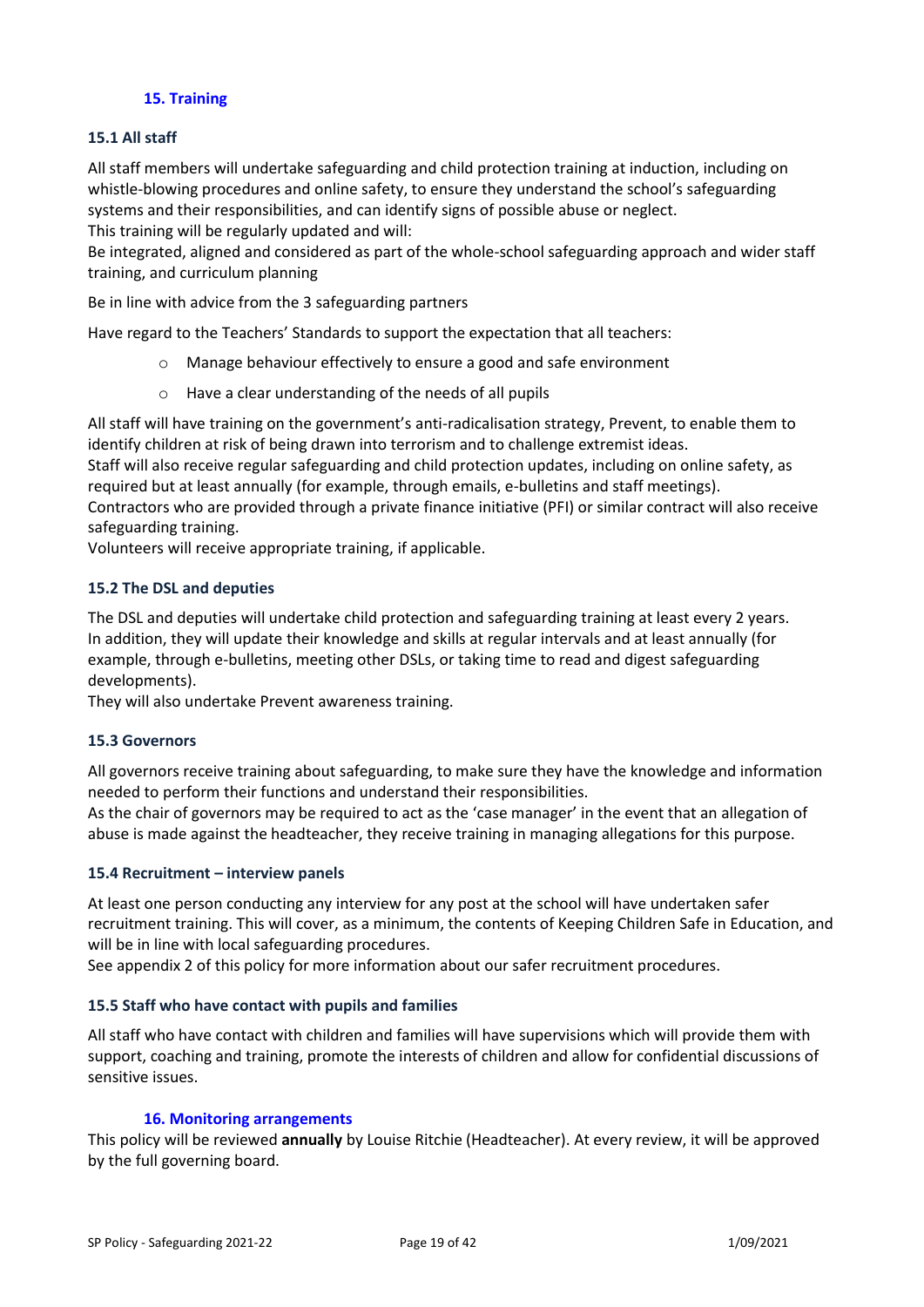## **These appendices are based on the Department for Education's statutory guidance, Keeping Children Safe in Education.**

#### <span id="page-19-0"></span>**Appendix 1: types of abuse**

**Abuse**, including neglect, and safeguarding issues are rarely standalone events that can be covered by one definition or label. In most cases, multiple issues will overlap.

**Physical abuse** may involve hitting, shaking, throwing, poisoning, burning or scalding, drowning, suffocating or otherwise causing physical harm to a child. Physical harm may also be caused when a parent or carer fabricates the symptoms of, or deliberately induces, illness in a child.

**Emotional abuse** is the persistent emotional maltreatment of a child such as to cause severe and adverse effects on the child's emotional development. Some level of emotional abuse is involved in all types of maltreatment of a child, although it may occur alone.

Emotional abuse may involve:

Conveying to a child that they are worthless or unloved, inadequate, or valued only insofar as they meet the needs of another person

Not giving the child opportunities to express their views, deliberately silencing them or 'making fun' of what they say or how they communicate

Age or developmentally inappropriate expectations being imposed on children. These may include interactions that are beyond a child's developmental capability, as well as overprotection and limitation of exploration and learning, or preventing the child participating in normal social interaction

Seeing or hearing the ill-treatment of another

Serious bullying (including cyber-bullying), causing children frequently to feel frightened or in danger, or the exploitation or corruption of children

**Sexual abuse** involves forcing or enticing a child or young person to take part in sexual activities, not necessarily involving a high level of violence, whether or not the child is aware of what is happening. The activities may involve:

Physical contact, including assault by penetration (for example rape or oral sex) or non-penetrative acts such as masturbation, kissing, rubbing and touching outside of clothing

Non-contact activities, such as involving children in looking at, or in the production of, sexual images, watching sexual activities, encouraging children to behave in sexually inappropriate ways, or grooming a child in preparation for abuse (including via the internet)

Sexual abuse is not solely perpetrated by adult males. Women can also commit acts of sexual abuse, as can other children.

**Neglect** is the persistent failure to meet a child's basic physical and/or psychological needs, likely to result in the serious impairment of the child's health or development. Neglect may occur during pregnancy as a result of maternal substance abuse.

Once a child is born, neglect may involve a parent or carer failing to:

Provide adequate food, clothing and shelter (including exclusion from home or abandonment)

Protect a child from physical and emotional harm or danger

Ensure adequate supervision (including the use of inadequate care-givers)

Ensure access to appropriate medical care or treatment

It may also include neglect of, or unresponsiveness to, a child's basic emotional needs.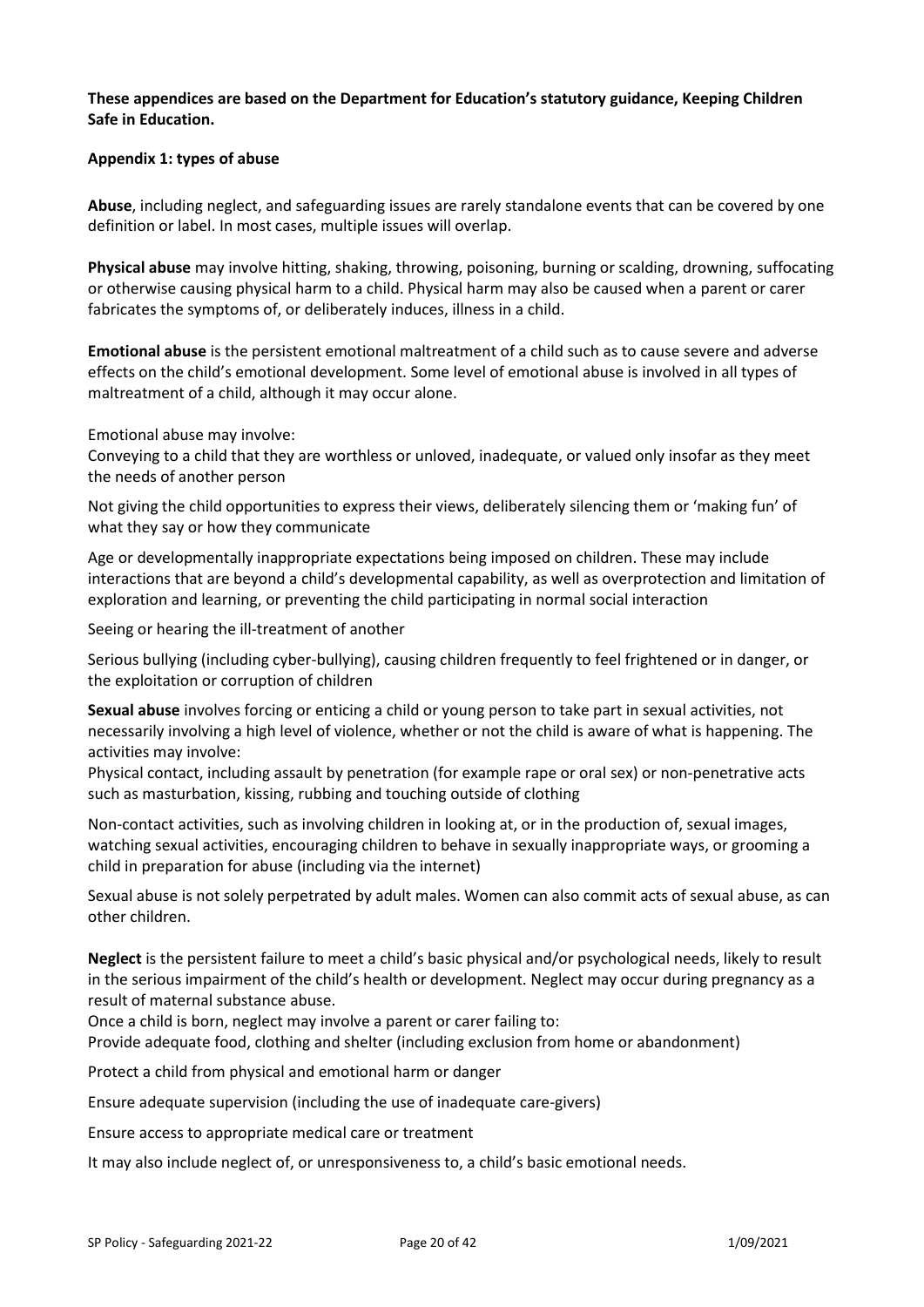## <span id="page-20-0"></span>**Appendix 2: safer recruitment and DBS checks – policy and procedures**

#### **Recruitment and selection process**

To make sure we recruit suitable people, we will ensure that those involved in the recruitment and employment of staff to work with children have received appropriate safer recruitment training. We have put the following steps in place during our recruitment and selection process to ensure we are committed to safeguarding and promoting the welfare of children.

#### **Advertising**

When advertising roles, we will make clear: Our school's commitment to safeguarding and promoting the welfare of children

That safeguarding checks will be undertaken

The safeguarding requirements and responsibilities of the role, such as the extent to which the role will involve contact with children

Whether or not the role is exempt from the Rehabilitation of Offenders Act 1974 and the amendments to the Exceptions Order 1975, 2013 and 2020. If the role is exempt, certain spent convictions and cautions are 'protected', so they do not need to be disclosed, and if they are disclosed, we cannot take them into account

#### **Application forms**

Our application forms will:

Include a statement saying that it is an offence to apply for the role if an applicant is barred from engaging in regulated activity relevant to children (where the role involves this type of regulated activity)

Include a copy of, or link to, our child protection and safeguarding policy and our policy on the employment of ex-offenders

## **Shortlisting**

Our shortlisting process will involve at least 2 people and will:

Consider any inconsistencies and look for gaps in employment and reasons given for them

Explore all potential concerns

Once we have shortlisted candidates, we will ask shortlisted candidates to:

Complete a self-declaration of their criminal record or any information that would make them unsuitable to work with children, so that they have the opportunity to share relevant information and discuss it at interview stage. The information we will ask for includes:

- o If they have a criminal history
- o Whether they are included on the barred list
- o Whether they are prohibited from teaching
- $\circ$  Information about any criminal offences committed in any country in line with the law as applicable in England and Wales
- o Any relevant overseas information

Sign a declaration confirming the information they have provided is true

#### **Seeking references and checking employment history**

We will obtain references before interview. Any concerns raised will be explored further with referees and taken up with the candidate at interview.

When seeking references we will: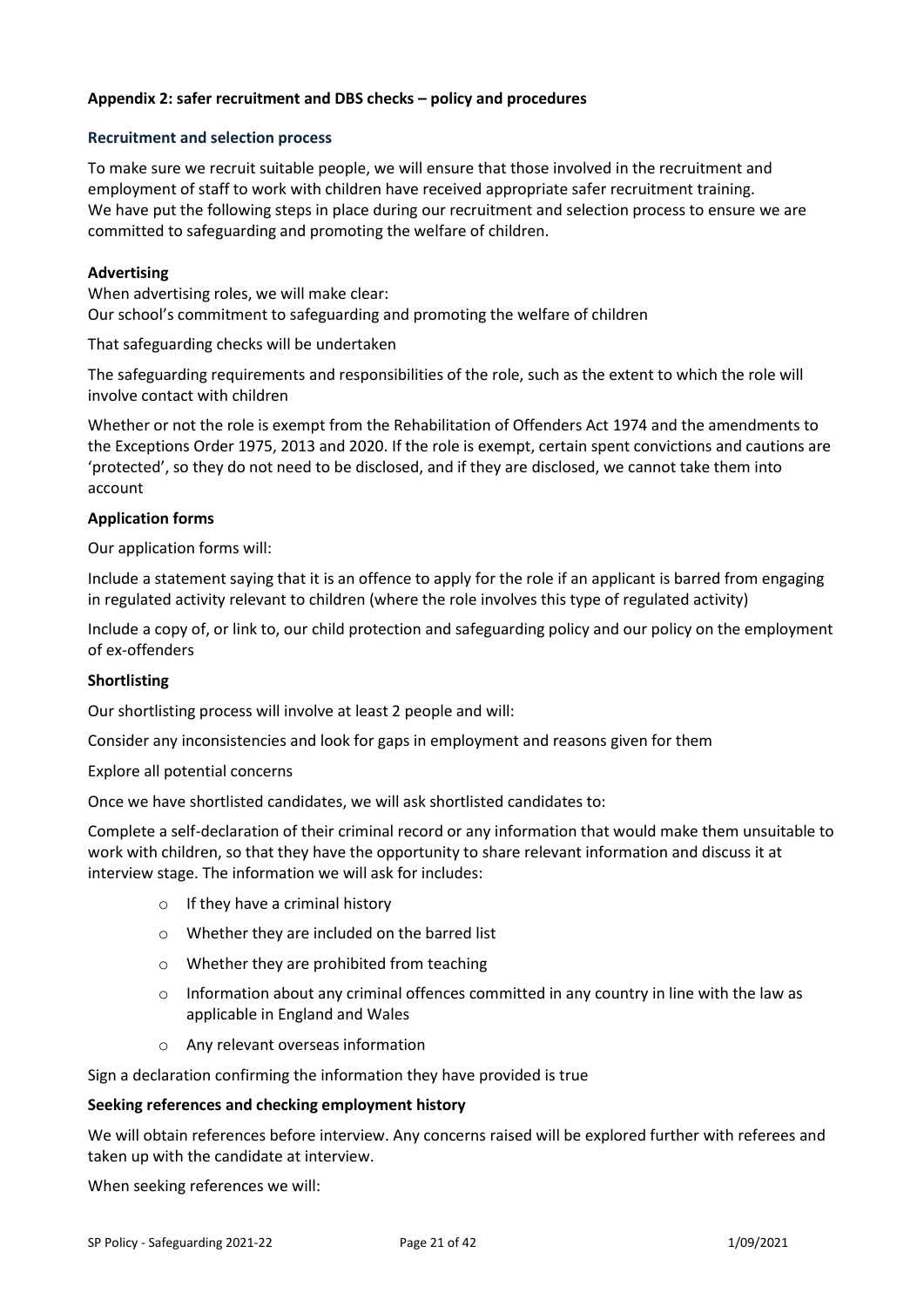## Not accept open references

Liaise directly with referees and verify any information contained within references with the referees

Ensure any references are from the candidate's current employer and completed by a senior person. Where the referee is school based, we will ask for the reference to be confirmed by the headteacher/principal as accurate in respect to disciplinary investigations

Obtain verification of the candidate's most recent relevant period of employment if they are not currently employed

Secure a reference from the relevant employer from the last time the candidate worked with children if they are not currently working with children

Compare the information on the application form with that in the reference and take up any inconsistencies with the candidate

Resolve any concerns before any appointment is confirmed

## **Interview and selection**

When interviewing candidates, we will:

Probe any gaps in employment, or where the candidate has changed employment or location frequently, and ask candidates to explain this

Explore any potential areas of concern to determine the candidate's suitability to work with children

Record all information considered and decisions made

#### **Pre-appointment vetting checks**

We will record all information on the checks carried out in the school's single central record (SCR). Copies of these checks, where appropriate, will be held in individuals' personnel files. We follow requirements and best practice in retaining copies of these checks, as set out below.

## **New staff**

All offers of appointment will be conditional until satisfactory completion of the necessary pre-employment checks. When appointing new staff, we will:

Verify their identity

Obtain (via the applicant) an enhanced DBS certificate, including barred list information for those who will be engaging in regulated activity (see definition below). We will obtain the certificate before, or as soon as practicable after, appointment, including when using the DBS update service. We will not keep a copy of the certificate for longer than 6 months, but when the copy is destroyed we may still keep a record of the fact that vetting took place, the result of the check and recruitment decision taken

Obtain a separate barred list check if they will start work in regulated activity before the DBS certificate is available

Verify their mental and physical fitness to carry out their work responsibilities

Verify their right to work in the UK. We will keep a copy of this verification for the duration of the member of staff's employment and for 2 years afterwards

Verify their professional qualifications, as appropriate

Ensure they are not subject to a prohibition order if they are employed to be a teacher

Carry out further additional checks, as appropriate, on candidates who have lived or worked outside of the UK. Where available, these will include:

- o For all staff, including teaching positions: [criminal records checks for overseas applicants](https://www.gov.uk/government/publications/criminal-records-checks-for-overseas-applicants)
- o For teaching positions: obtaining a letter of professional standing from the professional regulating authority in the country where the applicant has worked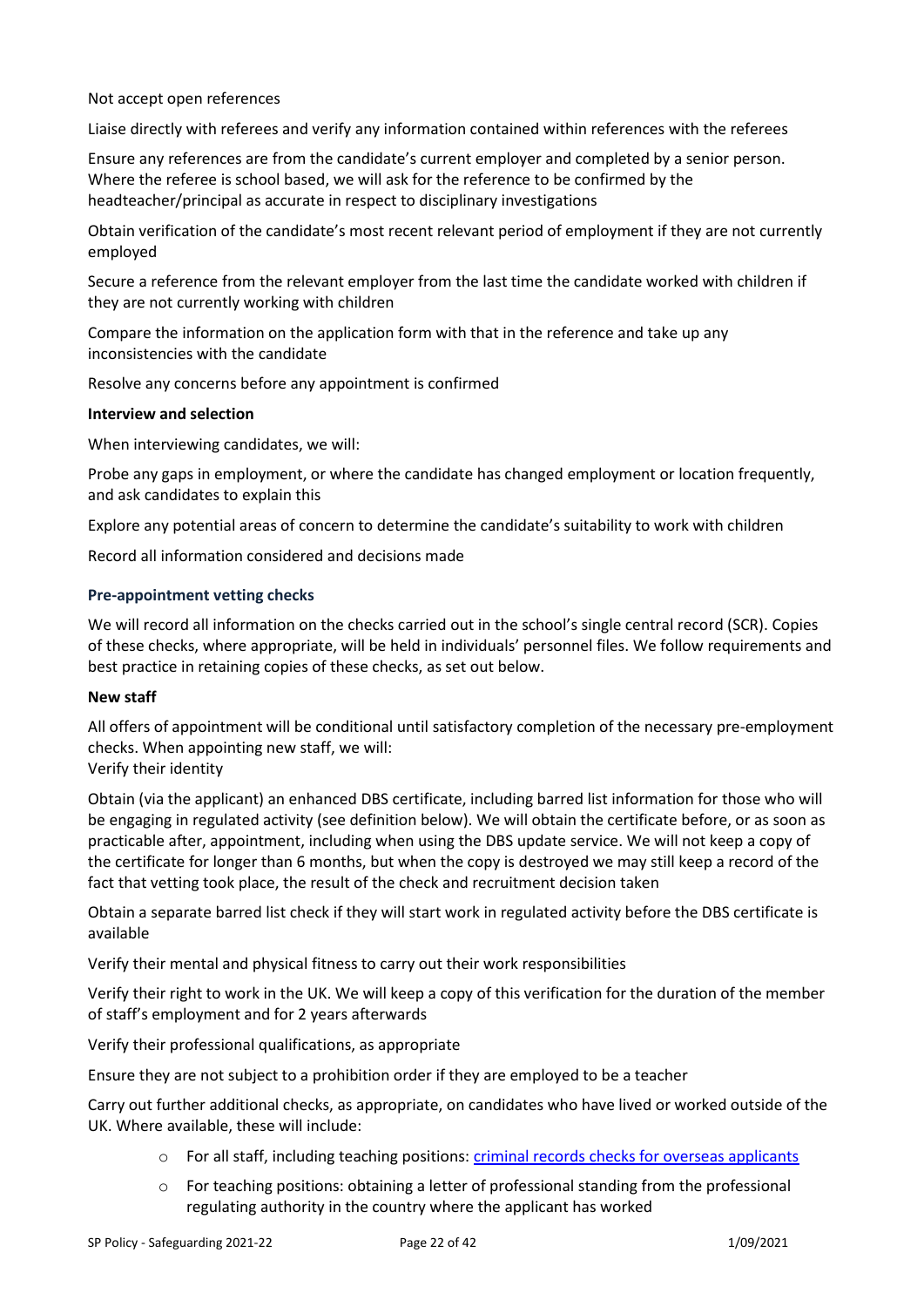We will ensure that appropriate checks are carried out to ensure that individuals are not disqualified under the 2018 Childcare Disqualification Regulations and Childcare Act 2006. Where we take a decision that an individual falls outside of the scope of these regulations and we do not carry out such checks, we will retain a record of our assessment on the individual's personnel file. This will include our evaluation of any risks and control measures put in place, and any advice sought.

**Regulated activity** means a person who will be:

Responsible, on a regular basis in a school or college, for teaching, training, instructing, caring for or supervising children; or

Carrying out paid, or unsupervised unpaid, work regularly in a school or college where that work provides an opportunity for contact with children; or

Engaging in intimate or personal care or overnight activity, even if this happens only once and regardless of whether they are supervised or not

## **Existing staff**

In certain circumstances we will carry out all the relevant checks on existing staff as if the individual was a new member of staff. These circumstances are when:

There are concerns about an existing member of staff's suitability to work with children; or

An individual moves from a post that is not regulated activity to one that is; or

There has been a break in service of 12 weeks or more

We will refer to the DBS anyone who has harmed, or poses a risk of harm, to a child or vulnerable adult where:

We believe the individual has engaged in [relevant conduct;](https://www.gov.uk/guidance/making-barring-referrals-to-the-dbs#relevant-conduct-in-relation-to-children) or

We believe the individual has received a caution or conviction for a relevant (automatic barring either with or without the right to make representations) offence, under the **Safeguarding Vulnerable Groups Act 2006** [\(Prescribed Criteria and Miscellaneous Provisions\) Regulations 2009;](http://www.legislation.gov.uk/uksi/2009/37/contents/made) or

We believe the 'harm test' is satisfied in respect of the individual (i.e. they may harm a child or vulnerable adult or put them at risk of harm); and

The individual has been removed from working in regulated activity (paid or unpaid) or would have been removed if they had not left

#### **Agency and third-party staff**

We will obtain written notification from any agency or third-party organisation that it has carried out the necessary safer recruitment checks that we would otherwise perform. We will also check that the person presenting themselves for work is the same person on whom the checks have been made. **Contractors** 

We will ensure that any contractor, or any employee of the contractor, who is to work at the school has had the appropriate level of DBS check (this includes contractors who are provided through a PFI or similar contract). This will be:

An enhanced DBS check with barred list information for contractors engaging in regulated activity

An enhanced DBS check, not including barred list information, for all other contractors who are not in regulated activity but whose work provides them with an opportunity for regular contact with children

We will obtain the DBS check for self-employed contractors.

We will not keep copies of such checks for longer than 6 months.

Contractors who have not had any checks will not be allowed to work unsupervised or engage in regulated activity under any circumstances.

We will check the identity of all contractors and their staff on arrival at the school.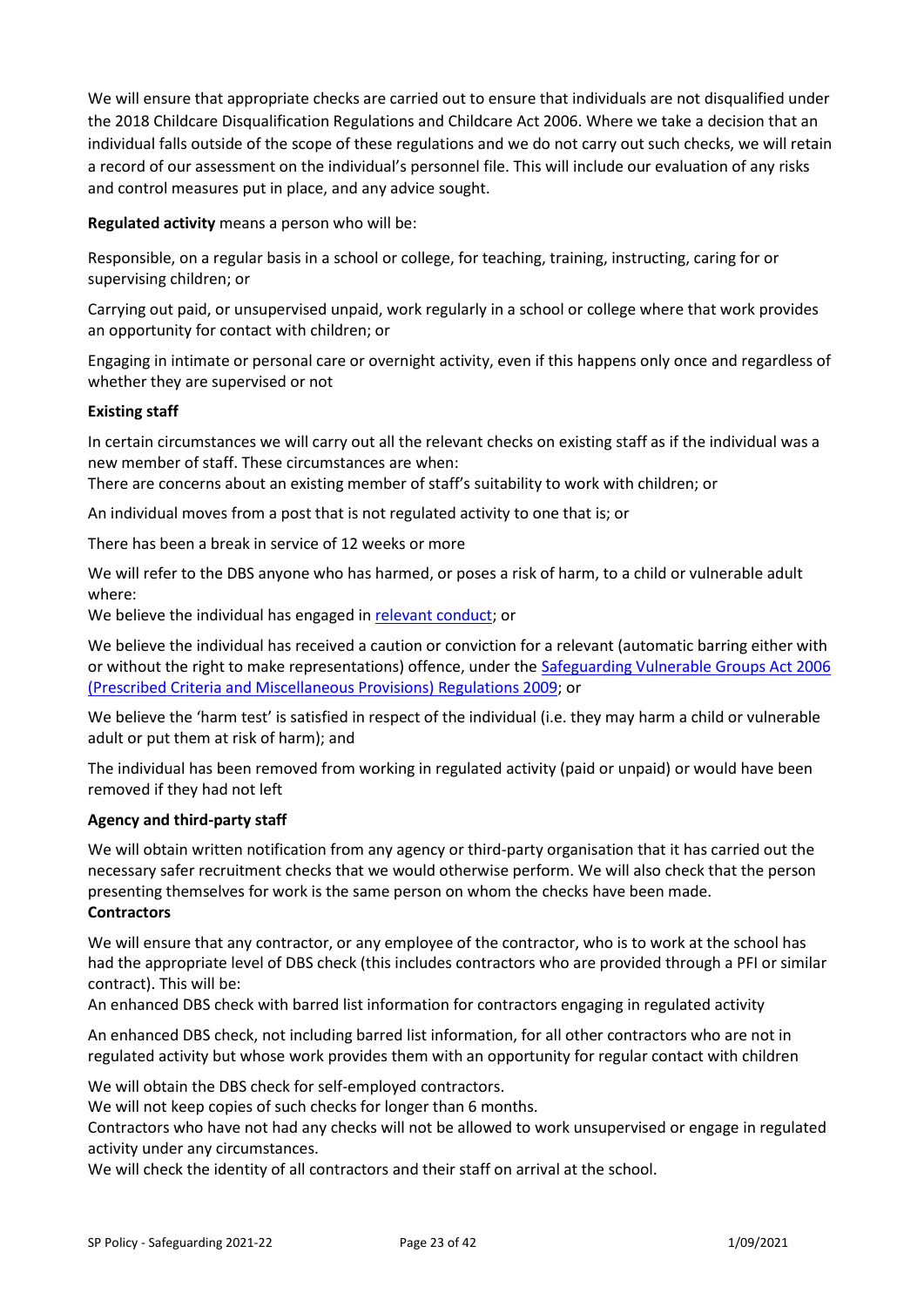For self-employed contractors such as music teachers or sports coaches, we will ensure that appropriate checks are carried out to ensure that individuals are not disqualified under the 2018 Childcare Disqualification Regulations and Childcare Act 2006. Where we decide that an individual falls outside of the scope of these regulations and we do not carry out such checks, we will retain a record of our assessment. This will include our evaluation of any risks and control measures put in place, and any advice sought.

## **Trainee/student teachers**

Where applicants for initial teacher training are salaried by us, we will ensure that all necessary checks are carried out.

Where trainee teachers are fee-funded, we will obtain written confirmation from the training provider that necessary checks have been carried out and that the trainee has been judged by the provider to be suitable to work with children.

In both cases, this includes checks to ensure that individuals are not disqualified under the 2018 Childcare Disqualification Regulations and Childcare Act 2006.

## **Volunteers**

We will:

Never leave an unchecked volunteer unsupervised or allow them to work in regulated activity

Obtain an enhanced DBS check with barred list information for all volunteers who are new to working in regulated activity

Carry out a risk assessment when deciding whether to seek an enhanced DBS check without barred list information for any volunteers not engaging in regulated activity. We will retain a record of this risk assessment

Ensure that appropriate checks are carried out to ensure that individuals are not disqualified under the 2018 Childcare Disqualification Regulations and Childcare Act 2006. Where we decide that an individual falls outside of the scope of these regulations and we do not carry out such checks, we will retain a record of our assessment. This will include our evaluation of any risks and control measures put in place, and any advice sought

## **Governors**

All governors will have an enhanced DBS check without barred list information. They will have an enhanced DBS check with barred list information if working in regulated activity.

All governors will also have a section 128 check (as a section 128 direction disqualifies an individual from being a maintained school governor).

## **Identity**

Right to work in the UK

Other checks deemed necessary if they have lived or worked outside the UK

## **Staff working in alternative provision settings**

Where we place a pupil with an alternative provision provider, we obtain written confirmation from the provider that they have carried out the appropriate safeguarding checks on individuals working there that we would otherwise perform.

## **Adults who supervise pupils on work experience**

When organising work experience, we will ensure that policies and procedures are in place to protect children from harm.

We will also consider whether it is necessary for barred list checks to be carried out on the individuals who supervise a pupil under 16 on work experience. This will depend on the specific circumstances of the work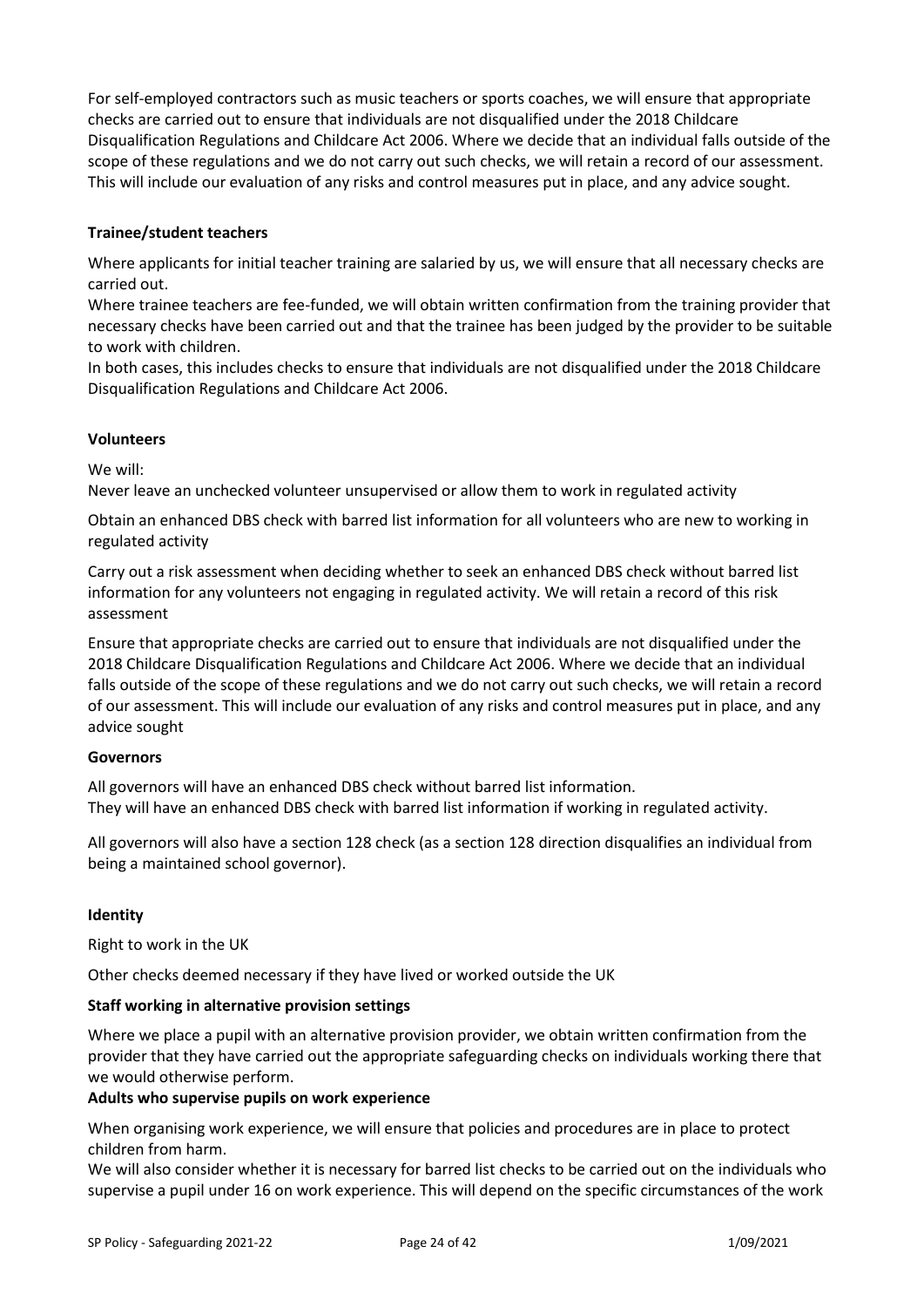experience, including the nature of the supervision, the frequency of the activity being supervised, and whether the work is regulated activity.

## **Pupils staying with host families**

Where the school makes arrangements for pupils to be provided with care and accommodation by a host family to which they are not related (for example, during a foreign exchange visit), we will request enhanced DBS checks with barred list information on those people.

Where the school is organising such hosting arrangements overseas and host families cannot be checked in the same way, we will work with our partner schools abroad to ensure that similar assurances are undertaken prior to the visit.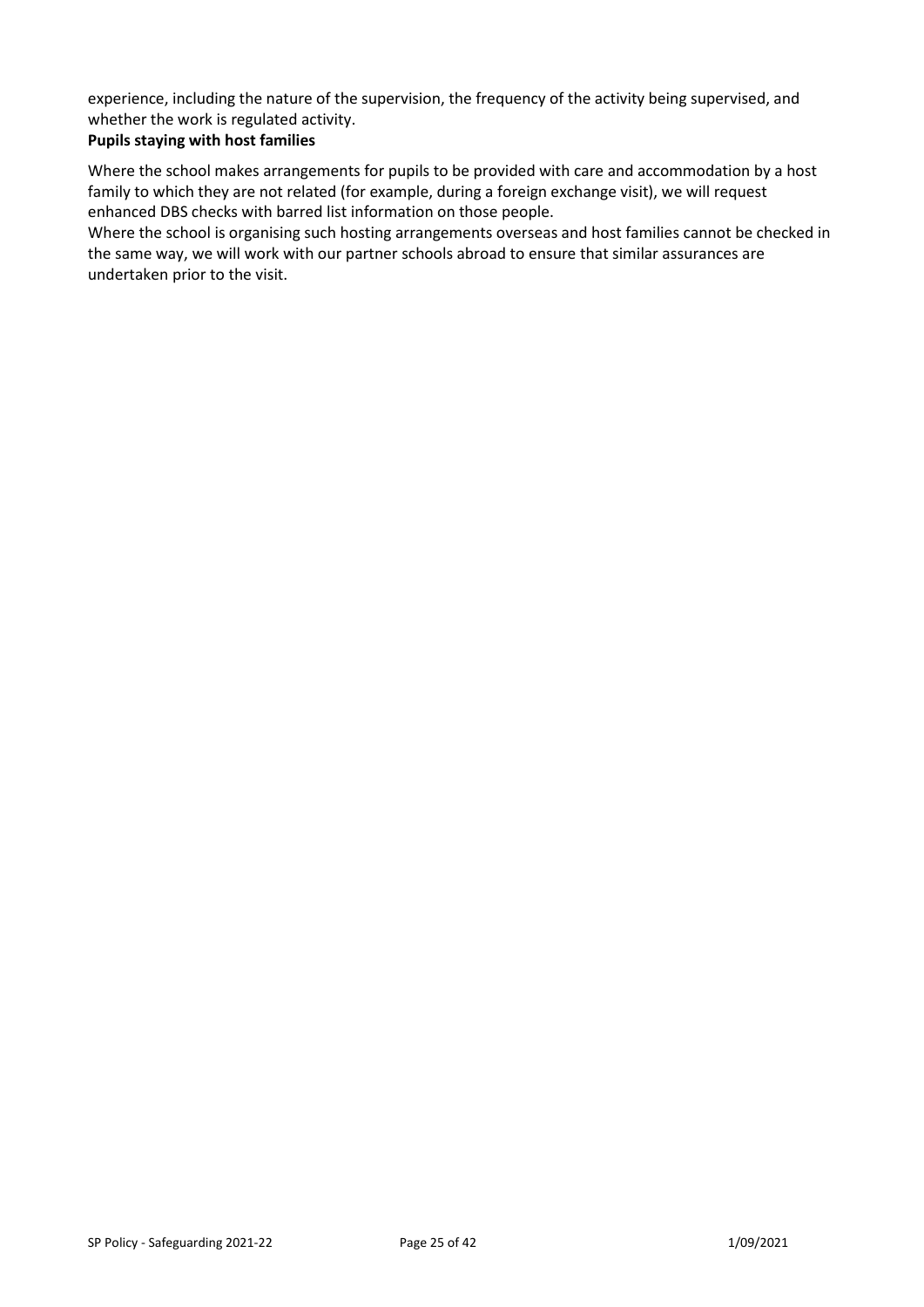## <span id="page-25-0"></span>**Appendix 3: allegations of abuse made against staff**

## **Section 1: allegations that may meet the harms threshold**

This section applies to all cases in which it is alleged that a current member of staff, including a supply teacher, volunteer or contractor, has:

Behaved in a way that has harmed a child, or may have harmed a child, and/or

Possibly committed a criminal offence against or related to a child, and/or

Behaved towards a child or children in a way that indicates he or she may pose a risk of harm to children, and/or

Behaved or may have behaved in a way that indicates they may not be suitable to work with children – this includes behaviour taking place both inside and outside of school

We will deal with any allegation of abuse quickly, in a fair and consistent way that provides effective child protection while also supporting the individual who is the subject of the allegation.

A 'case manager' will lead any investigation. This will be the headteacher, or the chair of governors where the headteacher is the subject of the allegation. The case manager will be identified at the earliest opportunity.

Our procedures for dealing with allegations will be applied with common sense and judgement.

#### **Suspension of the accused until the case is resolved**

Suspension of the accused will not be the default position, and will only be considered in cases where there is reason to suspect that a child or other children is/are at risk of harm, or the case is so serious that there might be grounds for dismissal. In such cases, we will only suspend an individual if we have considered all other options available and there is no reasonable alternative.

Based on an assessment of risk, we will consider alternatives such as:

Redeployment within the school so that the individual does not have direct contact with the child or children concerned

Providing an assistant to be present when the individual has contact with children

Redeploying the individual to alternative work in the school so that they do not have unsupervised access to children

Moving the child or children to classes where they will not come into contact with the individual, making it clear that this is not a punishment and parents/carers have been consulted

Temporarily redeploying the individual to another role in a different location.

If in doubt, the case manager will seek views from the school's personnel adviser and the designated officer at the local authority, as well as the police and children's social care where they have been involved.

#### **Definitions for outcomes of allegation investigations**

**Substantiated:** there is sufficient evidence to prove the allegation

**Malicious:** there is sufficient evidence to disprove the allegation and there has been a deliberate act to deceive, or to cause harm to the subject of the allegation

**False:** there is sufficient evidence to disprove the allegation

**Unsubstantiated:** there is insufficient evidence to either prove or disprove the allegation (this does not imply guilt or innocence)

**Unfounded**: to reflect cases where there is no evidence or proper basis which supports the allegation being made

#### **Procedure for dealing with allegations**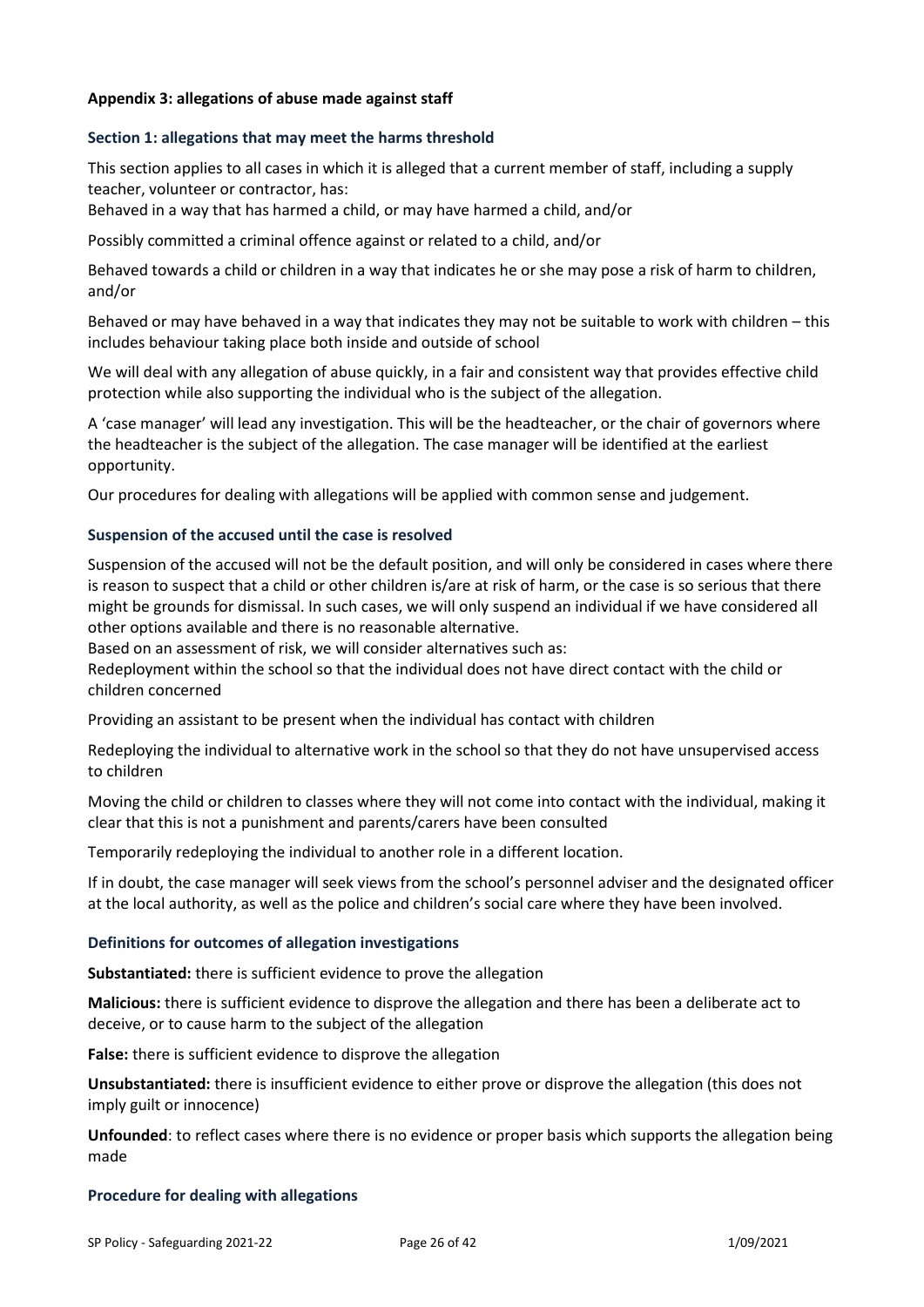In the event of an allegation that meets the criteria above, the case manager will take the following steps: Conduct basic enquiries in line with local procedures to establish the facts to help determine whether there is any foundation to the allegation before carrying on with the steps below

Discuss the allegation with the designated officer at the local authority. This is to consider the nature, content and context of the allegation and agree a course of action, including whether further enquiries are necessary to enable a decision on how to proceed, and whether it is necessary to involve the police and/or children's social care services. (The case manager may, on occasion, consider it necessary to involve the police *before* consulting the designated officer – for example, if the accused individual is deemed to be an immediate risk to children or there is evidence of a possible criminal offence. In such cases, the case manager will notify the designated officer as soon as practicably possible after contacting the police)

Inform the accused individual of the concerns or allegations and likely course of action as soon as possible after speaking to the designated officer (and the police or children's social care services, where necessary). Where the police and/or children's social care services are involved, the case manager will only share such information with the individual as has been agreed with those agencies

Where appropriate (in the circumstances described above), carefully consider whether suspension of the individual from contact with children at the school is justified or whether alternative arrangements such as those outlined above can be put in place. Advice will be sought from the designated officer, police and/or children's social care services, as appropriate

Where the case manager is concerned about the welfare of other children in the community or the individual's family, they will discuss these concerns with the DSL and make a risk assessment of the situation. If necessary, the DSL may make a referral to children's social care

**If immediate suspension is considered necessary**, agree and record the rationale for this with the designated officer. The record will include information about the alternatives to suspension that have been considered, and why they were rejected. Written confirmation of the suspension will be provided to the individual facing the allegation or concern within 1 working day, and the individual will be given a named contact at the school and their contact details

**If it is decided that no further action is to be taken** in regard to the subject of the allegation or concern, record this decision and the justification for it and agree with the designated officer what information should be put in writing to the individual and by whom, as well as what action should follow both in respect of the individual and those who made the initial allegation

**If it is decided that further action is needed**, take steps as agreed with the designated officer to initiate the appropriate action in school and/or liaise with the police and/or children's social care services as appropriate

Provide effective support for the individual facing the allegation or concern, including appointing a named representative to keep them informed of the progress of the case and considering what other support is appropriate.

Inform the parents or carers of the child/children involved about the allegation as soon as possible if they do not already know (following agreement with children's social care services and/or the police, if applicable). The case manager will also inform the parents or carers of the requirement to maintain confidentiality about any allegations made against teachers (where this applies) while investigations are ongoing. Any parent or carer who wishes to have the confidentiality restrictions removed in respect of a teacher will be advised to seek legal advice

Keep the parents or carers of the child/children involved informed of the progress of the case (only in relation to their child – no information will be shared regarding the staff member)

Make a referral to the DBS where it is thought that the individual facing the allegation or concern has engaged in conduct that harmed or is likely to harm a child, or if the individual otherwise poses a risk of harm to a child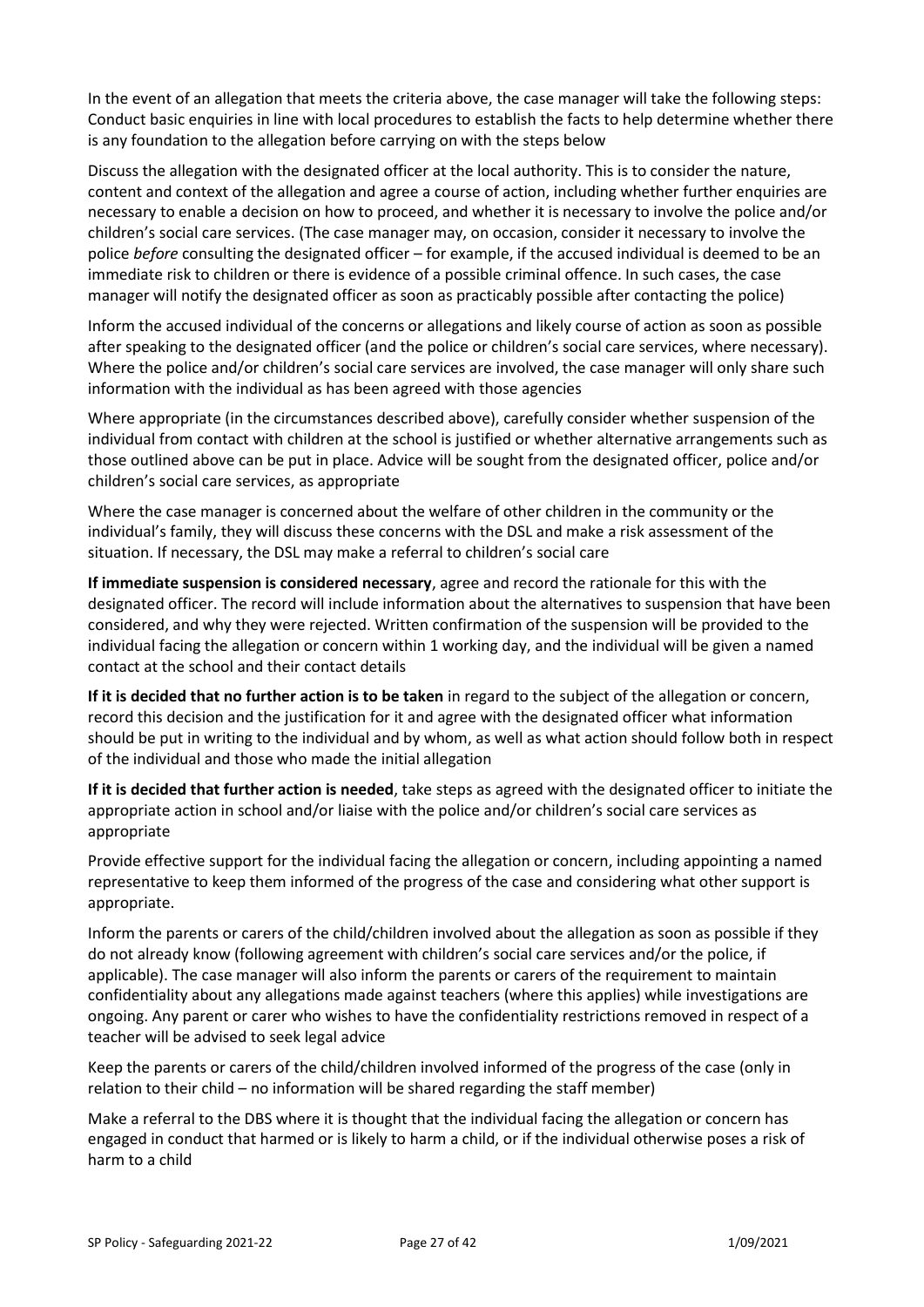We will inform Ofsted of any allegations of serious harm or abuse by any person living, working, or looking after children at the premises in the EYFS (whether the allegations relate to harm or abuse committed on the premises or elsewhere), and any action taken in respect of the allegations. This notification will be made as soon as reasonably possible and always within 14 days of the allegations being made.

If the school is made aware that the secretary of state has made an interim prohibition order in respect of an individual, we will immediately suspend that individual from teaching, pending the findings of the investigation by the Teaching Regulation Agency.

Where the police are involved, wherever possible the school will ask the police at the start of the investigation to obtain consent from the individuals involved to share their statements and evidence for use in the school's disciplinary process, should this be required at a later point.

## **Additional considerations for supply teachers and all contracted staff**

If there are concerns or an allegation is made against someone not directly employed by the school, such as a supply teacher or contracted staff member provided by an agency, we will take the actions below in addition to our standard procedures.

We will not decide to stop using an individual due to safeguarding concerns without finding out the facts and liaising with our LADO to determine a suitable outcome

The governing board will discuss with the agency whether it is appropriate to suspend the individual, or redeploy them to another part of the school, while the school carries out the investigation

We will involve the agency fully, but the school will take the lead in collecting the necessary information and providing it to the LADO as required

We will address issues such as information sharing, to ensure any previous concerns or allegations known to the agency are taken into account (we will do this, for example, as part of the allegations management meeting or by liaising directly with the agency where necessary)

When using an agency, we will inform them of our process for managing allegations, and keep them updated about our policies as necessary, and will invite the agency's HR manager or equivalent to meetings as appropriate.

## **Timescales**

We will deal with all allegations as quickly and effectively as possible and will endeavour to comply with the following timescales, where reasonably practicable:

Any cases where it is clear immediately that the allegation is unsubstantiated or malicious should be resolved within 1 week

If the nature of an allegation does not require formal disciplinary action, appropriate action should be taken within 3 working days

If a disciplinary hearing is required and can be held without further investigation, this should be held within 15 working days

However, these are objectives only and where they are not met, we will endeavour to take the required action as soon as possible thereafter.

## **Specific actions**

## **Action following a criminal investigation or prosecution**

The case manager will discuss with the local authority's designated officer whether any further action, including disciplinary action, is appropriate and, if so, how to proceed, taking into account information provided by the police and/or children's social care services.

**Conclusion of a case where the allegation is substantiated**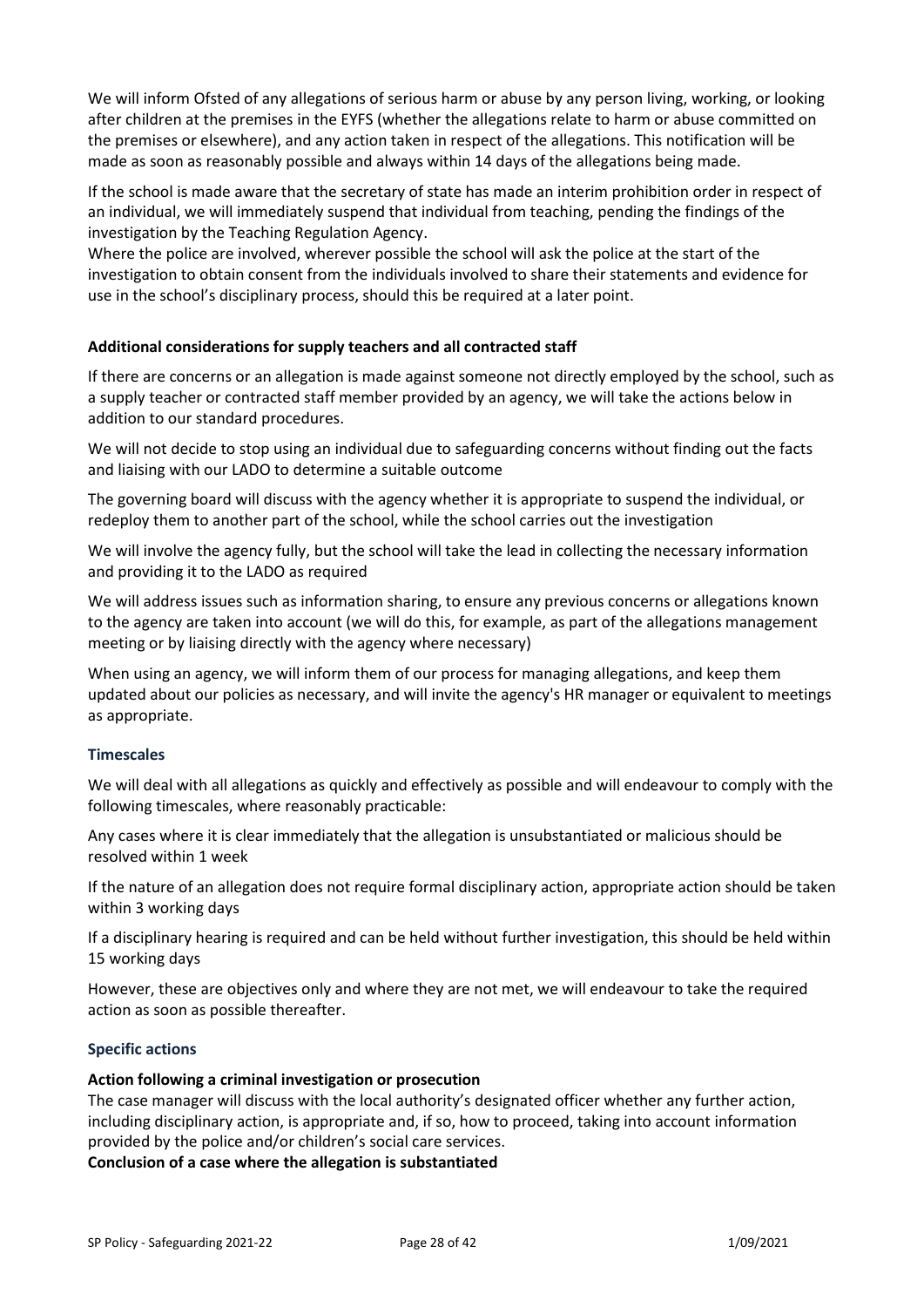If the allegation is substantiated and the individual is dismissed or the school ceases to use their services, or the individual resigns or otherwise ceases to provide their services, the school will make a referral to the DBS for consideration of whether inclusion on the barred lists is required.

If the individual concerned is a member of teaching staff, the school will consider whether to refer the matter to the Teaching Regulation Agency to consider prohibiting the individual from teaching.

## **Individuals returning to work after suspension**

If it is decided on the conclusion of a case that an individual who has been suspended can return to work, the case manager will consider how best to facilitate this.

The case manager will also consider how best to manage the individual's contact with the child or children who made the allegation, if they are still attending the school.

#### **Unsubstantiated, unfounded, false or malicious reports**

If a report is:

Determined to be unsubstantiated, unfounded, false or malicious, the DSL will consider the appropriate next steps. If they consider that the child and/or person who made the allegation is in need of help, or the allegation may have been a cry for help, a referral to children's social care may be appropriate

Shown to be deliberately invented, or malicious, the school will consider whether any disciplinary action is appropriate against the individual(s) who made it

#### **Unsubstantiated, unfounded, false or malicious allegations**

If an allegation is:

Determined to be unsubstantiated, unfounded, false or malicious, the LADO and case manager will consider the appropriate next steps. If they consider that the child and/or person who made the allegation is in need of help, or the allegation may have been a cry for help, a referral to children's social care may be appropriate

Shown to be deliberately invented, or malicious, the school will consider whether any disciplinary action is appropriate against the individual(s) who made it

## **Confidentiality and information sharing**

The school will make every effort to maintain confidentiality and guard against unwanted publicity while an allegation is being investigated or considered.

The case manager will take advice from the LADO, police and children's social care services, as appropriate, to agree:

- Who needs to know about the allegation and what information can be shared
- How to manage speculation, leaks and gossip, including how to make parents or carers of a child/children involved aware of their obligations with respect to confidentiality
- What, if any, information can be reasonably given to the wider community to reduce speculation
- How to manage press interest if, and when, it arises

#### **Record-keeping**

The case manager will maintain clear records about any case where the allegation or concern meets the criteria above and store them on the individual's confidential personnel file for the duration of the case. The records of any allegation that, following an investigation, is found to be malicious or false will be deleted from the individual's personnel file (unless the individual consents for the records to be retained on the file).

For all other allegations (which are not found to be malicious or false), the following information will be kept on the file of the individual concerned:

- A clear and comprehensive summary of the allegation
- Details of how the allegation was followed up and resolved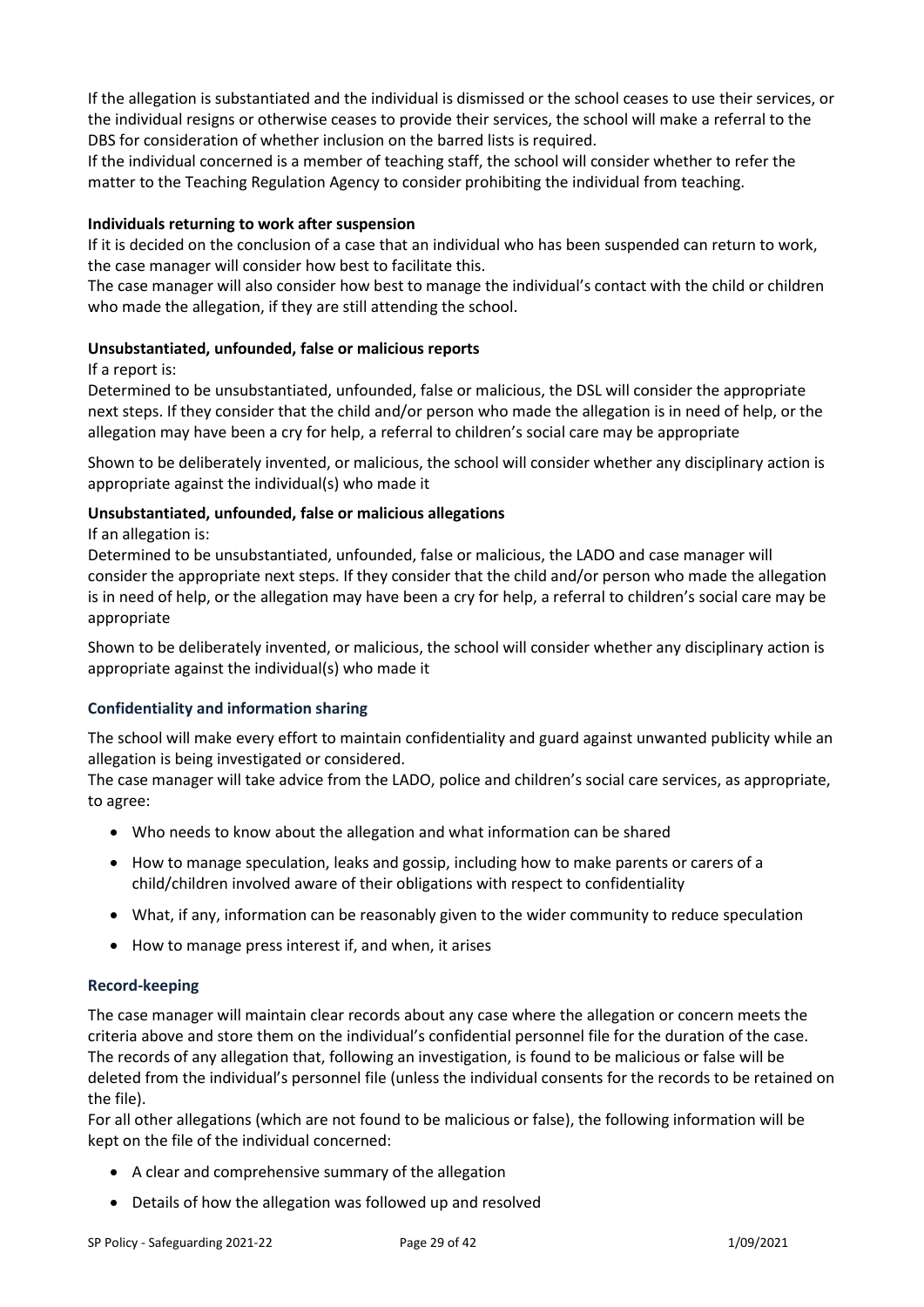- Notes of any action taken, decisions reached and the outcome
- A declaration on whether the information will be referred to in any future reference

In these cases, the school will provide a copy to the individual, in agreement with children's social care or the police as appropriate.

Where records contain information about allegations of sexual abuse, we will preserve these for the Independent Inquiry into Child Sexual Abuse (IICSA), for the term of the inquiry. We will retain all other records at least until the individual has reached normal pension age, or for 10 years from the date of the allegation if that is longer.

#### **References**

When providing employer references, we will:

Not refer to any allegation that has been found to be false, unfounded, unsubstantiated or malicious, or any repeated allegations which have all been found to be false, unfounded, unsubstantiated or malicious

Include substantiated allegations, provided that the information is factual and does not include opinions

#### **Learning lessons**

After any cases where the allegations are *substantiated*, the case manager will review the circumstances of the case with the local authority's designated officer to determine whether there are any improvements that we can make to the school's procedures or practice to help prevent similar events in the future. This will include consideration of (as applicable):

- Issues arising from the decision to suspend the member of staff
- The duration of the suspension
- Whether or not the suspension was justified
- The use of suspension when the individual is subsequently reinstated. We will consider how future investigations of a similar nature could be carried out without suspending the individual

For all other cases, the case manager will consider the facts and determine whether any improvements can be made.

#### **Non-recent allegations**

Abuse can be reported, no matter how long ago it happened.

We will report any non-recent allegations made by a child to the LADO in line with our local authority's procedures for dealing with non-recent allegations.

Where an adult makes an allegation to the school that they were abused as a child, we will advise the individual to report the allegation to the police.

#### **Section 2: concerns that do not meet the harm threshold**

This section applies to all concerns (including allegations) about members of staff, including supply teachers, volunteers and contractors, which do not meet the harm threshold set out in section 1 above. Concerns may arise through, for example: Suspicion

Complaint

Disclosure made by a child, parent or other adult within or outside the school

Pre-employment vetting checks

We recognise the importance of responding to and dealing with any concerns in a timely manner to safeguard the welfare of children.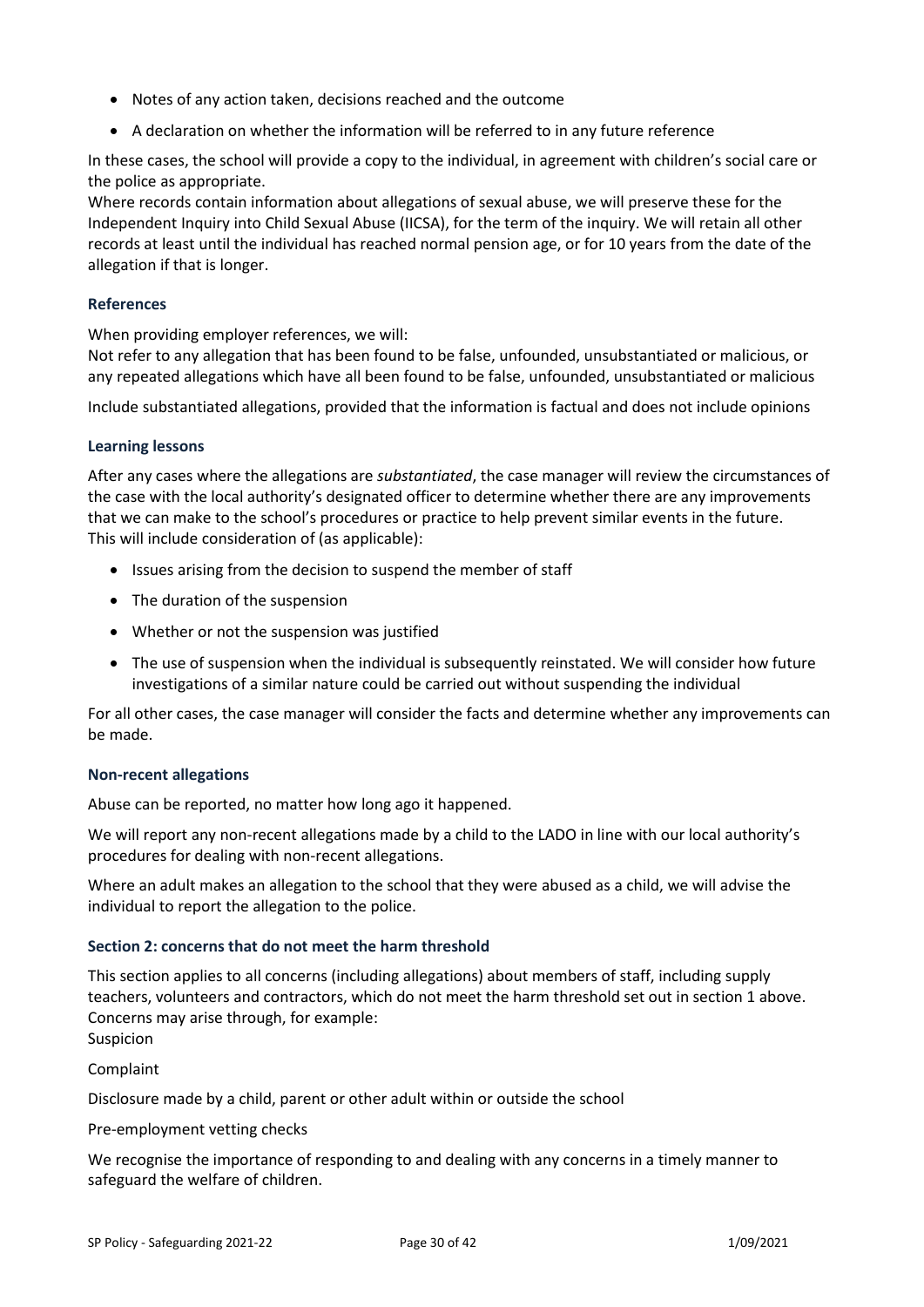## **Definition of low-level concerns**

The term 'low-level' concern is any concern – no matter how small – that an adult working in or on behalf of the school may have acted in a way that:

Is inconsistent with the staff code of conduct, including inappropriate conduct outside of work, **and**

Does not meet the allegations threshold or is otherwise not considered serious enough to consider a referral to the designated officer at the local authority

Examples of such behaviour could include, but are not limited to:

Being overly friendly with children

Having favourites

Taking photographs of children on their mobile phone

Engaging with a child on a one-to-one basis in a secluded area or behind a closed door

Using inappropriate sexualised, intimidating or offensive language

#### **Sharing low-level concerns**

We recognise the importance of creating a culture of openness, trust and transparency to encourage all staff to share low-level concerns so that they can be addressed appropriately.

We will create this culture by:

Ensuring staff are clear about what appropriate behaviour is, and are confident in distinguishing expected and appropriate behaviour from concerning, problematic or inappropriate behaviour, in themselves and others

Empowering staff to share any low-level concerns as per section 7.7 of this policy

Empowering staff to self-refer

Addressing unprofessional behaviour and supporting the individual to correct it at an early stage

Providing a responsive, sensitive and proportionate handling of such concerns when they are raised

Helping to identify any weakness in the school's safeguarding system

#### **Responding to low-level concerns**

If the concern is raised via a third party, the headteacher will collect evidence where necessary by speaking:

Directly to the person who raised the concern, unless it has been raised anonymously

To the individual involved and any witnesses

The headteacher will use the information collected to categorise the type of behaviour and determine any further action, in line with the school's code of conduct for staff.

#### **Record keeping**

All low-level concerns will be recorded in writing. In addition to details of the concern raised, records will include the context in which the concern arose, any action taken and the rationale for decisions and action taken.

Records will be:

Kept confidential, held securely and comply with the DPA 2018 and UK GDPR

Reviewed so that potential patterns of concerning, problematic or inappropriate behaviour can be identified. Where a pattern of such behaviour is identified, we will decide on a course of action, either through our disciplinary procedures or, where a pattern of behaviour moves from a concern to meeting the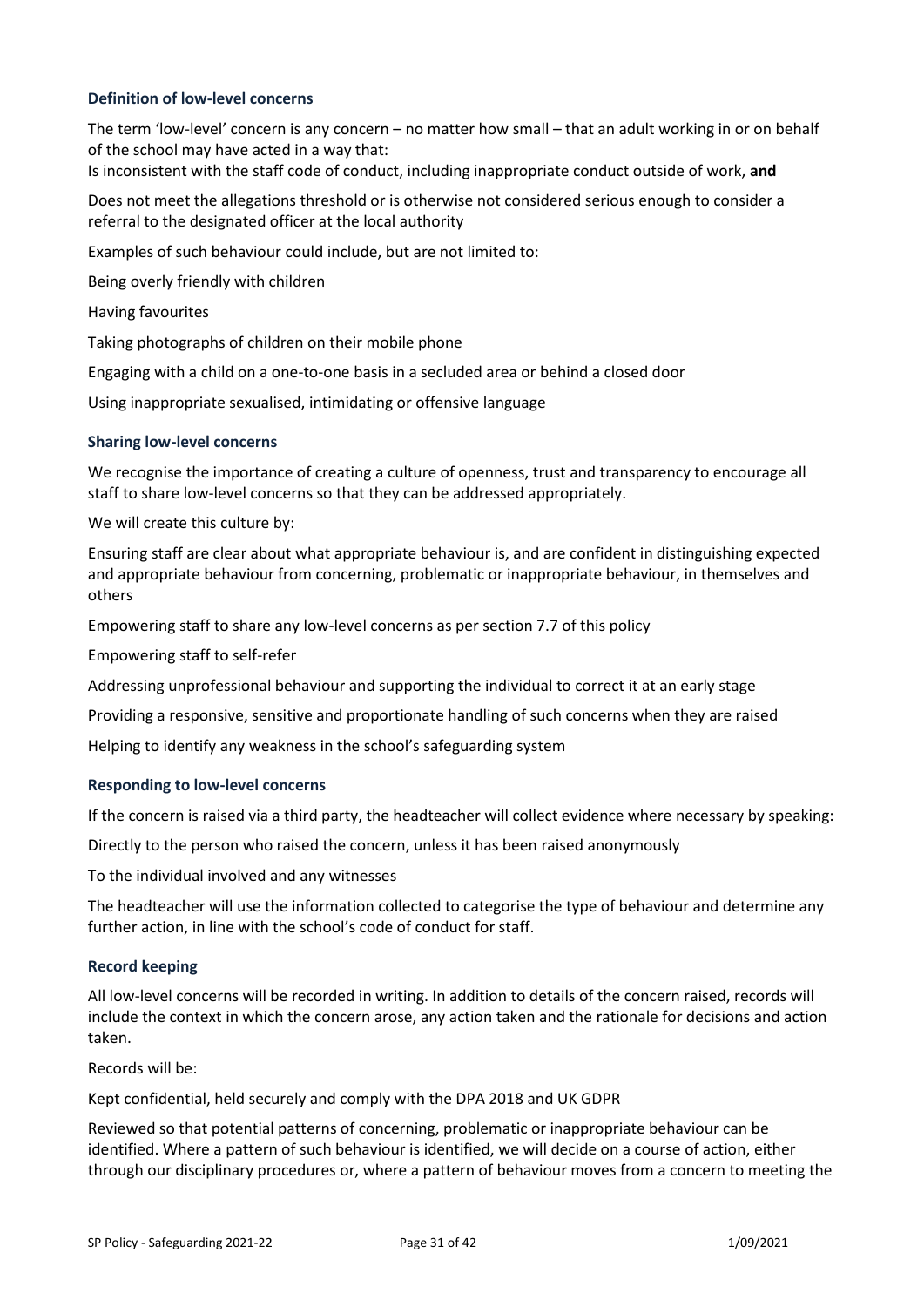harms threshold as described in section 1 of this appendix, we will refer it to the designated officer at the local authority

Retained at least until the individual leaves employment at the school

Where a low-level concern relates to a supply teacher or contractor, we will notify the individual's employer, so any potential patterns of inappropriate behaviour can be identified.

#### **References**

We will not include low-level concerns in references unless:

The concern (or group of concerns) has met the threshold for referral to the designated officer at the local authority and is found to be substantiated; and/or

The concern (or group of concerns) relates to issues which would ordinarily be included in a reference, such as misconduct or poor performance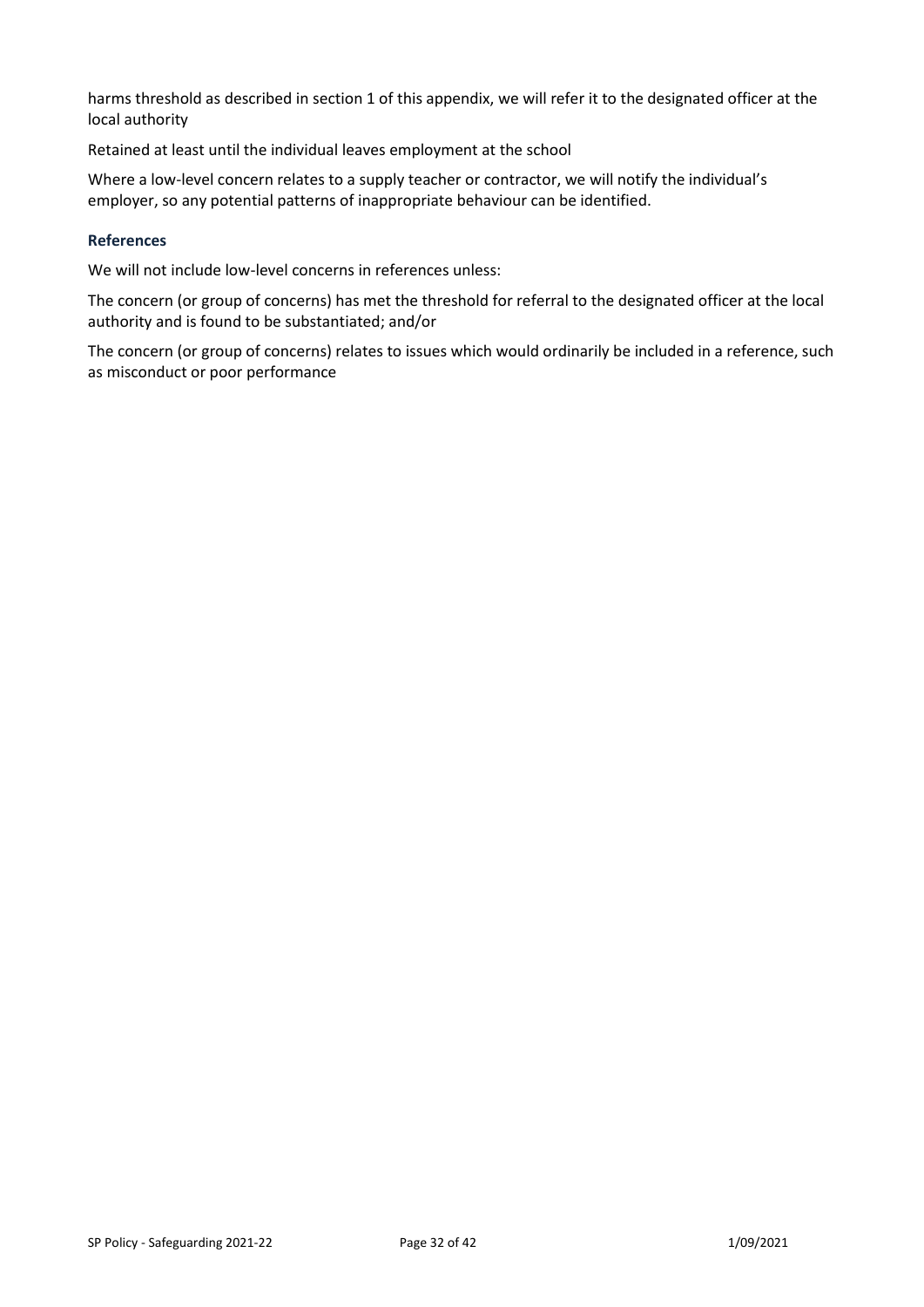## <span id="page-32-0"></span>**Appendix 4: specific safeguarding issues**

## **Children missing from education**

A child going missing from education, particularly repeatedly, can be a warning sign of a range of safeguarding issues. This might include abuse or neglect, such as sexual abuse or exploitation or child criminal exploitation, or issues such as mental health problems, substance abuse, radicalisation, FGM or forced marriage.

There are many circumstances where a child may become missing from education, but some children are particularly at risk. These include children who:

- Are at risk of harm or neglect
- Are at risk of forced marriage or FGM
- Come from Gypsy, Roma, or Traveller families
- Come from the families of service personnel
- Go missing or run away from home or care
- $\blacktriangleright$  Are supervised by the youth justice system
- Cease to attend a school
- Come from new migrant families

We will follow our procedures for unauthorised absence and for dealing with children who go missing from education, particularly on repeat occasions, to help identify the risk of abuse and neglect, including sexual exploitation, and to help prevent the risks of going missing in future. This includes informing the local authority if a child leaves the school without a new school being named, and adhering to requirements with respect to sharing information with the local authority, when applicable, when removing a child's name from the admission register at non-standard transition points.

Staff will be trained in signs to look out for and the individual triggers to be aware of when considering the risks of potential safeguarding concerns which may be related to being missing, such as travelling to conflict zones, FGM and forced marriage.

If a staff member suspects that a child is suffering from harm or neglect, we will follow local child protection procedures, including with respect to making reasonable enquiries. We will make an immediate referral to the local authority children's social care team, and the police, if the child is suffering or likely to suffer from harm, or in immediate danger.

## **Child criminal exploitation**

Child criminal exploitation (CCE) is a form of abuse where an individual or group takes advantage of an imbalance of power to coerce, control, manipulate or deceive a child into criminal activity, in exchange for something the victim needs or wants, and/or for the financial or other advantage of the perpetrator or facilitator, and/or through violence or the threat of violence.

The abuse can be perpetrated by males or females, and children or adults. It can be a one-off occurrence or a series of incidents over time, and range from opportunistic to complex organised abuse.

The victim can be exploited even when the activity appears to be consensual. It does not always involve physical contact and can happen online. For example, young people may be forced to work in cannabis factories, coerced into moving drugs or money across the country (county lines), forced to shoplift or pickpocket, or to threaten other young people.

Indicators of CCE can include a child:

Appearing with unexplained gifts or new possessions

Associating with other young people involved in exploitation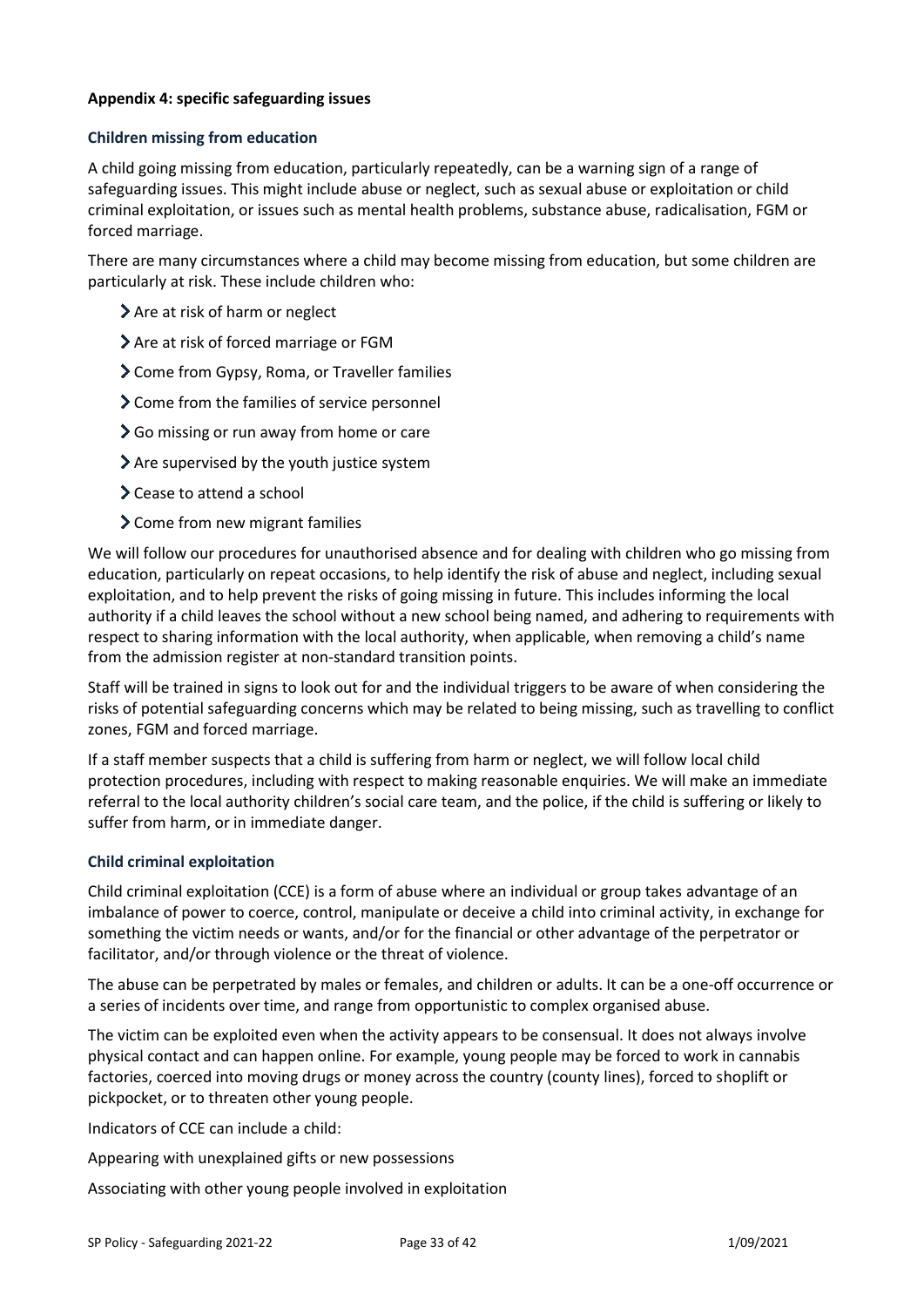Suffering from changes in emotional wellbeing

Misusing drugs and alcohol

Going missing for periods of time or regularly coming home late

Regularly missing school or education

Not taking part in education

If a member of staff suspects CCE, they will discuss this with the DSL. The DSL will trigger the local safeguarding procedures, including a referral to the local authority's children's social care team and the police, if appropriate.

## **Child sexual exploitation**

Child sexual exploitation (CSE) is a form of child sexual abuse where an individual or group takes advantage of an imbalance of power to coerce, manipulate or deceive a child into sexual activity, in exchange for something the victim needs or wants and/or for the financial advantage or increased status of the perpetrator or facilitator. It may, or may not, be accompanied by violence or threats of violence.

The abuse can be perpetrated by males or females, and children or adults. It can be a one-off occurrence or a series of incidents over time, and range from opportunistic to complex organised abuse.

The victim can be exploited even when the activity appears to be consensual. Children or young people who are being sexually exploited may not understand that they are being abused. They often trust their abuser and may be tricked into believing they are in a loving, consensual relationship.

CSE can include both physical contact (penetrative and non-penetrative acts) and non-contact sexual activity. It can also happen online. For example, young people may be persuaded or forced to share sexually explicit images of themselves, have sexual conversations by text, or take part in sexual activities using a webcam. CSE may also occur without the victim's immediate knowledge, for example through others copying videos or images.

In addition to the CCE indicators above, indicators of CSE can include a child:

Having an older boyfriend or girlfriend

Suffering from sexually transmitted infections or becoming pregnant

If a member of staff suspects CSE, they will discuss this with the DSL. The DSL will trigger the local safeguarding procedures, including a referral to the local authority's children's social care team and the police, if appropriate.

## **Domestic abuse**

Children can witness and be adversely affected by domestic abuse and/or violence at home where it occurs between family members. In some cases, a child may blame themselves for the abuse or may have had to leave the family home as a result.

Types of domestic abuse include intimate partner violence, abuse by family members, teenage relationship abuse and child/adolescent to parent violence and abuse. Anyone can be a victim of domestic abuse, regardless of gender, age, ethnicity, socioeconomic status, sexuality or background, and domestic abuse can take place inside or outside of the home.

Exposure to domestic abuse and/or violence can have a serious, long-lasting emotional and psychological impact on children.

If police are called to an incident of domestic abuse and any children in the household have experienced the incident, the police will inform the key adult in school (usually the designated safeguarding lead) before the child or children arrive at school the following day. The school has registered with [Operation](https://www.operationencompass.org/)  [Encompass](https://www.operationencompass.org/) – to ensure this happens.

The DSL will provide support according to the child's needs and update records about their circumstances.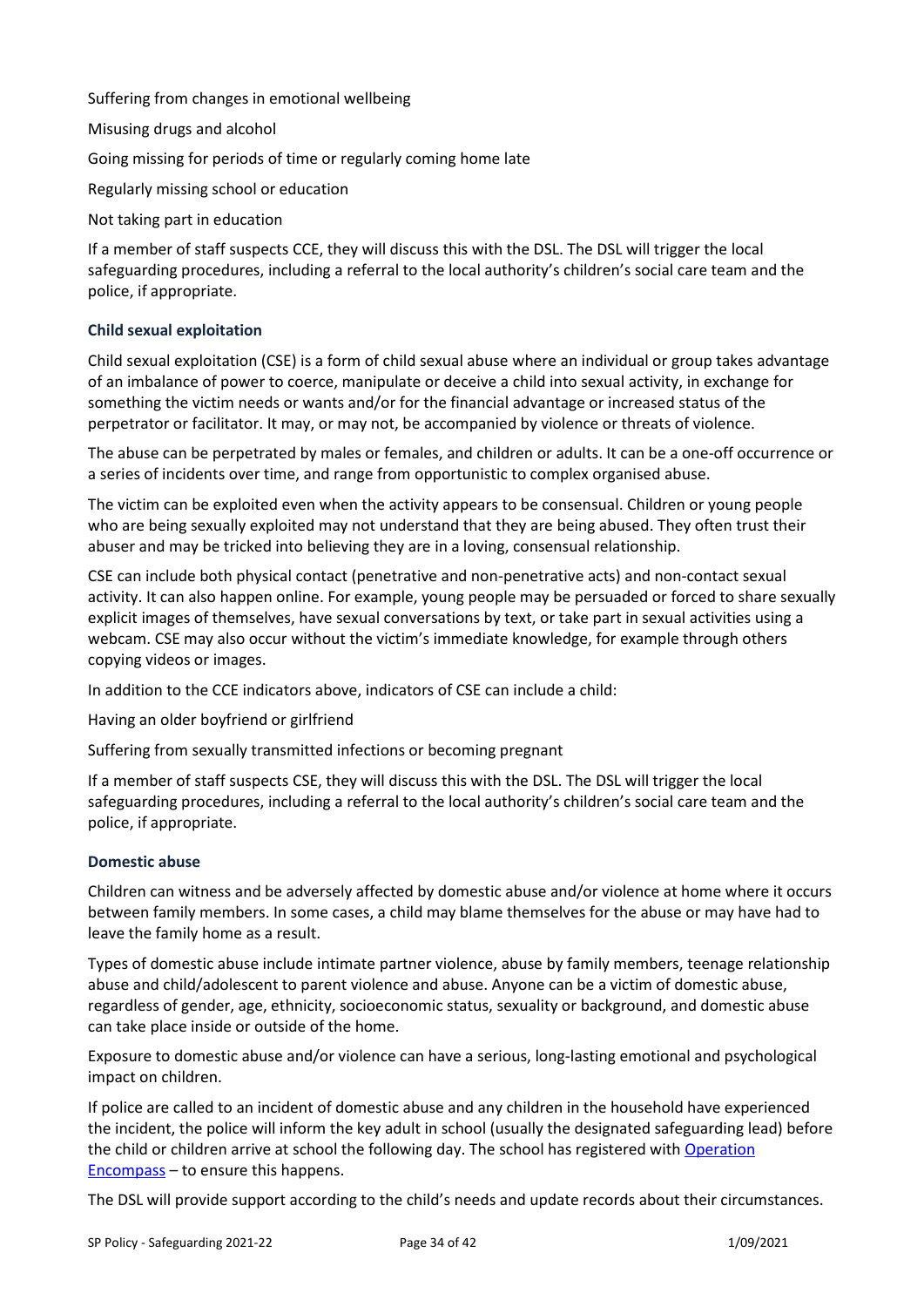## **Homelessness**

Being homeless or being at risk of becoming homeless presents a real risk to a child's welfare.

The DSL and deputy/deputies will be aware of contact details and referral routes in to the local housing authority so they can raise/progress concerns at the earliest opportunity (where appropriate and in accordance with local procedures).

Where a child has been harmed or is at risk of harm, the DSL will also make a referral to children's social care.

#### **So-called 'honour-based' abuse (including FGM and forced marriage)**

So-called 'honour-based' abuse (HBA) encompasses incidents or crimes committed to protect or defend the honour of the family and/or community, including FGM, forced marriage, and practices such as breast ironing.

Abuse committed in this context often involves a wider network of family or community pressure and can include multiple perpetrators.

All forms of HBA are abuse and will be handled and escalated as such. All staff will be alert to the possibility of a child being at risk of HBA or already having suffered it. If staff have a concern, they will speak to the DSL, who will activate local safeguarding procedures.

#### **FGM**

The DSL will make sure that staff have access to appropriate training to equip them to be alert to children affected by FGM or at risk of FGM.

Section 7.3 of this policy sets out the procedures to be followed if a staff member discovers that an act of FGM appears to have been carried out or suspects that a pupil is at risk of FGM.

Indicators that FGM has already occurred include:

- A pupil confiding in a professional that FGM has taken place
- A mother/family member disclosing that FGM has been carried out
- A family/pupil already being known to social services in relation to other safeguarding issues

 $\sum A$  girl:

- Having difficulty walking, sitting or standing, or looking uncomfortable
- Finding it hard to sit still for long periods of time (where this was not a problem previously)
- Spending longer than normal in the bathroom or toilet due to difficulties urinating
- Having frequent urinary, menstrual or stomach problems
- Avoiding physical exercise or missing PE
- Being repeatedly absent from school, or absent for a prolonged period
- Demonstrating increased emotional and psychological needs for example, withdrawal or depression, or significant change in behaviour
- Being reluctant to undergo any medical examinations
- Asking for help, but not being explicit about the problem
- Talking about pain or discomfort between her legs

Potential signs that a pupil may be at risk of FGM include:

- The girl's family having a history of practising FGM (this is the biggest risk factor to consider)
- $\geq$  FGM being known to be practised in the girl's community or country of origin
- A parent or family member expressing concern that FGM may be carried out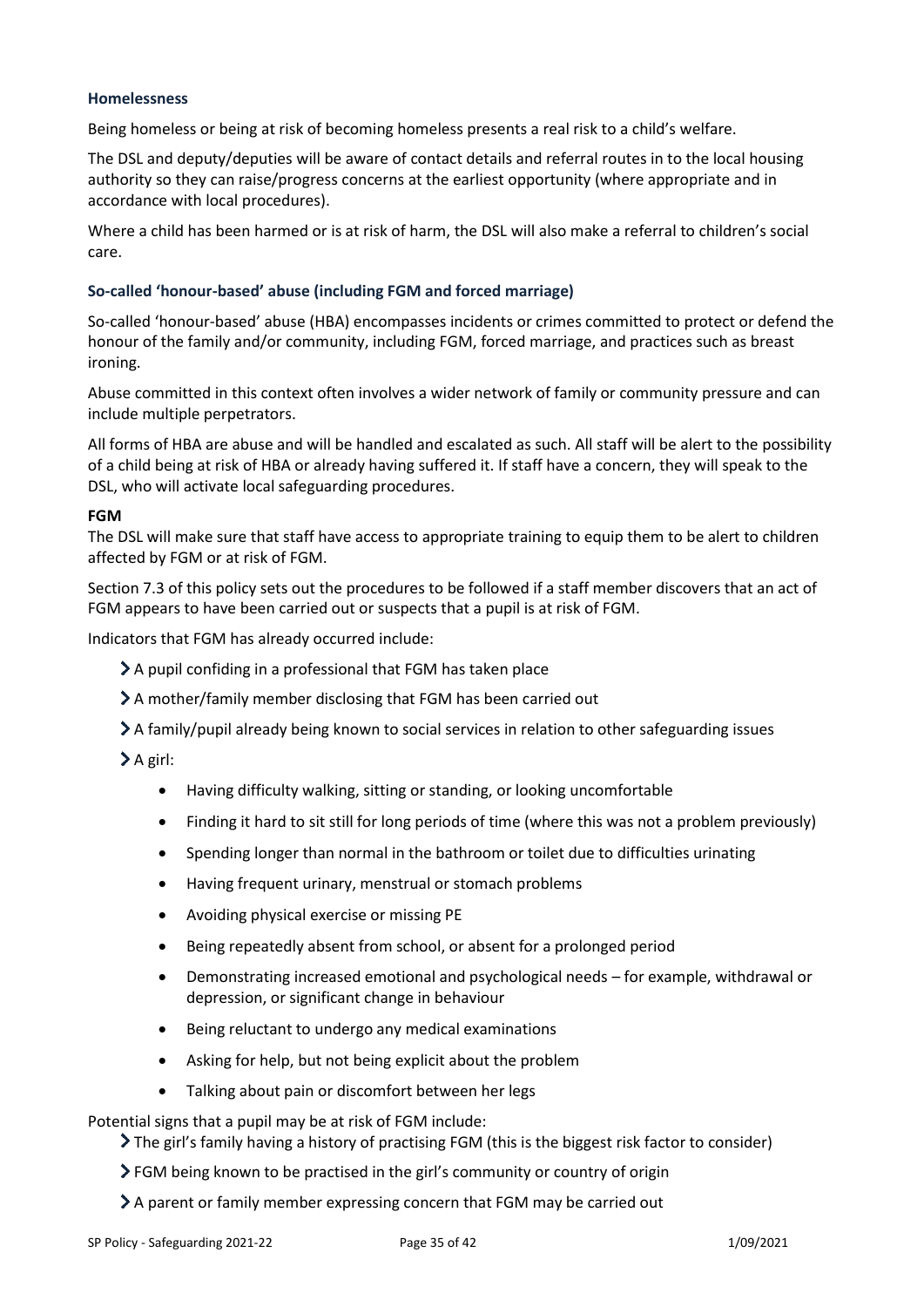A family not engaging with professionals (health, education or other) or already being known to social care in relation to other safeguarding issues

A girl:

- Having a mother, older sibling or cousin who has undergone FGM
- Having limited level of integration within UK society
- Confiding to a professional that she is to have a "special procedure" or to attend a special occasion to "become a woman"
- Talking about a long holiday to her country of origin or another country where the practice is prevalent, or parents/carers stating that they or a relative will take the girl out of the country for a prolonged period
- Requesting help from a teacher or another adult because she is aware or suspects that she is at immediate risk of FGM
- Talking about FGM in conversation for example, a girl may tell other children about it (although it is important to take into account the context of the discussion)
- Being unexpectedly absent from school
- Having sections missing from her 'red book' (child health record) and/or attending a travel clinic or equivalent for vaccinations/anti-malarial medication

The above indicators and risk factors are not intended to be exhaustive.

#### **Forced marriage**

Forcing a person into marriage is a crime. A forced marriage is one entered into without the full and free consent of one or both parties and where violence, threats, or any other form of coercion is used to cause a person to enter into a marriage. Threats can be physical or emotional and psychological.

Staff will receive training around forced marriage and the presenting symptoms. We are aware of the 'one chance' rule, i.e. we may only have one chance to speak to the potential victim and only one chance to save them.

If a member of staff suspects that a pupil is being forced into marriage, they will speak to the pupil about their concerns in a secure and private place. They will then report this to the DSL.

The DSL will:

- $\geq$  Speak to the pupil about the concerns in a secure and private place
- Activate the local safeguarding procedures and refer the case to the local authority's designated officer
- Seek advice from the Forced Marriage Unit on 020 7008 0151 o[r fmu@fco.gov.uk](mailto:fmu@fco.gov.uk)
- Refer the pupil to an education welfare officer, pastoral tutor, learning mentor, or school counsellor, as appropriate

#### **Preventing radicalisation**

**Radicalisation** refers to the process by which a person comes to support terrorism and extremist ideologies associated with terrorist groups

**Extremism** is vocal or active opposition to fundamental British values, such as democracy, the rule of law, individual liberty, and mutual respect and tolerance of different faiths and beliefs. This also includes calling for the death of members of the armed forces

#### **Terrorism** is an action that:

Endangers or causes serious violence to a person/people;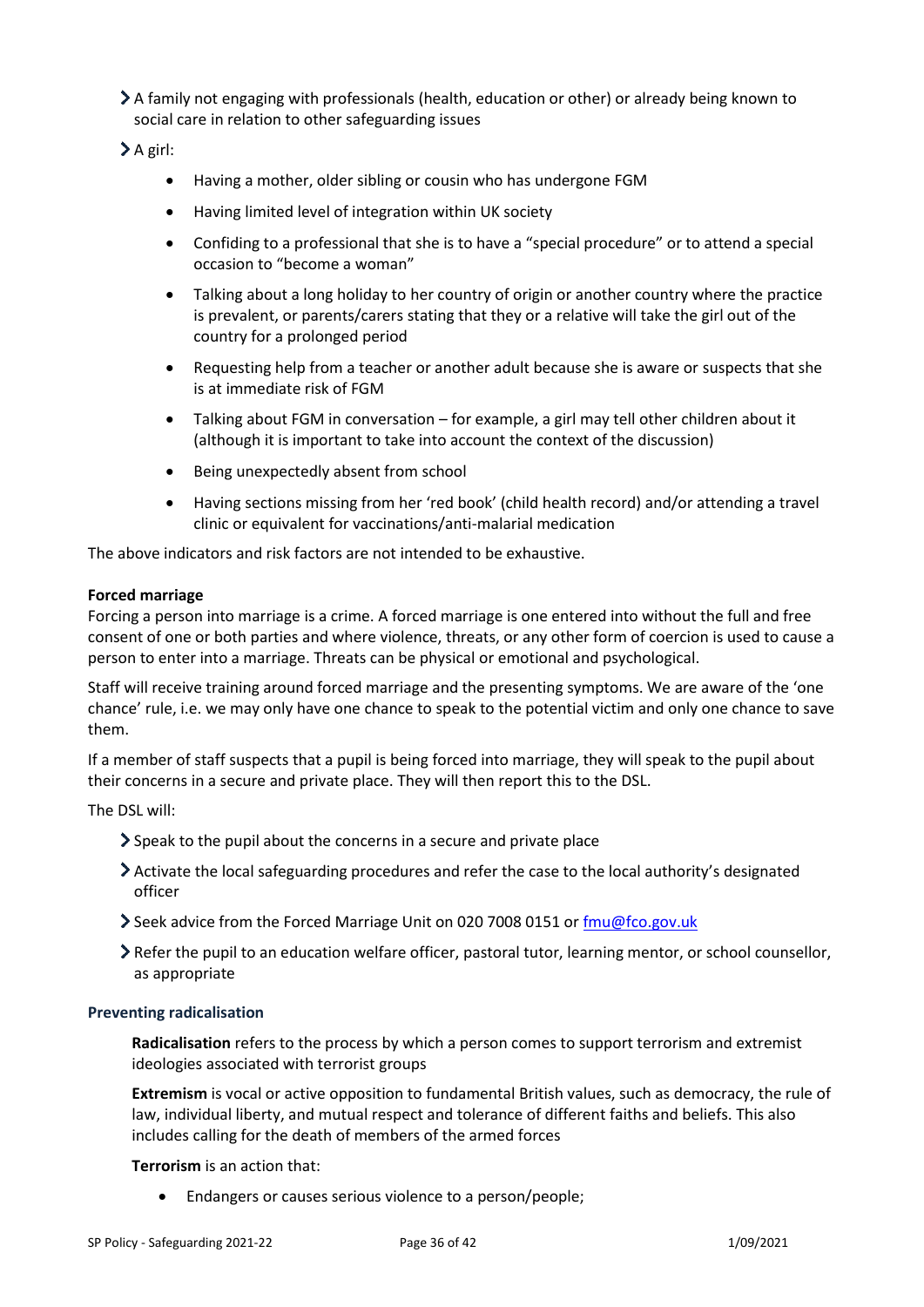- Causes serious damage to property; or
- Seriously interferes or disrupts an electronic system

The use or threat of terrorism must be designed to influence the government or to intimidate the public and is made for the purpose of advancing a political, religious or ideological cause.

Schools have a duty to prevent children from being drawn into terrorism. The DSL will undertake Prevent awareness training and make sure that staff have access to appropriate training to equip them to identify children at risk.

We will assess the risk of children in our school being drawn into terrorism. This assessment will be based on an understanding of the potential risk in our local area, in collaboration with our local safeguarding partners and local police force.

We will ensure that suitable internet filtering is in place, and equip our pupils to stay safe online at school and at home.

There is no single way of identifying an individual who is likely to be susceptible to an extremist ideology. Radicalisation can occur quickly or over a long period.

Staff will be alert to changes in pupils' behaviour.

The government websit[e Educate Against Hate](http://educateagainsthate.com/parents/what-are-the-warning-signs/) and charity [NSPCC](https://www.nspcc.org.uk/what-you-can-do/report-abuse/dedicated-helplines/protecting-children-from-radicalisation/) say that signs that a pupil is being radicalised can include:

- Refusal to engage with, or becoming abusive to, peers who are different from themselves
- Becoming susceptible to conspiracy theories and feelings of persecution
- Changes in friendship groups and appearance
- $\blacktriangleright$  Rejecting activities they used to enjoy
- Converting to a new religion
- $\blacktriangleright$  Isolating themselves from family and friends
- > Talking as if from a scripted speech
- An unwillingness or inability to discuss their views
- A sudden disrespectful attitude towards others
- Increased levels of anger
- Increased secretiveness, especially around internet use
- Expressions of sympathy for extremist ideologies and groups, or justification of their actions
- Accessing extremist material online, including on Facebook or Twitter
- Possessing extremist literature
- Being in contact with extremist recruiters and joining, or seeking to join, extremist organisations

Children who are at risk of radicalisation may have low self-esteem, or be victims of bullying or discrimination. It is important to note that these signs can also be part of normal teenage behaviour – staff should have confidence in their instincts and seek advice if something feels wrong.

If staff are concerned about a pupil, they will follow our procedures set out in section 7.5 of this policy, including discussing their concerns with the DSL.

Staff should **always** take action if they are worried.

## **Peer-on-peer abuse**

Peer-on-peer abuse is when children abuse other children. This type of abuse can take place inside and outside of school and online.

Peer-on-peer abuse is most likely to include, but may not be limited to:

Bullying (including cyber-bullying, prejudice-based and discriminatory bullying)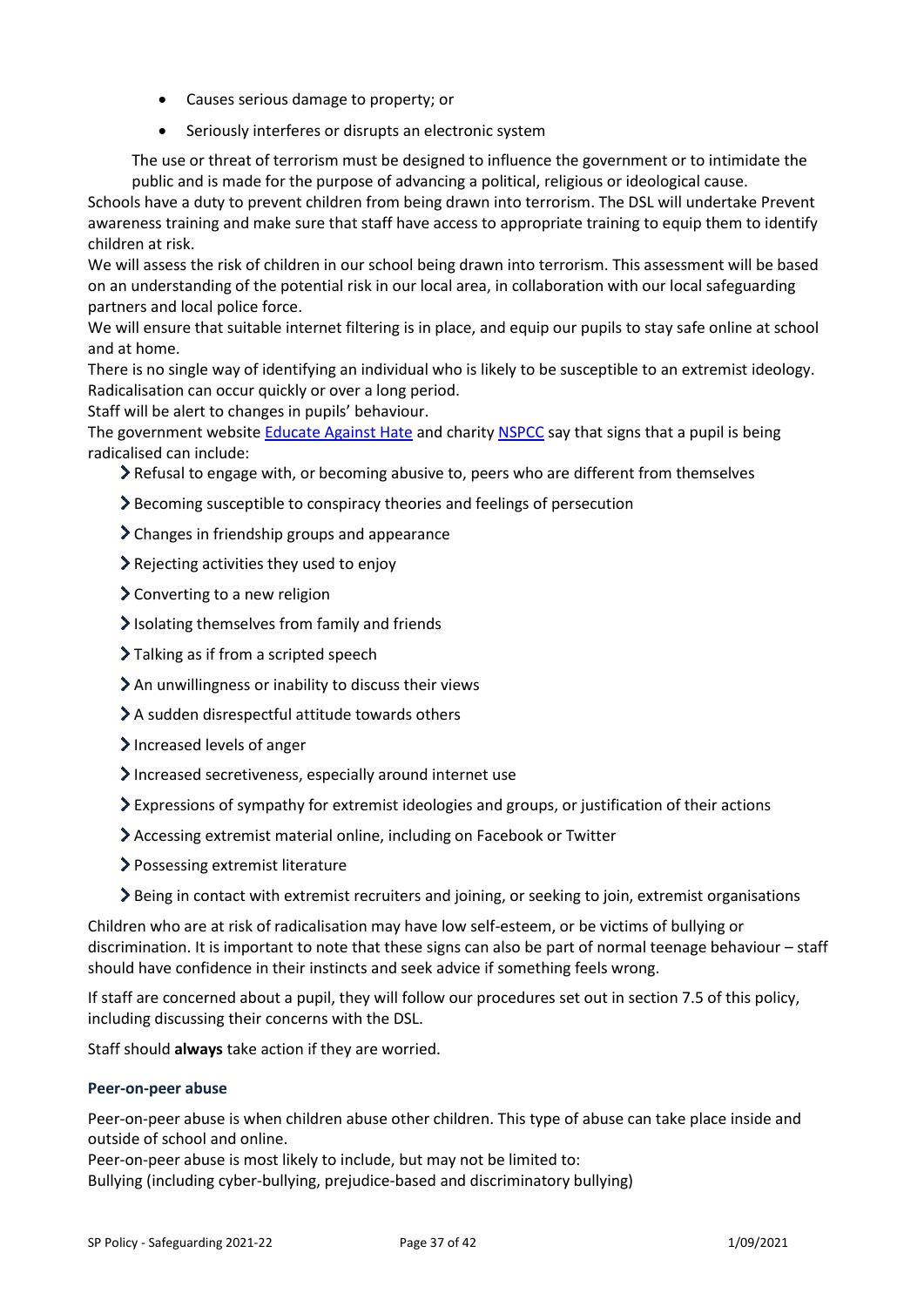Abuse in intimate personal relationships between peers

Physical abuse such as hitting, kicking, shaking, biting, hair pulling, or otherwise causing physical harm (this may include an online element which facilitates, threatens and/or encourages physical abuse)

Sexual violence, such as rape, assault by penetration and sexual assault (this may include an online element which facilitates, threatens and/or encourages sexual violence)

Sexual harassment, such as sexual comments, remarks, jokes and online sexual harassment, which may be standalone or part of a broader pattern of abuse

Causing someone to engage in sexual activity without consent, such as forcing someone to strip, touch themselves sexually, or to engage in sexual activity with a third party

Consensual and non-consensual sharing of nudes and semi nudes images and/or videos (also known as sexting or youth produced sexual imagery)

Upskirting, which typically involves taking a picture under a person's clothing without their permission, with the intention of viewing their genitals or buttocks to obtain sexual gratification, or cause the victim humiliation, distress or alarm

Initiation/hazing type violence and rituals (this could include activities involving harassment, abuse or humiliation used as a way of initiating a person into a group and may also include an online element)

Where children abuse their peers online, this can take the form of, for example, abusive, harassing, and misogynistic messages; the non-consensual sharing of indecent images, especially around chat groups; and the sharing of abusive images and pornography, to those who don't want to receive such content.

If staff have any concerns about peer-on-peer abuse, or a child makes a report to them, they will follow the procedures set out in section 7 of this policy, as appropriate. In particular, section 7.8 and 7.9 set out more detail about our school's approach to this type of abuse.

#### **Sexual violence and sexual harassment between children in schools**

Sexual violence and sexual harassment can occur:

Between 2 children of any age and sex

Through a group of children sexually assaulting or sexually harassing a single child or group of children

Online and face to face (both physically and verbally)

Sexual violence and sexual harassment exist on a continuum and may overlap.

Children who are victims of sexual violence and sexual harassment will likely find the experience stressful and distressing. This will, in all likelihood, adversely affect their educational attainment and will be exacerbated if the alleged perpetrator(s) attends the same school.

If a victim reports an incident, it is essential that staff make sure they are reassured that they are being taken seriously and that they will be supported and kept safe. A victim should never be given the impression that they are creating a problem by reporting sexual violence or sexual harassment. Nor should a victim ever be made to feel ashamed for making a report.

Some groups are potentially more at risk. Evidence shows that girls, children with SEN and/or disabilities, and lesbian, gay, bisexual and transgender (LGBT) children are at greater risk.

Staff should be aware of the importance of:

Challenging inappropriate behaviours

Making clear that sexual violence and sexual harassment is not acceptable, will never be tolerated and is not an inevitable part of growing up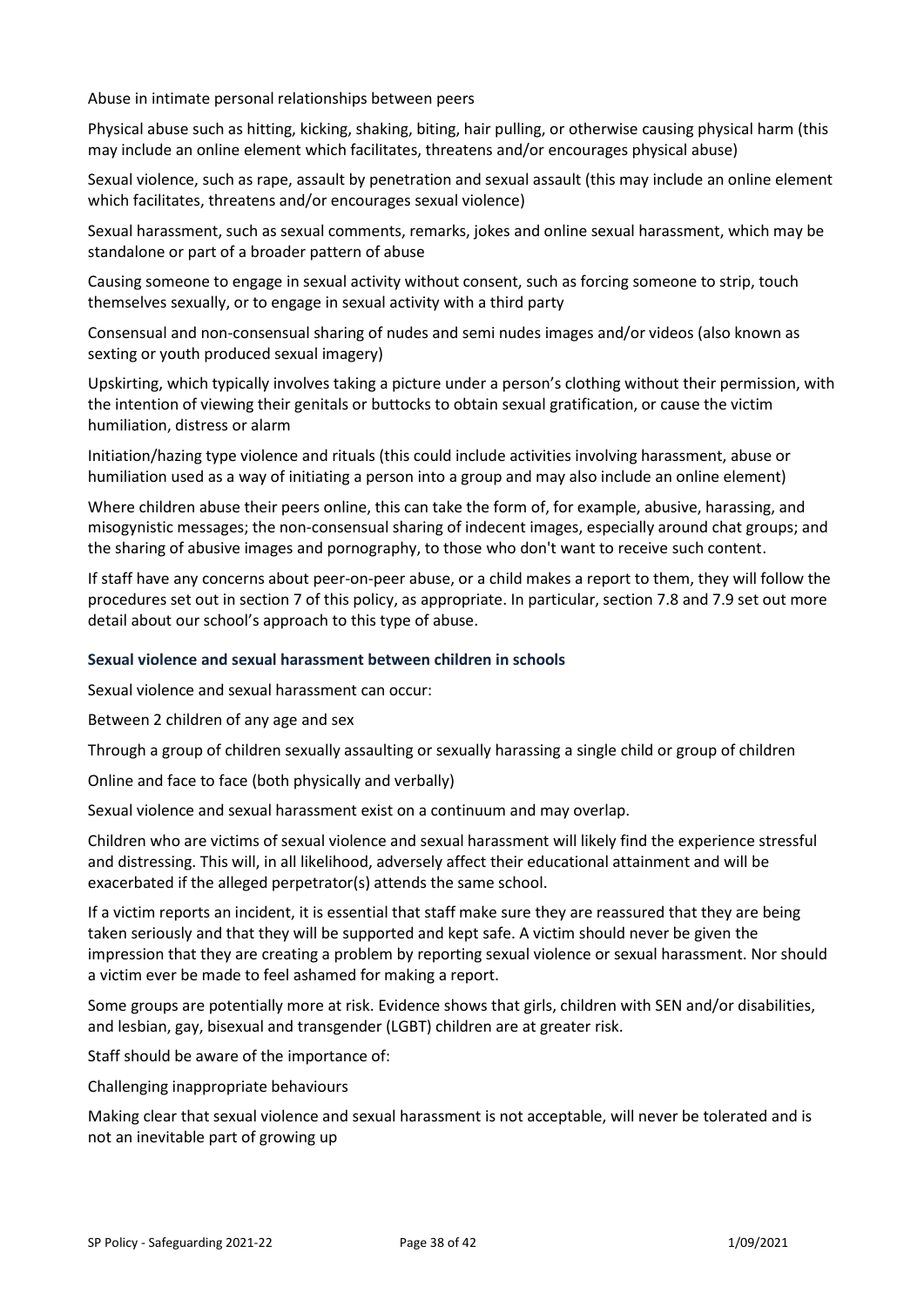Challenging physical behaviours (potentially criminal in nature), such as grabbing bottoms, breasts and genitalia, pulling down trousers, flicking bras and lifting up skirts. Dismissing or tolerating such behaviours risks normalising them

If staff have any concerns about sexual violence or sexual harassment, or a child makes a report to them, they will follow the procedures set out in section 7 of this policy, as appropriate. In particular, section 7.8 and 7.9 set out more detail about our school's approach to this type of abuse.

#### **Serious violence**

Indicators which may signal that a child is at risk from, or involved with, serious violent crime may include:

Increased absence from school

Change in friendships or relationships with older individuals or groups

Significant decline in performance

Signs of self-harm or a significant change in wellbeing

Signs of assault or unexplained injuries

Unexplained gifts or new possessions (this could indicate that the child has been approached by, or is involved with, individuals associated with criminal networks or gangs and may be at risk of criminal exploitation (see above))

Risk factors which increase the likelihood of involvement in serious violence include:

Being male

Having been frequently absent or permanently excluded from school

Having experienced child maltreatment

Having been involved in offending, such as theft or robbery

Staff will be aware of these indicators and risk factors. If a member of staff has a concern about a pupil being involved in, or at risk of, serious violence, they will report this to the DSL.

## **Checking the identity and suitability of visitors**

All visitors will be required to verify their identity to the satisfaction of staff. If the visitor is unknown to the setting, we will check their credentials and reason for visiting before allowing them to enter the setting. Visitors should be ready to produce identification.

Visitors are expected to sign the visitors' book and wear a visitor's badge.

Visitors to the school who are visiting for a professional purpose, such as educational psychologists and school improvement officers, will be asked to show photo ID and:

- Will be asked to show their DBS certificate, which will be checked alongside their photo ID; or
- The organisation sending the professional, such as the LA or educational psychology service, will provide prior written confirmation that an appropriate level of DBS check has been carried out

All other visitors, including visiting speakers, will be accompanied by a member of staff at all times. We will not invite into the school any speaker who is known to disseminate extremist views, and will carry out appropriate checks to ensure that any individual or organisation using school facilities is not seeking to disseminate extremist views or radicalise pupils or staff.

## **Non-collection of children**

If a child is not collected at the end of the session/day, one designated staff member will: At 15:40 contact the first contact. AT 15:50 if no response, try the other contacts. At 16:00 the child will go to 'play club' and the staff member will contact the DSL, who will then assess the next steps. Without a response from parents, the DSL may decide to contact the police within the hour.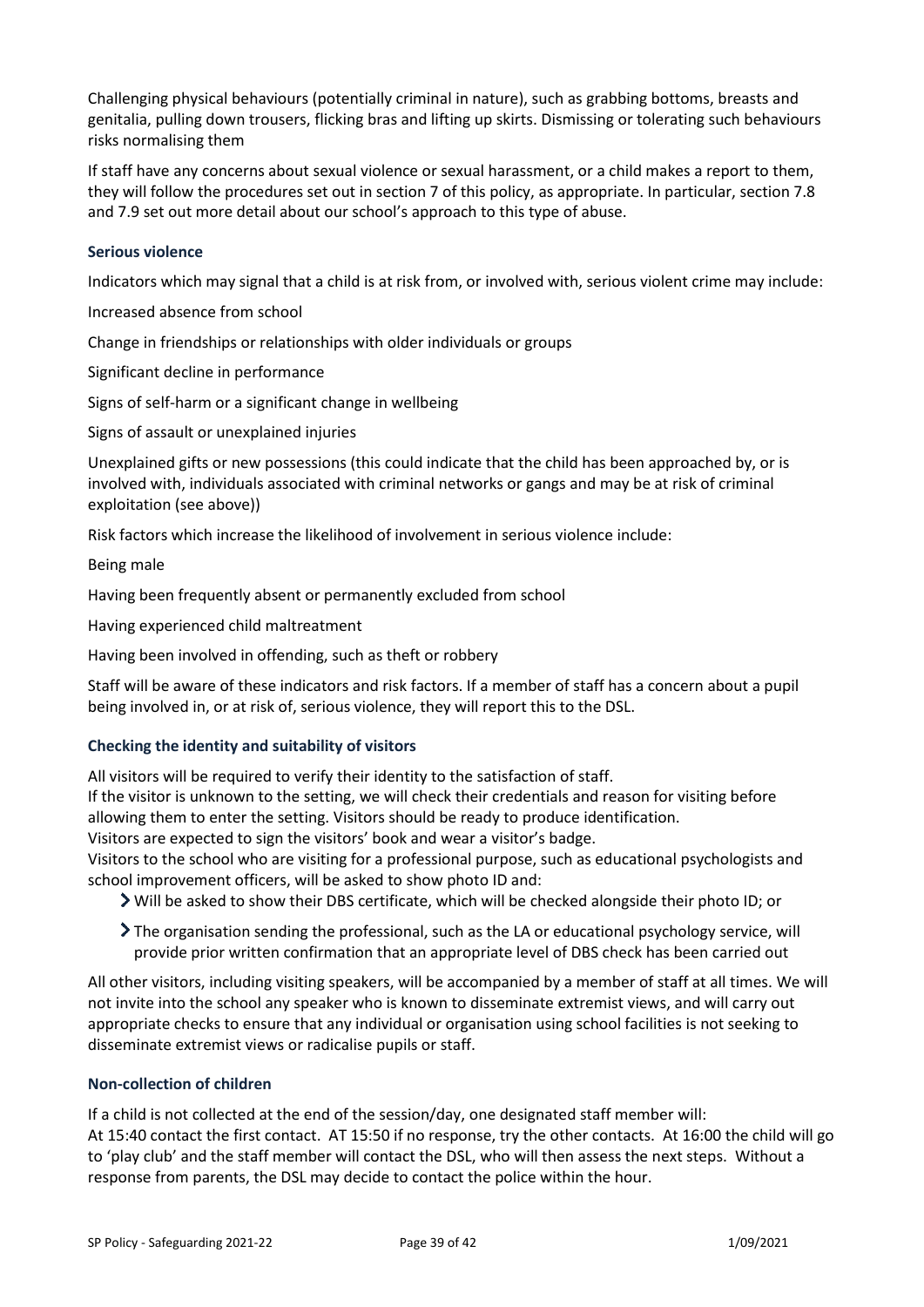## **Missing pupils**

Our procedures are designed to ensure that a missing child is found and returned to effective supervision as soon as possible. Please refer to 'Emergency procedures, including Fire Safety, Evacuation, Lockdown and Missing Child'.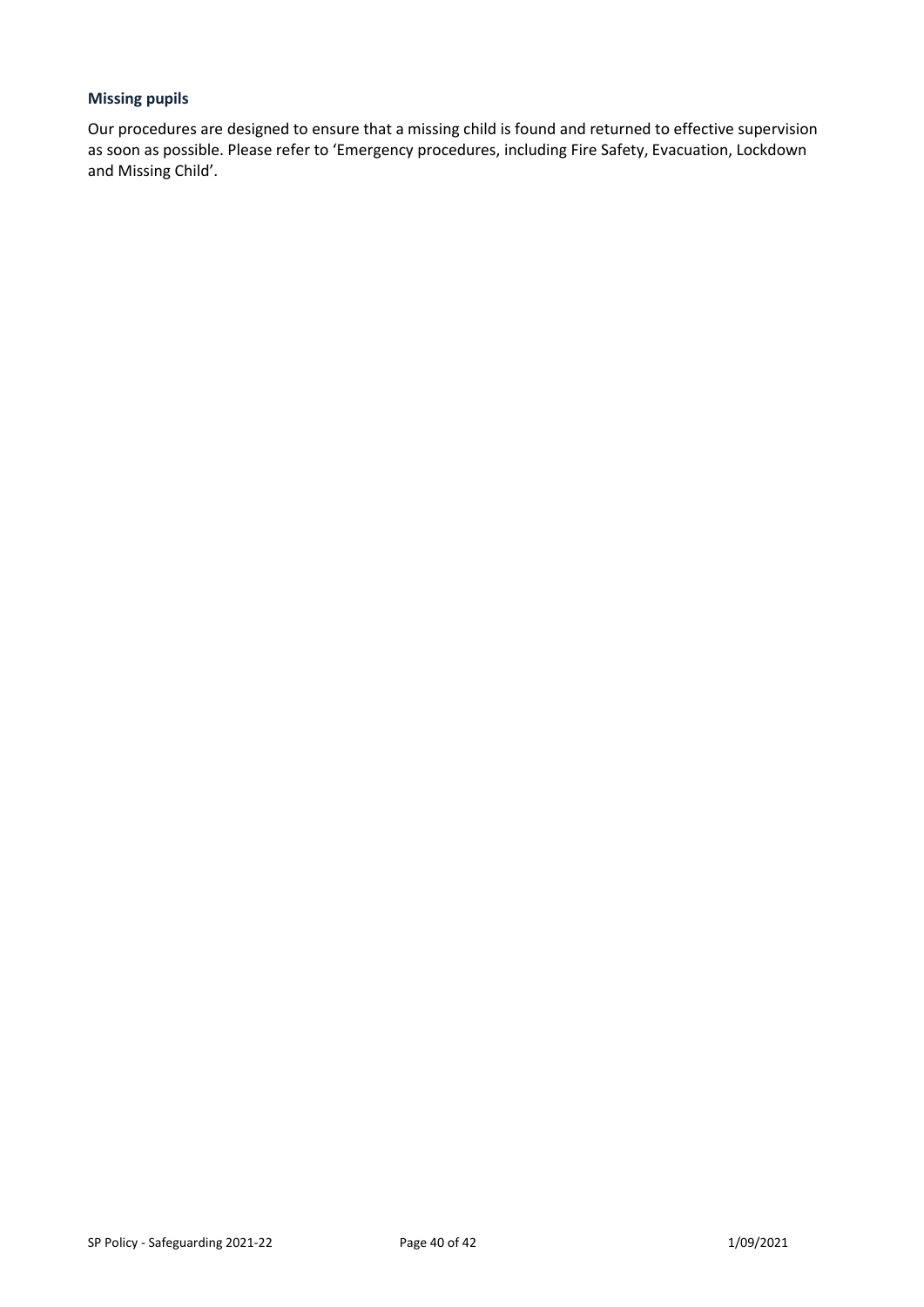

# **SOHO PARISH PRIMARY SCHOOL 6 APPENDIX 5 SAFE WORKING PRACTICE AGREEMENT**

Soho Parish School is committed to safeguarding and promoting the welfare of children and young people and expects all staff and volunteers to share this commitment. The following is, therefore, a code of conduct for all adults working in or on behalf of the school, including those involved in home visits or any out of school activities.

## **YOU SHOULD ALWAYS:**

- $\ddot{+}$  Behave in a mature, respectful, safe, fair and considered manner at all times.
- $\downarrow$  Provide a good example and 'positive role model' to the pupils.
- $\ddot{\phantom{1}}$  Observe other people's right to confidentiality (unless you need to report something to the Headteacher or Deputies e.g. concerns about a child protection issue).
- Treat all children equally; never favour one particular child, or build 'special relationships' with individual children, except where one to one working is part of a plan agreed with your manager.
- Report to the Headteacher (or in the case of an allegation concerning the Headteacher, the Chair of Governors) as soon as possible:
	- Any behaviour or situation which may give rise to complaint, misunderstanding or misinterpretation against yourself
	- Any difficulties that you are experiencing, for example, coping with a child presenting particularly challenging behaviour; situation where you anticipate that you may not be sufficiently qualified, trained or experienced to deal with or handle appropriately.
	- Any behaviour of another adult in the school which give you cause for concern re breach of this code of conduct or other school policies and procedures.

## **YOU SHOULD NEVER:**

- **Behave in a manner that could lead a reasonable person to question your conduct, intentions or suitability to work with other people's children.**
- $\ddot{\phantom{1}}$  Touch children in a manner which is or may be considered sexual, threatening, gratuitous or intimidating.
- $\downarrow$  Discriminate either favourably or unfavourably towards any child.
- $\ddot{\phantom{1}}$  Give personal contact details, text email or telephone except for agreed work purposes using work IT, or make arrangements to contact, communicate or meet children outside of work.
- $\downarrow$  Develop 'personal' or sexual relationships with children.
- **Push, hit, kick, punch, slap, throw missiles at or smack a child or threaten to do so**